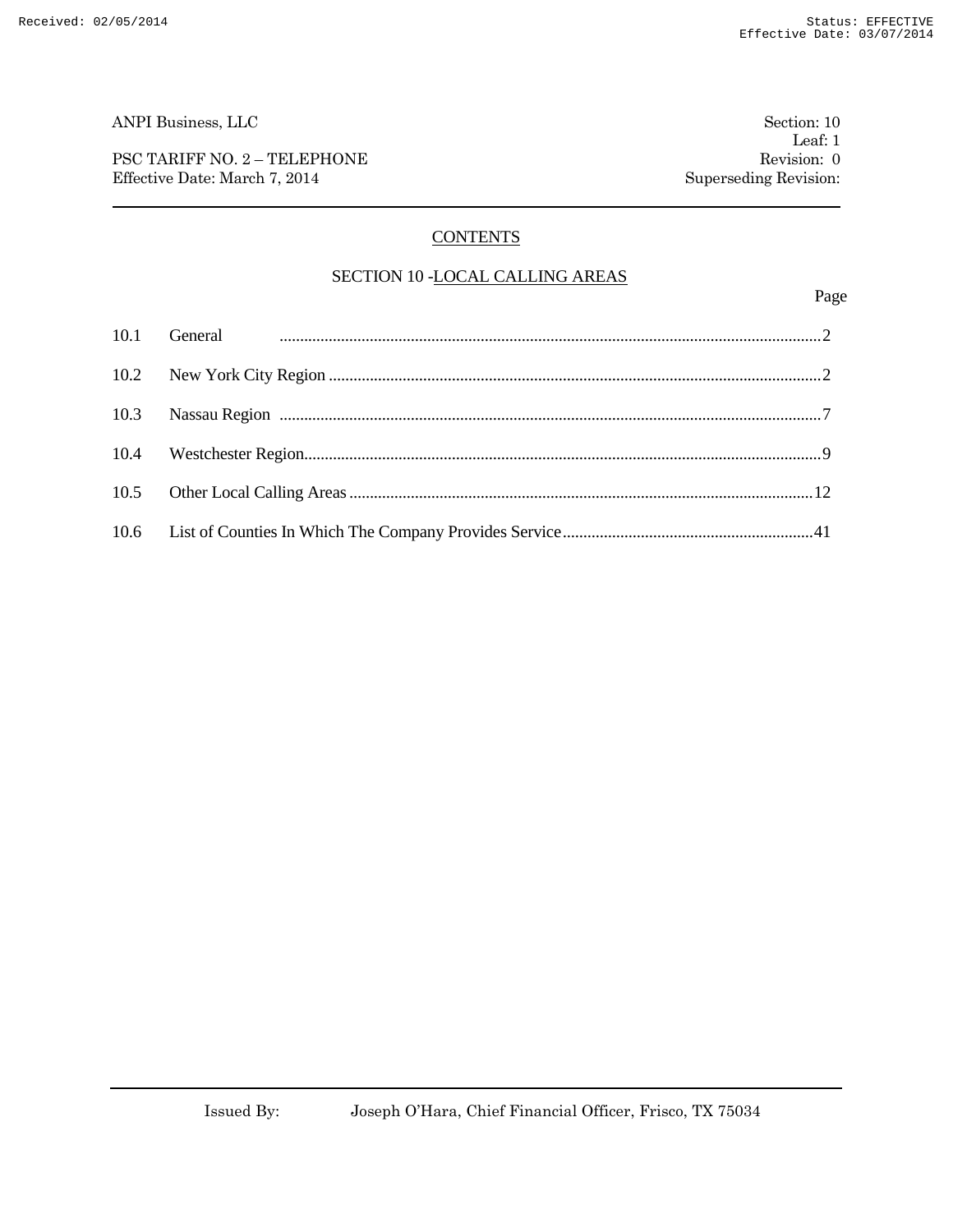PSC TARIFF NO. 2 – TELEPHONE Revision: 0 Effective Date: March 7, 2014 Superseding Revision:

Leaf: 2

#### SECTION 10 – LOCAL CALLING AREAS

#### 10.1 GENERAL

Each exchange within the Company's service area within New York is assigned to a Local Calling Area Zone. Calls within a Zone are subject to the Local Dedicated Service per minute charge for calls within the Local Calling Area.

10.2 New York City Region

The New York City Region is comprised of the following Zones.

A. NY Zone 1

NY Zone 1 is comprised of customers who were formerly provided service through Bell Atlantic New York central office designations in that section of the Borough of Manhattan south of a line running east along West 63rd St. to a point approximately 300 feet east of West End Avenue, north to West 64th St., east on West 64th St. to Amsterdam Ave., south on Amsterdam Ave. to West 62nd St., east on West 62nd St. to Columbus Ave., north on Columbus Ave. to West 63rd St., east on West 63rd St. to Central Park West, south on Central Park West to Central Park South, east on Central Park South to Fifth Ave., north on Fifth Ave., to east 64th St., east on East 64th St. to Third Ave., north on Third Ave., to East 66th St., east on East 66th St., to Second Ave., south on Second Ave. to East 64th St., east on East 64th St. to York Ave., south on York Ave., to East 63rd St., and thence east along East 63rd St., and on Ellis, Governor's and Liberty Islands. Customers have the following Company central office designations: 201, 356, 292, 265, 432, 218, 253, 312, 354, 469, and 507.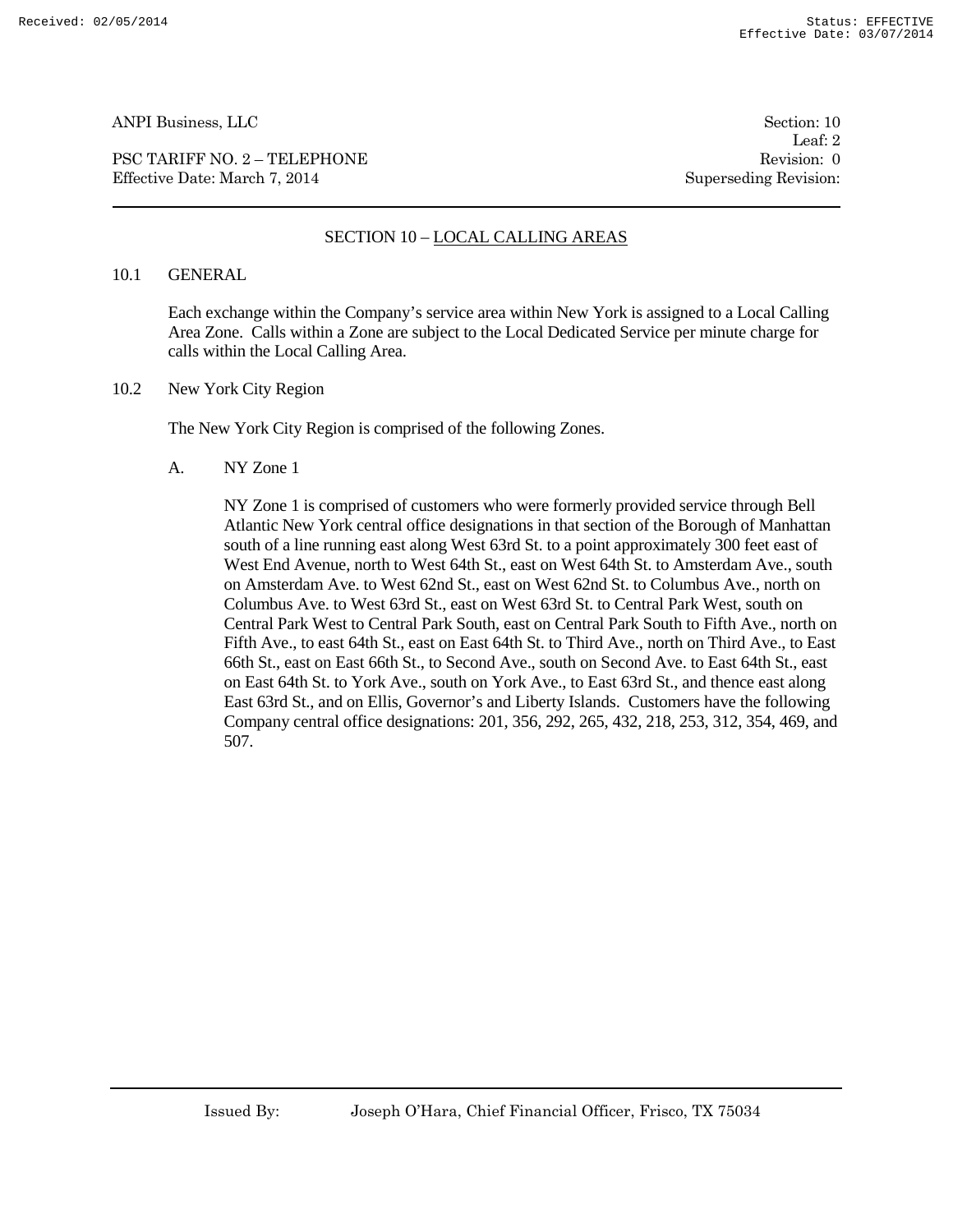PSC TARIFF NO. 2 – TELEPHONE Revision: 0 Effective Date: March 7, 2014 Superseding Revision:

Leaf: 3

#### SECTION 10 – LOCAL CALLING AREAS (Cont'd)

- 10.2 New York City Region (Cont'd)
- B. NY Zone 2

NY Zone 2 is comprised of customers who were formerly provided service through Bell Atlantic New York central office designations in that section of the Borough of Manhattan north of the northern boundary of Zone 1 as above defined and south of a line running east along West 130th St. to Broadway, south along Broadway to West 126th St., southeast along West 126th St. to Old Broadway, north along Old Broadway to West 129th St., east along West 129th St. to Amsterdam Ave., north along Amsterdam Ave. to West 130th St. and east along West 130th St. and East 130th St.

C. NY Zone 3

NY Zone 3 is comprised of customers who were formerly provided service through Bell Atlantic New York central office designations in that section of the Borough of Manhattan north of the northern boundary of Zone 2 as defined above and in the Borough of the Bronx, except Rikers Island in the Bronx, the following central office designations: 220, 281, 283, 292, 293, 294, 295, 299, 328, 364, 365, 367, 378, 402, 405, 491, 538, 542, 579, 583, 584, 585, 588, 589, 590, 617, 665, 681, 690, 694, 716, 731, 733, 740, 842, 893, 901, 926, 933, 960, 991, 992, 993, and 999.

D. NY Zone 4

NY Zone 4 is comprised of customers who were formerly provided service through Bell Atlantic New York central office designations: 409, 430, 597, 792, 822, 823, 824, 828, 829, 863, 892, 904, 918, and 931.

E. NY Zone 5

NY Zone 5 is comprised of customers who were formerly provided service through Bell Atlantic New York central office designations: 231, 320, 324, 325, 379, 405, 515, 519, 543, 547, 548, 549, 601, 652, 653, 654, 655, 671, 796, 798, 881, 882, 884, 885, 920, and 994. Customers have a Company central office designation of 732.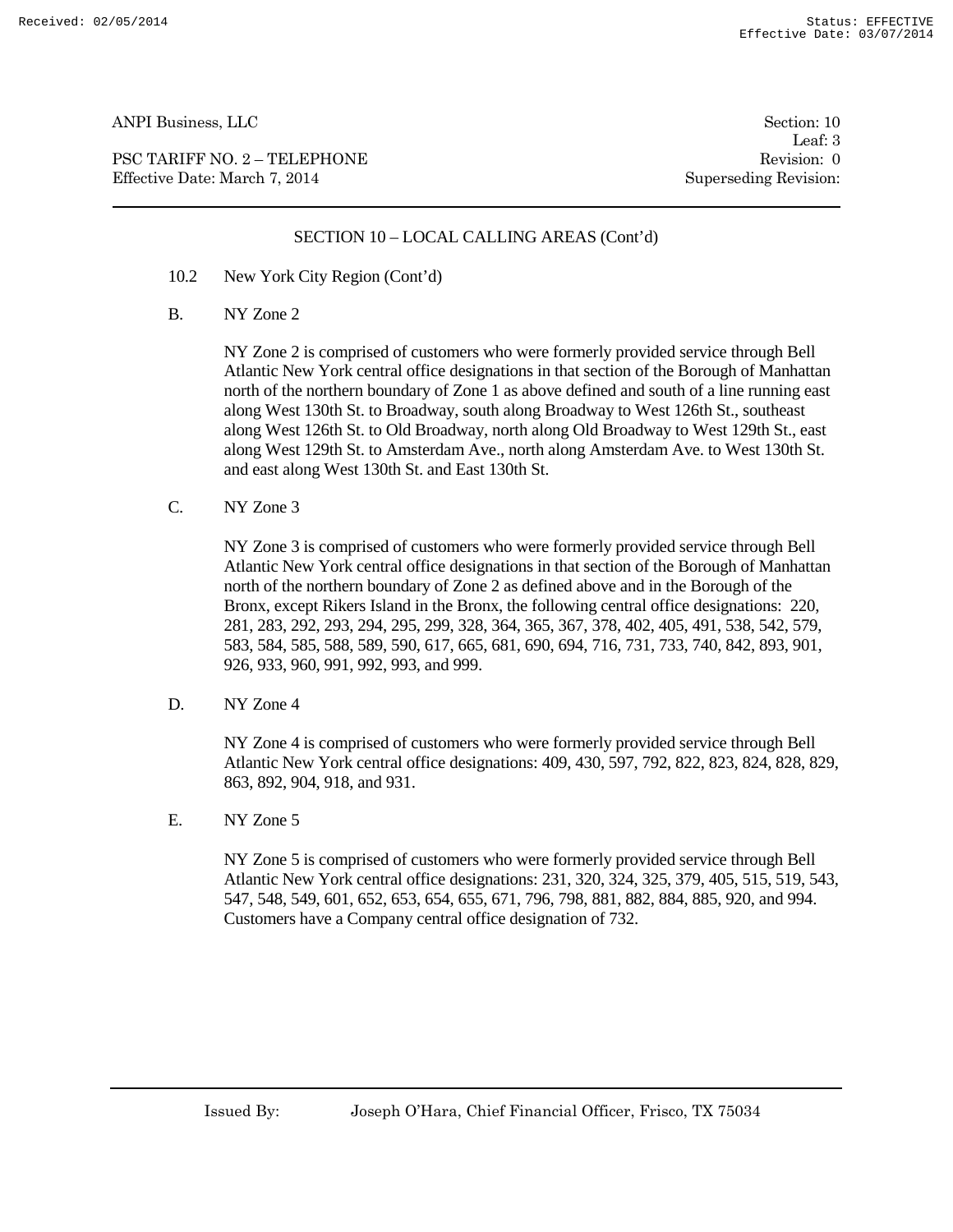PSC TARIFF NO. 2 – TELEPHONE Revision: 0 Effective Date: March 7, 2014 Superseding Revision:

Leaf: 4

#### SECTION 10 – LOCAL CALLING AREAS (Cont'd)

- 10.2 New York City Region (Cont'd)
- F. NY Zone 6

NY Zone 6 is comprised of customers who were formerly provided service through Bell Atlantic New York central office designations in that section of the Borough of Brooklyn north of the Bay Ridge branch of the Long Island Railroad, (excepting the area bounded by Second Ave., 65th St. and Fourth Ave.), New Lots Ave., Fountain Ave. and Linden Blvd. and in the section bounded on the north by Linden Blvd., on the east by Elderts Lane, on the south by Stanley Ave. and on the west by Crescent Ave., and the following central office designation serving territory in the boroughs of Brooklyn and Queens: 219, 221, 223, 230, 233, 235, 237, 240, 242, 243, 244, 246, 247, 255, 260, 270, 277, 282, 283, 284, 287, 289, 330, 342, 344, 345, 346, 348, 349, 363, 366, 381, 386, 403, 404, 417, 421, 434, 435, 436, 438, 439, 443, 451, 452, 453, 456, 462, 467, 469, 485, 486, 488, 489, 490, 491, 497, 521, 541, 552, 571, 599, 604, 622, 624, 625, 628, 647, 694, 735, 752, 753, 755, 757, 802, 821, 826, 827, 832, 919, 922, 927, 935, 938, 939, 941, 953, 963, 965, 972, 974, and 999. Customers have a Company central office designation of 907.

G. NY Zone 7

NY Zone 7 is comprised of customers who were formerly provided service through Bell Atlantic New York central office designations in that section of the Borough of Brooklyn south of the Bay Ridge branch of the Long Island Railroad, (and the area bounded by Second Ave., 65th St. and Fourth Ave.), New Lots Ave., Fountain Ave. and Linden Blvd. except the section bounded on the north by Linden Blvd., on the east by Elderts Lane, on the south by Stanley Ave. and on the west by Crescent Ave.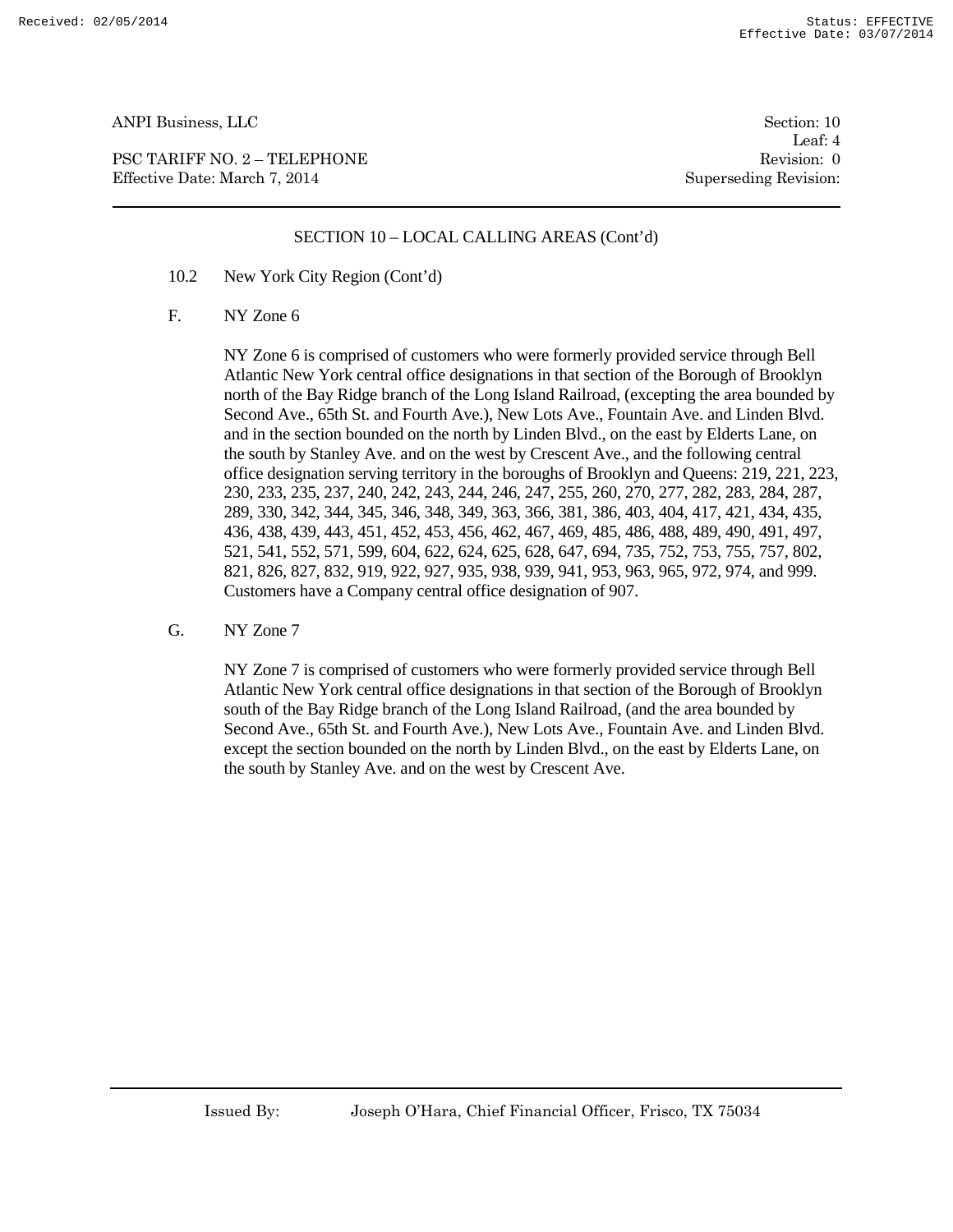PSC TARIFF NO. 2 – TELEPHONE Revision: 0 Effective Date: March 7, 2014 Superseding Revision:

Leaf: 5

#### SECTION 10 – LOCAL CALLING AREAS (Cont'd)

- 10.2 New York City Region (Cont'd)
- H. NY Zone 8

NY Zone 8 is comprised of customers who were formerly provided service through Bell Atlantic New York central office designations: 240, 248, 249, 267, 271, 274, 275, 278, 326, 334, 335, 361, 392, 395, 396, 397, 399, 416, 424, 426, 429, 433, 446, 457, 458, 459, 472, 476, 478, 482, 507, 533, 545, 546, 565, 592, 595, 598, 626, 639, 644, 651, 672, 699, 706, 721, 726, 728, 729, 760, 764, 766, 779, 784, 786, 803, 830, 840, 894, 896, 897, 898, 899, 932, 937, 956, and 997. Customers have the following Company central office designations: 906 or 280.

I. NY Zone 9

NY Zone 9 is comprised of customers who were formerly provided service through Bell Atlantic New York central office designations: 321, 353, 357, 358, 359, 445, 460, 461, 463, 539, 670, 746, 762, 767, 886, 939, and 961.

J. NY Zone 10

NY Zone 10 is comprised of customers who were formerly provided service through Bell Atlantic New York central office designations: 244, 261, 262, 263, 264, 268, 286, 289, 290, 291, 296, 297, 298, 322, 380, 441, 454, 480, 520, 523, 526, 529, 544, 553, 557, 575, 591, 632, 641, 656, 657, 658, 659, 738, 739, 793, 805, 835, 843, 845, 846, 847, 848, 849, 883, 917, 969, 990, and 995.

K NY Zone 11

NY Zone 11 is comprised of customers who were formerly provided service through Bell Atlantic New York central office designations: 223, 224, 225, 229, 279, 281, 352, 423, 428, and 631.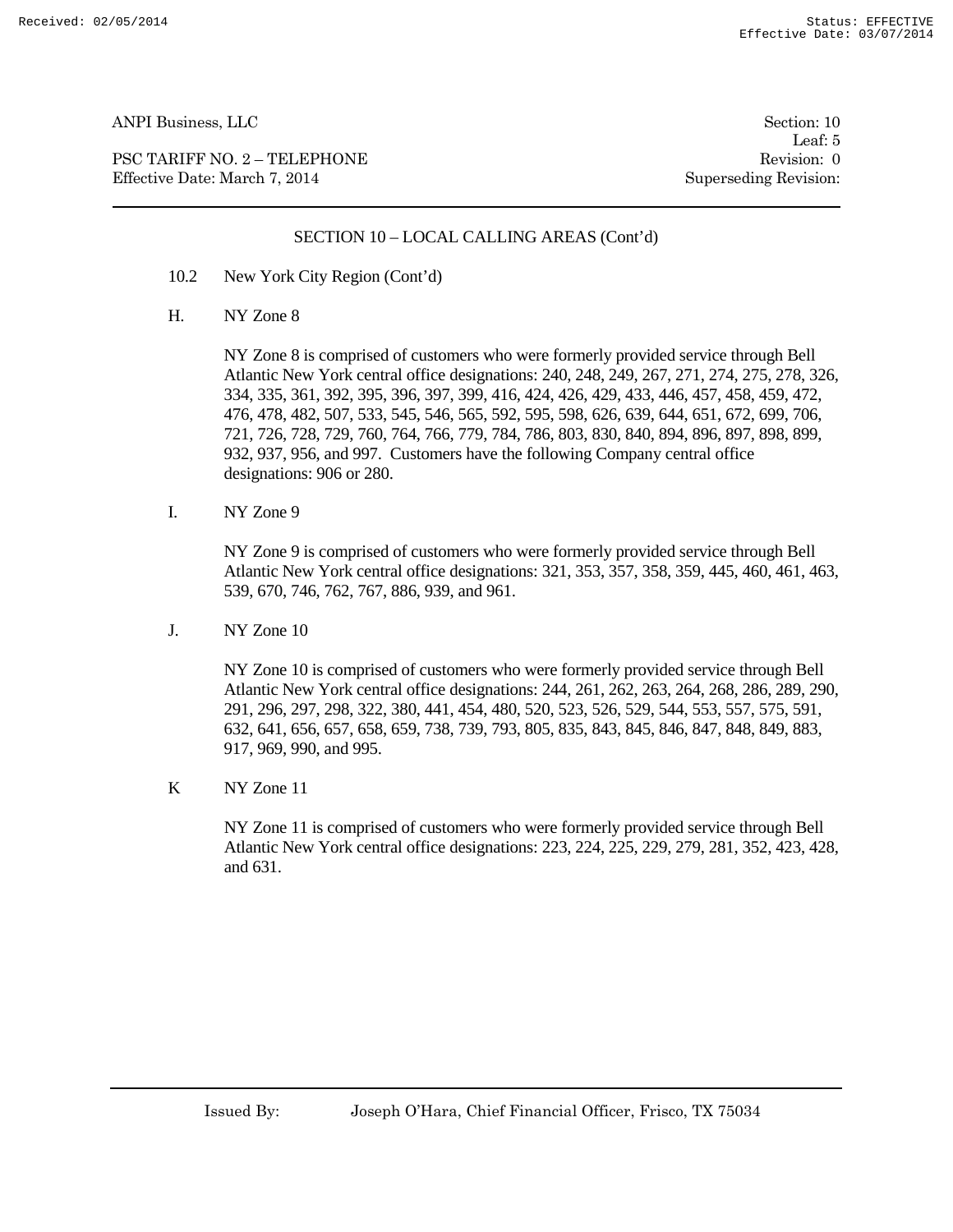PSC TARIFF NO. 2 – TELEPHONE Revision: 0 Effective Date: March 7, 2014 Superseding Revision:

Leaf: 6

#### SECTION 10 – LOCAL CALLING AREAS (Cont'd)

- 10.2 New York City Region (Cont'd)
- L. NY Zone 12

NY Zone 12 is comprised of customers who were formerly provided service through Bell Atlantic New York central office designations: 217, 276\*, 341, 343, 347, 463, 464, 465, 468, 470, 479, 481, 545, 527\*, 528, 712, 723, 740, 776, 831, 895, 949, 962, 977, and 978.

\* Calls from coin telephone with 276 and 527 designations which are located at the J. F. Kennedy International Airport are rated from NY Zone 10.

M. NY Zone 13

NY Zone 13 is comprised of customers who were formerly provided service through Bell Atlantic New York central office designations: 318, 327, 337, 471, 474, 634, 868, and 945.

N. NY Zone 14

NY Zone 14 is comprised of customers who were formerly provided service through Bell Atlantic New York central office designations: 273, 350, 351, 354, 370, 390, 442, 447, 448, 494, 667, 668, 698, 720, 727, 761, 816, 876, 979, 980, 981, 983, and 987. Customers have the Company central office designation of 303.

O. NY Zone 15

NY Zone 15 is comprised of customers who were formerly provided service through Bell Atlantic New York central office designations: 226, 317, 356, 948, 966, 967, and 984.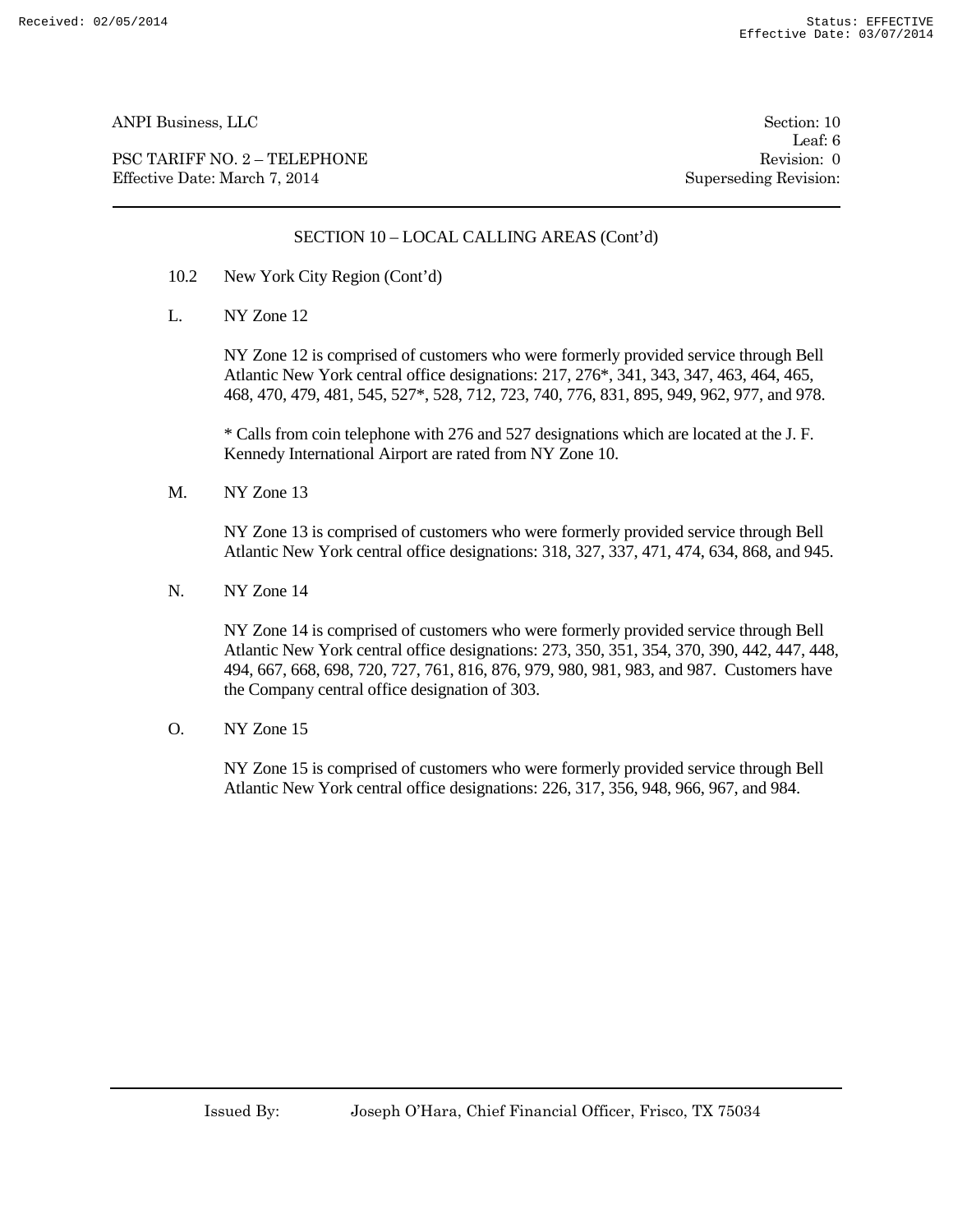PSC TARIFF NO. 2 – TELEPHONE Revision: 0 Effective Date: March 7, 2014 Superseding Revision:

Leaf: 7

#### SECTION 10 – LOCAL CALLING AREAS (Cont'd)

10.3 Nassau Region

The Nassau Region comprises the following Zones:

A. Nassau Zone 1

Zone 1 includes the geographic area of Great Neck, Manhasset, and Port Washington. It is comprised of customers who were formerly provided service through Bell Atlantic New York central office designations: 466, 482, 487, 773, 829, 291, 365, 564, 627, 684, 869, 926, 974, 767, 883, and 944.

B. Nassau Zone 2

Zone 2 includes the geographic area of Floral Park. It is comprised of customers who were formerly provided service through Bell Atlantic New York central office designations: 326, 327, 328, 352, 354, 355, 358, 437, 488, 574, and 775.

C. Nassau Zone 3

Zone 3 includes the geographic area of Cedarhurst, Valley Stream, and Lynbrook. It is comprised of customers who were formerly provided service through Bell Atlantic New York central office designations: 239, 295, 371, 374, 569, 285, 561, 568, 791, 792, 823, 825, 872, 256, 593, 594, 596, 599, and 887.

D. Nassau Zone 4

Zone 4 includes the geographic area of Brookville, Glen Cove, and Roslyn. It is comprised of customers who were formerly provided service through Bell Atlantic New York central office designations: 299, 626, 629, 656, 671, 674, 676, 759, 484, 621, 625, and 686.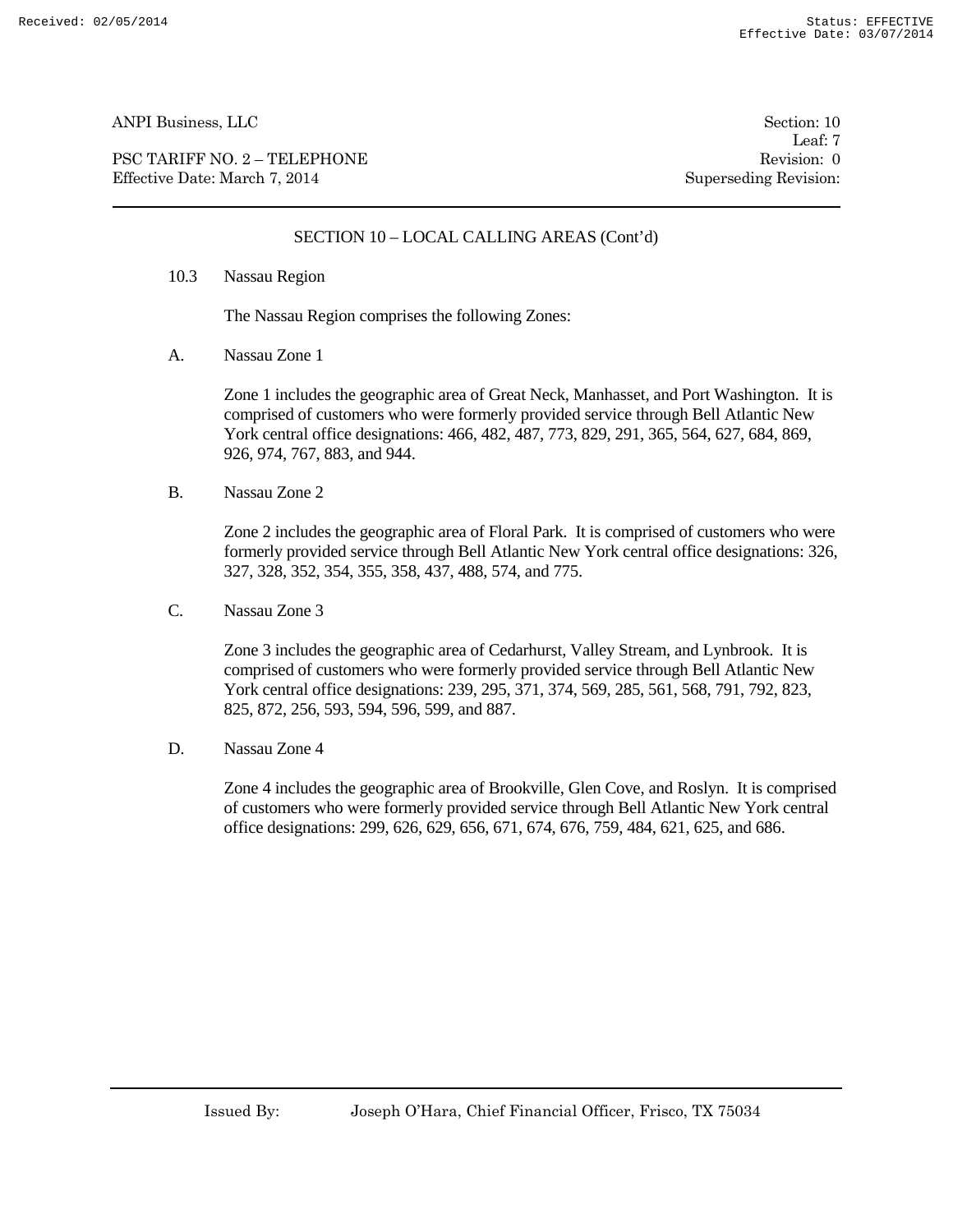PSC TARIFF NO. 2 – TELEPHONE Revision: 0 Effective Date: March 7, 2014 Superseding Revision:

Leaf: 8

#### SECTION 10 – LOCAL CALLING AREAS (Cont'd)

- 10.3 Nassau Region (Cont'd)
- E. Nassau Zone 5

Zone 5 includes the geographic area of Garden City, Minneola, Hempstead, and Westbury. It is comprised of customers who were formerly provided service through Bell Atlantic New York central office designations: 227, 228, 236, 237, 238, 245, 248, 251, 297, 337, 357, 383, 384, 521, 522, 526, 527, 528, 571, 572, 573, 644, 647, 658, 659, 739, 741, 742, 745, 747, 833, 925, 222, 229, 294, 535, 663, 873, 877, 252, 292, 296, 463, 481, 483, 485, 486, 489, 538, 539, 542, 559, 560, 564, 565, 566, 794, 824, 332, 333, 334, 335, 338, 428, 683, 832, 876, and 997. Customers have a Company central office designation of 394.

F. Nassau Zone 6

Zone 6 includes the geographic area of Baldwin, Freeport, and Rockville Centre. It is comprised of customers who were formerly provided service through Bell Atlantic New York central office designations 223, 377, 378, 379, 546, 623, 867, 868, 431, 432, 889, 897, 255, 536, 678, 763, 764, and 766.

G. Nassau Zone 7

Zone 7 includes the geographic area of Oyster Bay, Syosset, and Bayville. It is comprised of customers who were formerly provided service through Bell Atlantic New York central office designations of 624, 922, 364, 496, 677, 682, 921, and 628.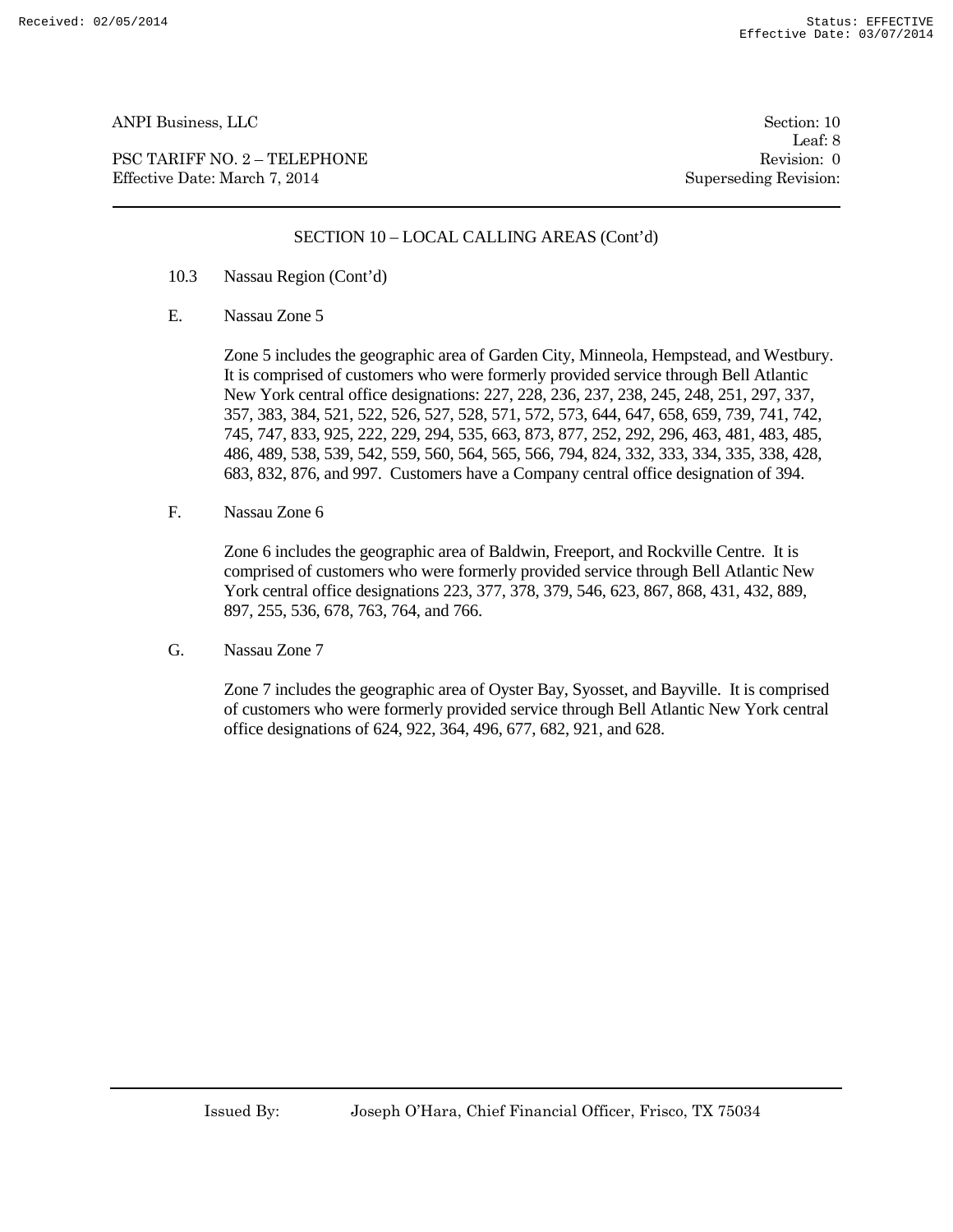PSC TARIFF NO. 2 – TELEPHONE Revision: 0 Effective Date: March 7, 2014 Superseding Revision:

Leaf: 9

#### SECTION 10 – LOCAL CALLING AREAS (Cont'd)

- 10.3 Nassau Region (Cont'd)
- H. Nassau Zone 8

Zone 8 includes the geographic area of Hicksville, Levittown, and Plainview. It is comprised of customers who were formerly provided service through Bell Atlantic New York central office designations: 336, 349, 433, 681, 733, 822, 931, 932, 933, 934, 935, 937, 938, 939, 942, 943, 949, 954, 346, 520, 575, 579, 731, 735, 796, and 576.

I. Nassau Zone 9

Zone 9 includes the geographic area of Massapequa and Wantagh. It is comprised of customers who were formerly provided service through Bell Atlantic New York central office designations 541, 795, 797, 798, 799, 221, 679, 781, 783, 785, and 826.

10.4 Westchester Region

The Westchester Region comprises the following Zones:

A. Westchester Zone 1

Zone 1 includes the geographic area of Yonkers. It is comprised of customers who were formerly provided service through Bell Atlantic New York central office designations of 375, 376, 377, 378, 379, 423, 476, 963, 964, 965, 966, 968, and 969.

B. Westchester Zone 2

Zone 2 includes the geographic area of Eastern Yonkers, Tuckahoe, and Mount Vernon. It is comprised of customers who were formerly provided service through Bell Atlantic New York central office designations of 237, 776, 337, 395, 771, 775, 779, 792, 793, 961, 662, 663, 664, 665, 667, 668, and 699.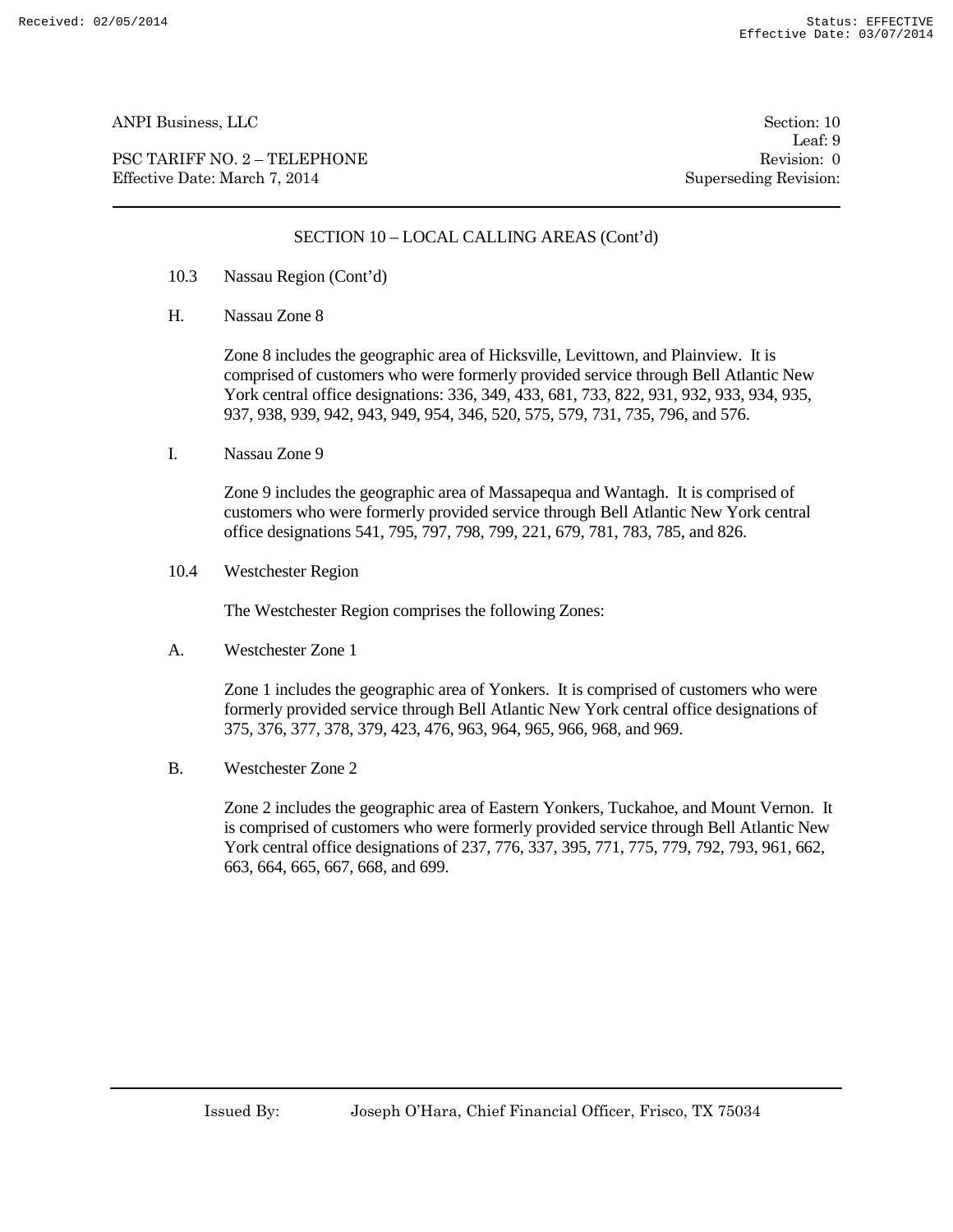PSC TARIFF NO. 2 – TELEPHONE Revision: 0 Effective Date: March 7, 2014 Superseding Revision:

Leaf: 10

#### SECTION 10 – LOCAL CALLING AREAS (Cont'd)

- 10.4 Westchester Region (Cont'd)
- C. Westchester Zone 3

Zone 3 includes the geographic area of New Rochelle and Pelham. It is comprised of customers who were formerly provided service through Bell Atlantic New York central office designations of 235, 576, 632, 633, 636, 637, 654, and 738.

D. Westchester Zone 4

Zone 4 includes the geographic area of Dobbs Ferry, Hastings, and Irvington. It is comprised of customers who were formerly provided service through Bell Atlantic New York central office designations of 674, 693, 478, 479, and 591.

E. Westchester Zone 5

Zone 5 includes the geographic area of Scarsdale. It is comprised of customers who were formerly provided service through Bell Atlantic New York central office designations of 282, 472, 721, 722, 723, 725, and 768.

F. Westchester Zone 6

Zone 6 includes the geographic area of Harrison, Larchmont, and Mamaroneck. It is comprised of customers who were formerly provided service through Bell Atlantic New York central office designations of 835, 833, 834, 381, 698, 777, and 899.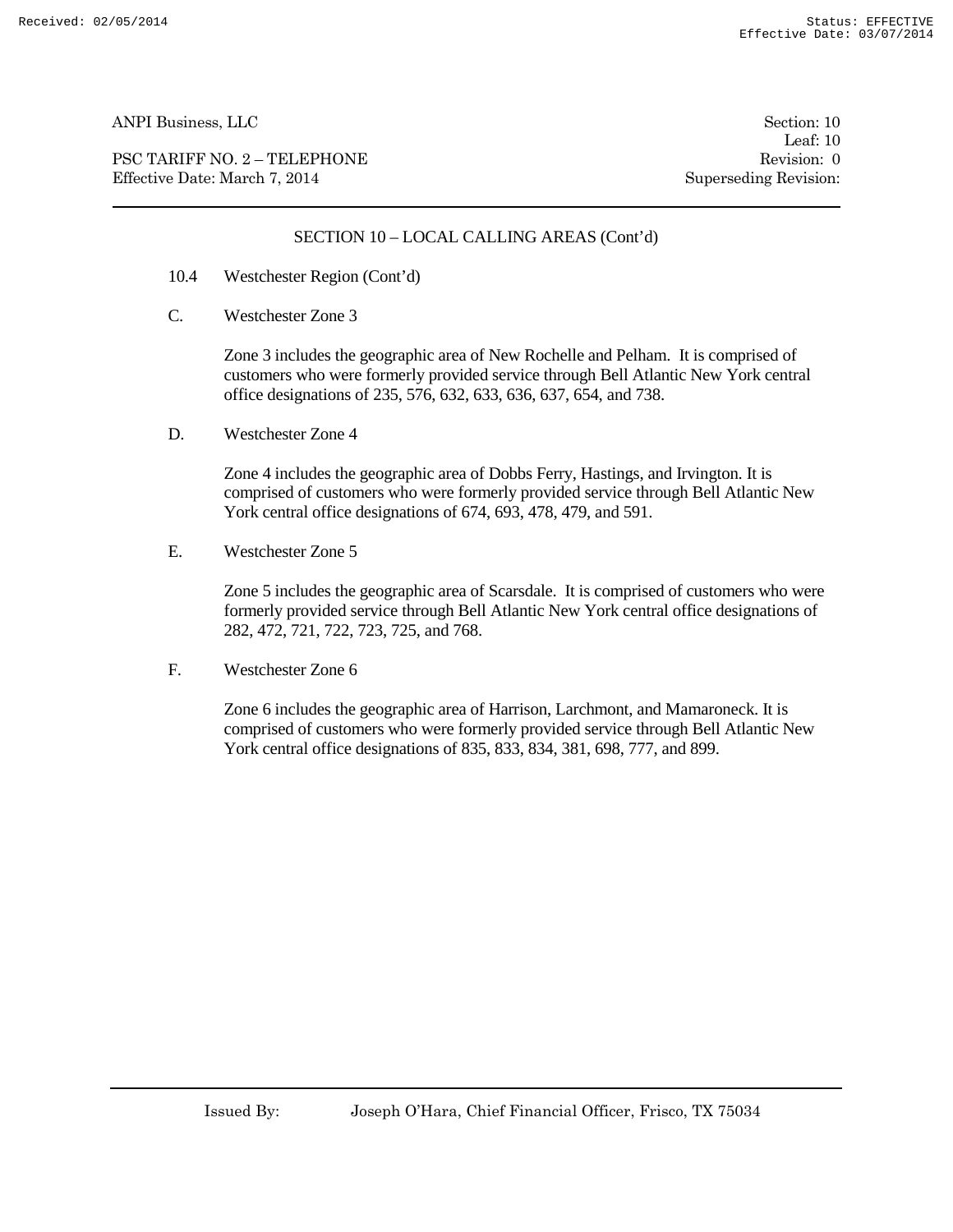PSC TARIFF NO. 2 – TELEPHONE Revision: 0 Effective Date: March 7, 2014 Superseding Revision:

Leaf: 11

#### SECTION 10 – LOCAL CALLING AREAS (Cont'd)

- 10.4 Westchester Region (Cont'd)
- G. Westchester Zone 7

Zone 7 includes the geographic area of Elmsford and Tarrytown. It is comprised of customers who were formerly provided service through Bell Atlantic New York central office designations of 345, 347, 592, 593, 784 785, 789, 951, 332, 333, 366, 523, 524, and 631.

H. Westchester Zone 8

Zone 8 includes the geographic area of White Plains. It is comprised of customers who were formerly provided service through Bell Atlantic New York central office designations of 281, 285, 286, 287, 288, 289, 321, 322, 328, 335, 390, 391, 393, 397, 421, 422, 428, 448, 546, 547, 558, 641, 642, 643, 644, 645, 646, 649, 681, 682, 683, 684, 686, 694, 696, 697, 761, 890, 946, 948, 949, 971, 976, 993, and 997. Customers have the Company central office designation of 798.

I. Westchester Zone 9

Zone 9 includes the geographic area of Port Chester and Rye. It is comprised of customers who were formerly provided service through Bell Atlantic New York central office designations of: 251, 253, 933, 934, 935, 937, 939, 921, 925, and 967.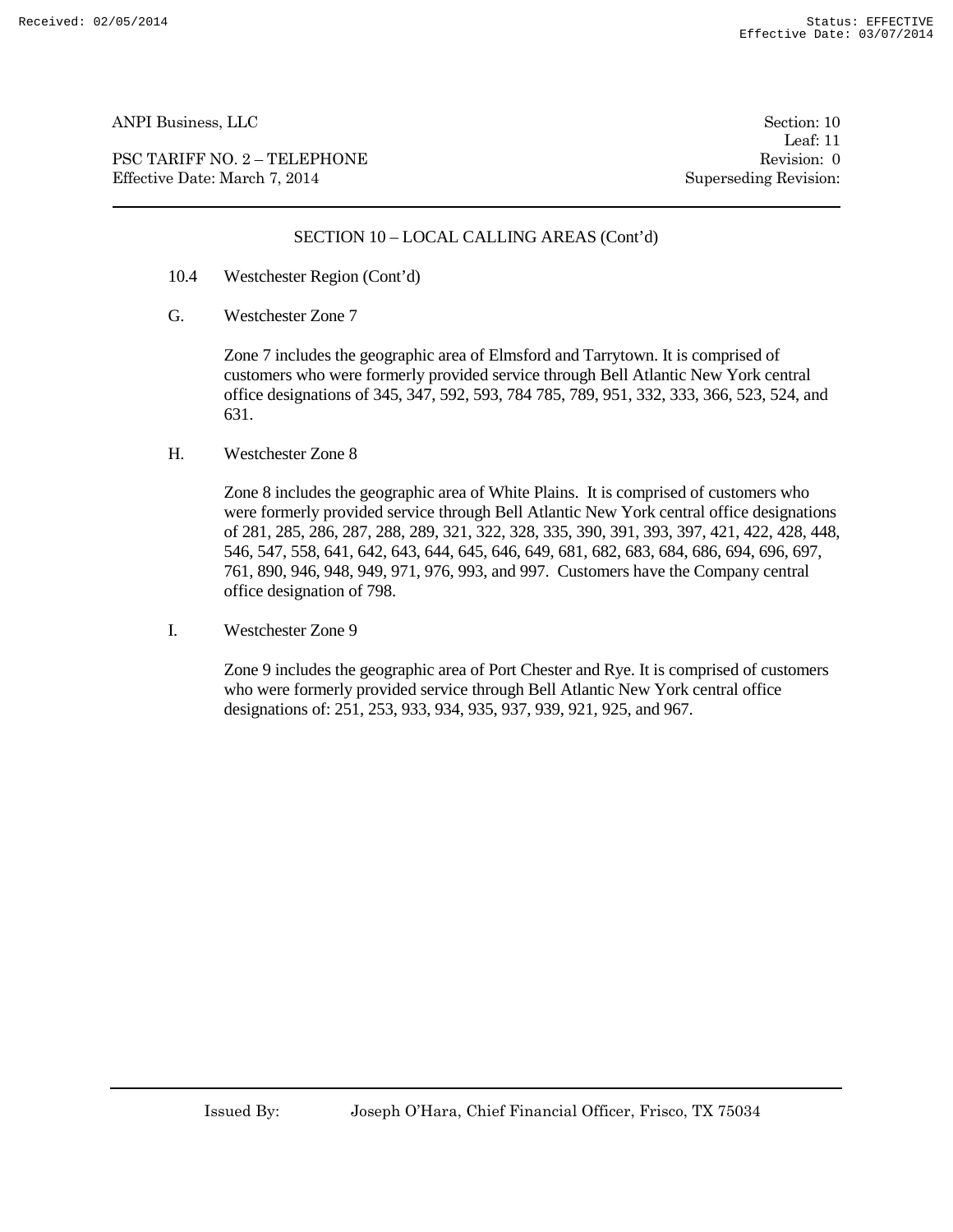PSC TARIFF NO. 2 – TELEPHONE Revision: 0 Effective Date: March 7, 2014 Superseding Revision:

Leaf: 12

| 10.5           | SECTION 10 - LOCAL CALLING AREAS (Cont'd)<br>Other Local Calling Areas are as follows:  |
|----------------|-----------------------------------------------------------------------------------------|
| Exchange       | Local Calling Area Zone                                                                 |
| Akron          | Akron, Alden, Angola, Boston, Buffalo, Chaffee, Clarence, Clarence Center, Corfu,       |
|                | Derby, East Aurora, Eden, Grand Island, Hamburg, Holland, Java, Lancaster, North        |
|                | Collins, Oakfield, Orchard Park, Pendleton, Springville, Tonawanda, Wanakah, West       |
|                | Seneca, Williamsville                                                                   |
| Albany         | Albany, Altamont, Averill Park, Ballston Spa, Berlin (Taconic Telephone Corporation),   |
|                | Berne, Castleton, Chatham, Clarksville, Colonie, Coxsackie (State Telephone             |
|                | Company), Delanson, Esperance, Galway, Greenfield center, Greenville, Hoosick Falls,    |
|                | Jonesville, Kinderhook (Berkshire Telephone Corporation), Mariaville, Mechanicville,    |
|                | Nassau (Taconic Telephone Corporation), Pittstown, Ravena (State Telephone              |
|                | Company), Rotterdam Junction (Pattersonville Telephone Company), Round Lake,            |
|                | Saratoga Springs, Schenectady, South Bethlehem, Stephentown, Troy, Valley Falls,        |
|                | Voorheesville, West Lebanon, Westerlo                                                   |
| Albion         | Albion, Holley, Kendall, Lyndonville, Medina, Waterport                                 |
| Alden          | Aldlen, Akron, Angola, Attica, Boston, Buffalo, Chaffee, Clarence, Clarence Center,     |
|                | Corfu, Darien (GTE New York), Derby, East Aurora, Eden, Grand Island, Hamburg,          |
|                | Holland, Java, Lancaster, North Collins, Orchard Park, Springville, Tonawanda,          |
|                | Wanakah, West Seneca, Williamsville                                                     |
| Alexandria Bay | Alexandria Bay, Clayton, La Fargeville, Theresa                                         |
| Altamont       | Altamont, Albany, Berne, Clarksville, Colonie, Delanson, Esperance, Mariaville,         |
|                | Saratoga Springs, Schenectady, South Bethelehem, Troy, Voorheesville, Westerlo          |
| Amagansett     | Amagansett, East Hampton, Montauk Point                                                 |
| Amber          | Amber, Baldwinsville, Camillus, Cicero, Fayetteville, Lafayette, Liverpool, Manlius and |
|                | Marcellus (ALLTEL New York, Inc.), Minoa, Skaneateles, Syracuse, Tully                  |
| Amenia         | Amenia, Dover Plains, Kent, Conn., Millbrook, Millerton (Taconic Telephone Corp.),      |
|                | Sharon, Conn., Stanfordville                                                            |
| Amityville     | Amityville, Farmingdale, Linderhurst, Zone N9                                           |
| Amsterdam      | Amsterdam, Broadalbin (GTE New York), Galway, Johnstown (GTE New York),                 |
|                | Mariaville, Rotterdam Junction (Pattersonville Telephone Company), Tribes Hill (GTE     |
|                | New York)                                                                               |

Issued By: Joseph O'Hara, Chief Financial Officer, Frisco, TX 75034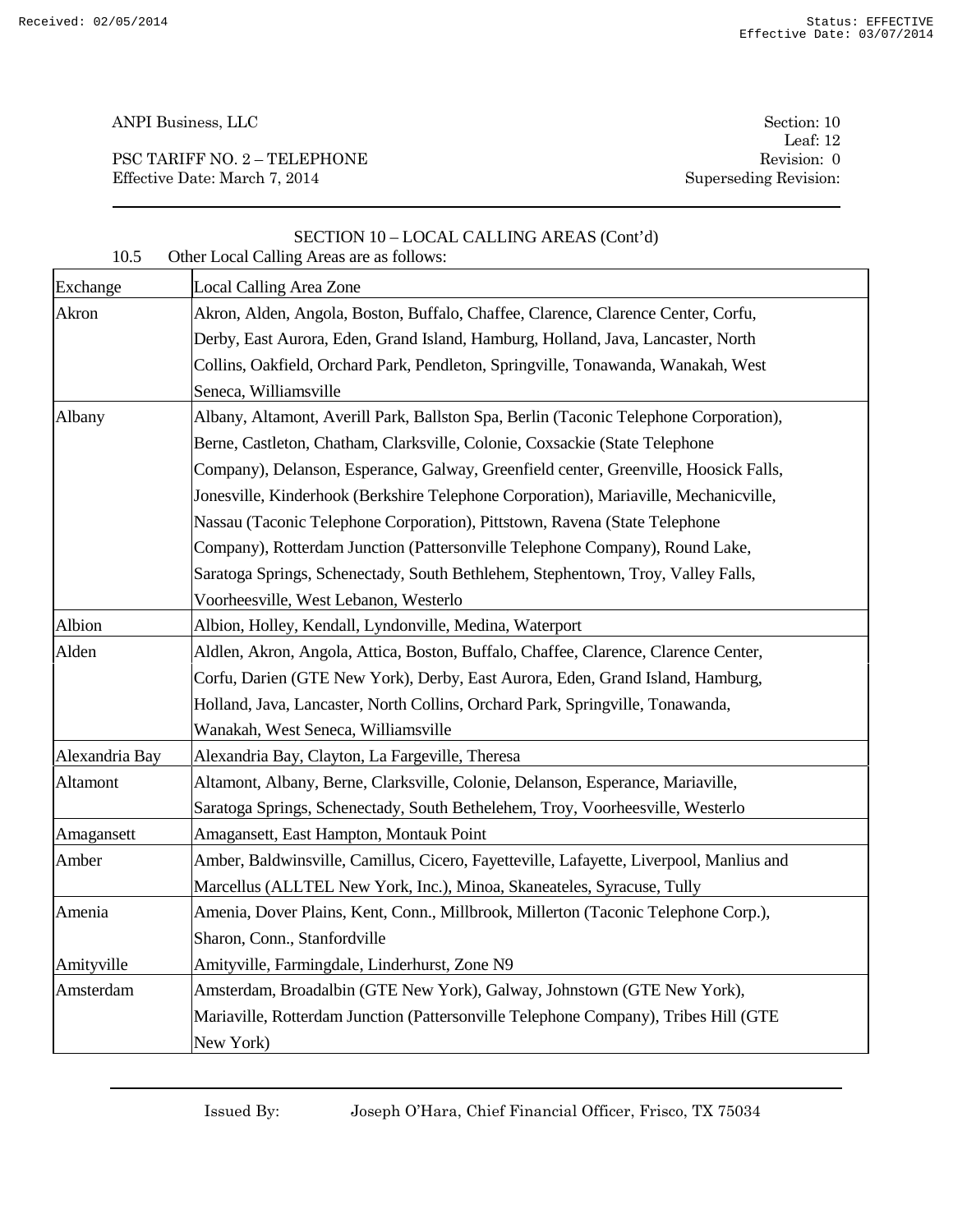PSC TARIFF NO. 2 – TELEPHONE Revision: 0 Effective Date: March 7, 2014 Superseding Revision:

Leaf: 13

# SECTION 10 – LOCAL CALLING AREAS (Cont'd) 10.5 Other Local Calling Areas (Cont'd)

| Angelica              | Angelica, Belmont                                                                       |
|-----------------------|-----------------------------------------------------------------------------------------|
| Angola                | Angola, Akron, Alden, Boston, Buffalo, Chaffee, Clarence, Clarence Center, Derby, East  |
|                       | Aurora, Eden, Gowanda, Grand Island, Hamburg, Holland, Java, Lancaster, North           |
|                       | Collins, Orchard Park, Silver Creek, Springville, Tonawanda, Wanakah, West Seneca,      |
|                       | Williamsville                                                                           |
| Antwerp               | Antwerp, Gouverneur, Philadelphia, Watertown                                            |
| Arcade                | Arcade, Bliss, Chaffee, Java, Machias                                                   |
| Argyle                | Argyle, Glens Falls, Hartford                                                           |
| Arkport               | Arkport, Canaseraga, Hornell                                                            |
| <b>Armonk Village</b> | Armonk Village, Bedford Village, Bryam, Conn., Mount Kisco, Pleasantville, Zone W8      |
|                       | and W9                                                                                  |
| <b>Athens</b>         | Athens, Catskill, Claverack, Coxsackie (State Telephone Company), Hudson                |
| Atlantic              | Atlantic, Bellport, Center Moriches, East Fire Island, Yaphank                          |
| Attica                | Attica, Alden, Batavia, Darien (Western Counties Telephone Corp.), East Aurora,         |
|                       | Varysburg                                                                               |
| Auburn                | Auburn, Cato (Continental Tel. Co. of N.Y.), Jordan, Moravia, Owasco, Poplar Ridge,     |
|                       | Port Byron (Port Byron Telephone Company), Skaneateles, Union Springs, Weedsport        |
| <b>Averill Park</b>   | Averill Park, Albany, Castleton, Colonie, Jonesville, Nassau (Taconic Telephone         |
|                       | Corporation), Schenectady, Troy                                                         |
| Avoca                 | Avoca, Bath, Hornell                                                                    |
| Babylon               | Babylon, Bay Shore, Brentwood, Deer Park, Lindenhurst, Midland                          |
| Baldwinsville         | Baldwinsville, Amber, Bridgeport, Camillus, Cato (Continental Tel. Co. of N.Y., Inc.),  |
|                       | Cazenovia, Central Square (ALLTEL New York, Inc.), Chittenango, Cicero, Cleveland,      |
|                       | Constancia, Fabius, Fayetteville, Fulton (ALLTEL New York, Inc.), Jordan, Lafayette,    |
|                       | Liverpool, Lysander (Continental Tel. Co. of N.Y., Inc.), Manlius and Marcellus (ALLTEL |
|                       | New York, Inc.), Minoa,                                                                 |
|                       | New Woodstock (Continental Tel. Co. of N.Y., Inc.), Phoenix (ALLTEL New York, Inc.),    |
|                       | Skaneateles, Syracuse, Tully                                                            |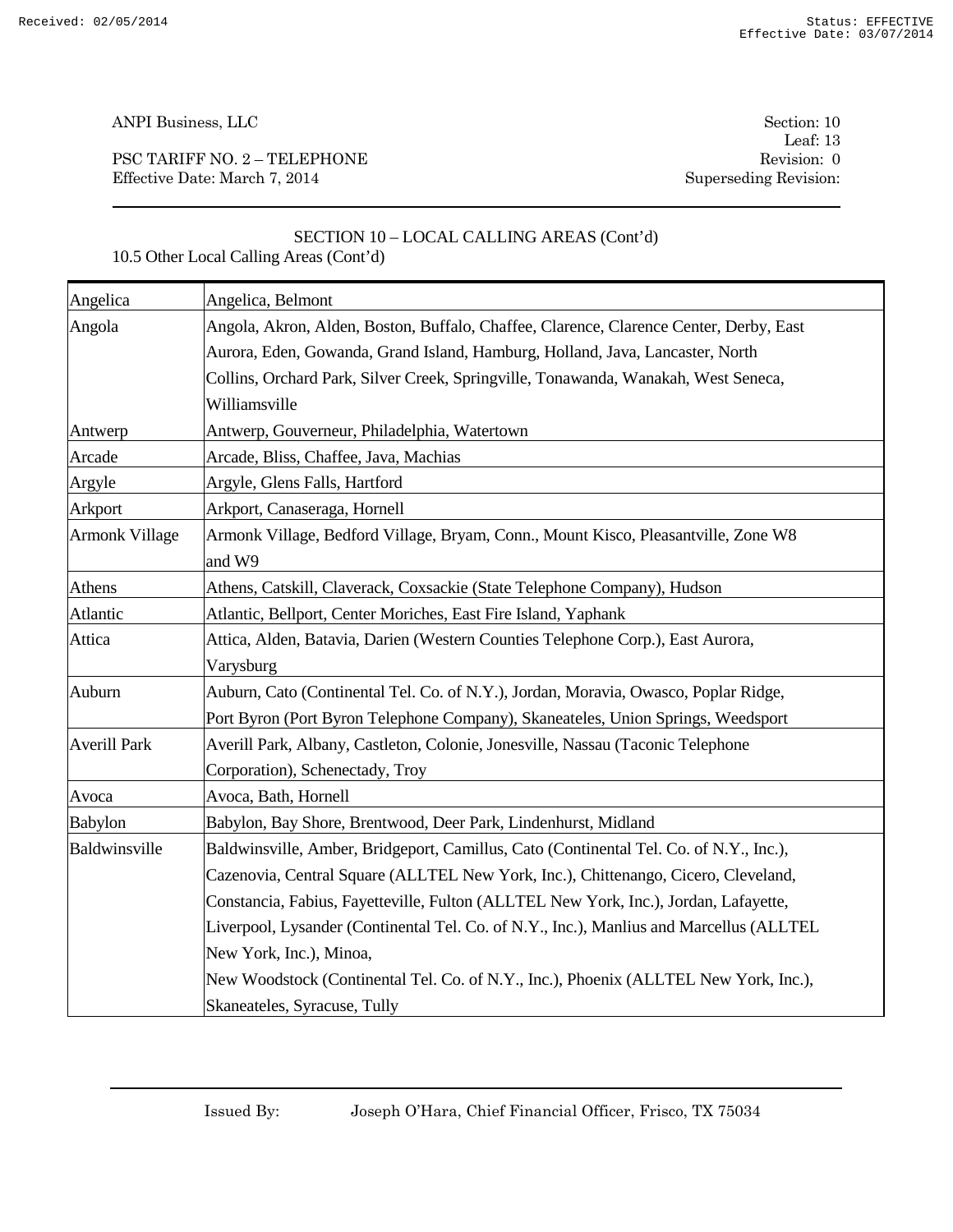PSC TARIFF NO. 2 – TELEPHONE Revision: 0 Effective Date: March 7, 2014 Superseding Revision:

Leaf: 14

# SECTION 10- LOCAL CALLING AREAS (Cont'd)

| <b>Ballston Spa</b>    | Ballston Spa, Albany, Colonie, Galway, Greenfield Center, Jonesville, Mechanicville, |
|------------------------|--------------------------------------------------------------------------------------|
|                        | Round Lake, Saratoga Springs, Schenectady, Troy                                      |
| <b>Barker</b>          | Barker, Gasport, Lockport, Lyndonville, Middleport, Newfane, Pendleton, Ransomville, |
|                        | Wilson                                                                               |
| Barneveld              | Barneveld, Holland Patent (Oneida County Rural Telephone Co.), Remsen (Continental   |
|                        | Telephone Company of New York, Inc.), Utica                                          |
| <b>Batavia</b>         | Batavia, Attica, Byron, Darien (GTE New York), East Pembroke (Empire Telephone       |
|                        | Corp.), Elba, Leroy (Rochester Telephone Corp.), Oakfield, Pavilion,                 |
|                        | Wyoming (Rochester Telephone Corp.)                                                  |
| <b>Bath</b>            | Bath, Avoca, Cameron, Campbell, Hammondsport (GTE New York),                         |
|                        | Prattsburg (Empire Telephone), Savona                                                |
| <b>Bay Shore</b>       | Bay Shore, Babylon, Brentwood, Deer Park, Fire Island, Islip                         |
| <b>Bayport</b>         | Bayport, Parchogue, Ronkonkoma, Sayville                                             |
| Beacon                 | Beacon, Clintondale, Cold Spring, Cornwall, Highland, Hopewell Junction (Sylvan      |
|                        | Lake Telephone Company, Inc.), Marlboro, Milton, Newburgh, New Paltz, North          |
|                        | Clove, Pawling, Pleasant Valley, Poughkeepsie, Wappingers Falls                      |
| <b>Bedford Village</b> | Bedford Village, Armonk Village, Greenwich, Conn., Katonah, Lewisboro, Mount Kisco,  |
|                        | Pound Ridge, South Salem                                                             |
| <b>Belfast</b>         | <b>Belfast</b>                                                                       |
| Bellport               | Bellport, Atlantic, Patchogue, Yaphank                                               |
| <b>Belmont</b>         | Belmont, Angelica, Friendship, Wellsville                                            |
| Berne                  | Berne, Albany, Altamonte, Clarksville, Colonie, Delanson, Schenectady, Troy,         |
|                        | Voorheesville, Westerlo                                                              |
| <b>Big Flats</b>       | Big Flats, Caton, Corning, Elmira                                                    |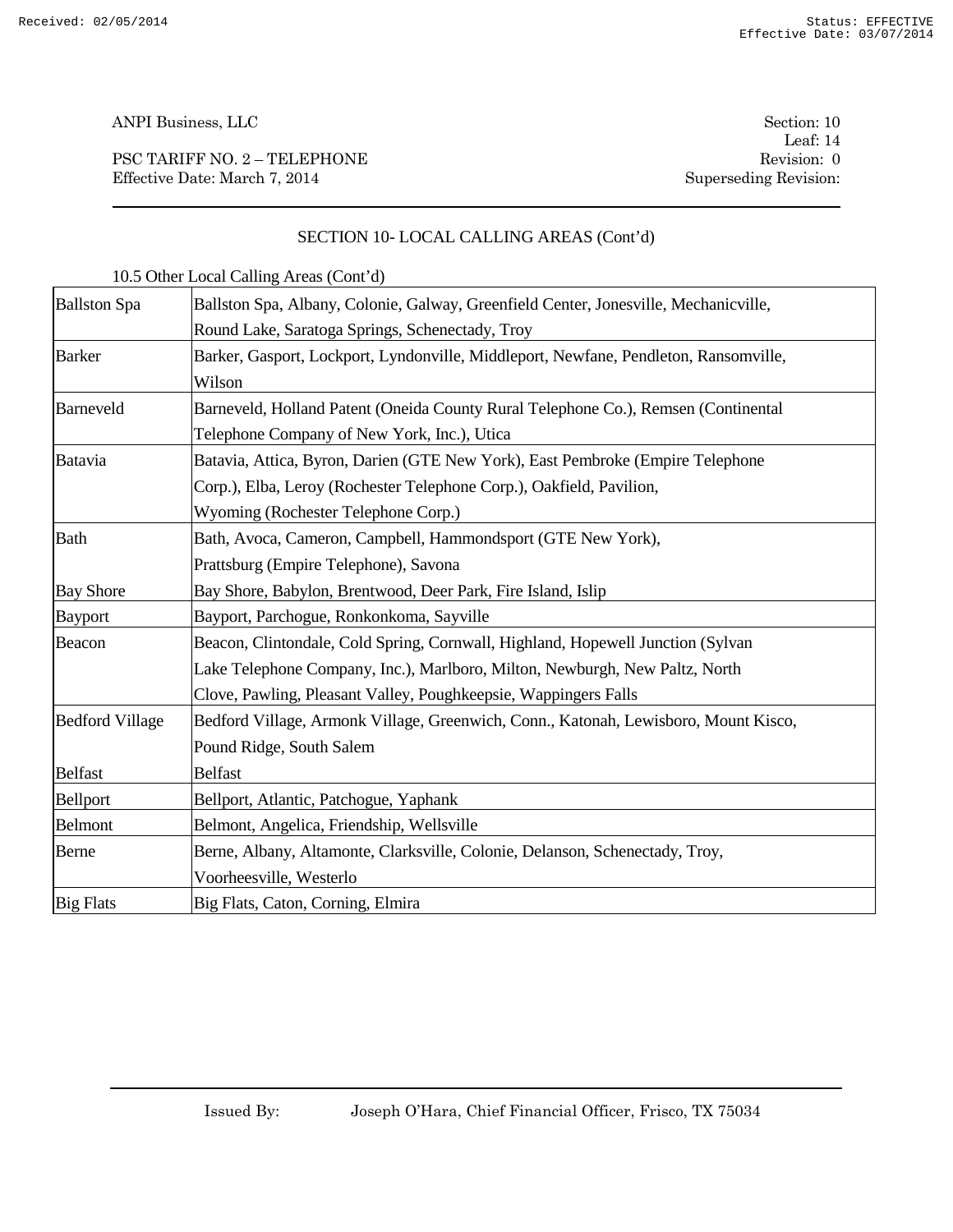PSC TARIFF NO. 2 – TELEPHONE Revision: 0 Effective Date: March 7, 2014 Superseding Revision:

Leaf: 15

|                       | Binghamton, Chenango Bridge (Chenango and Unadilla Telephone Corporation),         |
|-----------------------|------------------------------------------------------------------------------------|
|                       | Endicott, Harpursville (Deposit Telephone Company, Inc.),                          |
| Binghamton            | Hawleyton (Western Counties Telephone Corporation), Maine,                         |
|                       | Quaker Lake, Pa. (Western Counties Telephone Corporation),                         |
|                       | Whitney Point (Chenango and Unadilla Telephone Corporation),                       |
|                       | Windsor (Deposit Telephone Company, Inc.)                                          |
| Birchwood             | Birchwood, Croton Falls, Katonah, Lakeland, Mahopac, Yorktown Heights              |
| <b>Bliss</b>          | Bliss, Arcade, Castile, Warsaw (Rochester Telephone Corporation)                   |
| <b>Bolivar</b>        | Bolivar, Olean, Wellsville                                                         |
| <b>Bolton Landing</b> | Bolton Landing, Glens Falls, Lake George                                           |
| <b>Boston</b>         | Boston, Akron, Alden, Angola, Buffalo, Chaffee, Clarence, Clarence Center, Derby,  |
|                       | East Aurora, Eden, Grand Island, Hamburg, Holland, Java, Lancaster, North Collins, |
|                       | Orchard Park, Springville, Tonawanda, Wanakah, West Seneca, Williamsville          |
| Brainardsville        | Brainardsville, Chateaugay, Malone                                                 |
| <b>Brentwood</b>      | Brentwood, Babylon, Bay Shore, Central Islip, Commack, Deer Park, Islip,           |
|                       | Smithtown, West Commack                                                            |
| <b>Brewster</b>       | Brewster, Carmel, Croton Falls, Danbury, Conn., Mahopac, North Salem, Patterson    |
| Bridgehampton         | Bridgehampton, East Hampton, Sag Harbor, Water Mill                                |
| Bridgeport            | Bridgeport, Baldwinsville, Camillus, Canastota, Chittenango, Cicero, Cleveland,    |
|                       | Constantia, Fayetteville, LaFayette, Liverpool, Manlius,                           |
|                       | Marcellus (ALLTEL New York, Inc.), Minoa, Syracuse                                 |
| <b>Buffalo</b>        | Buffalo, Akron, Alden, Angola, Boston, Chaffee, Clarence, Clarence Center, Corfu,  |
|                       | Darien (GTE New York), Derby, East Aurora, Eden, Gowanda, Grand Island, Hamburg,   |
|                       | Holland, Java, Lancaster, North Collins, Orchard Park, Pendleton, Sanborn (GTE New |
|                       | York), Springville, Tonawanda, Varysburg, Wanakah, West Seneca, Williamsville      |
| <b>Byron</b>          | Byron, Batavia, Bergen (Rochester Telephone Corporation), Elba,                    |
|                       | Rochester (Rochester Telephone Corporation)                                        |

# SECTION 10 – LOCAL CALLING AREAS (Cont'd)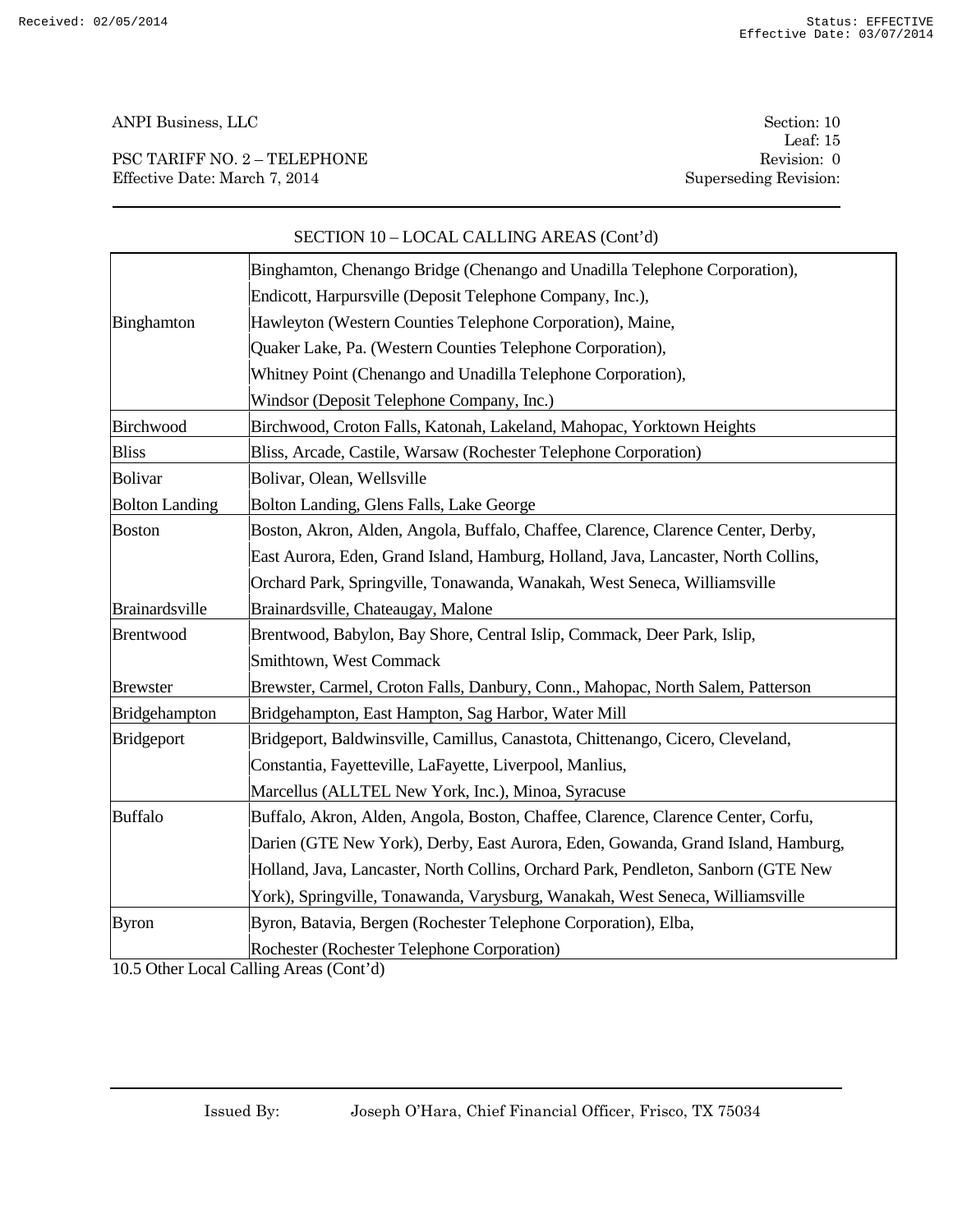PSC TARIFF NO. 2 – TELEPHONE Revision: 0 Effective Date: March 7, 2014 Superseding Revision:

Leaf: 16

|             | SECTION 10 - LOCAL CALLING AREAS (Cont'd)<br>10.5 Other Local Calling Areas (Cont'd)    |
|-------------|-----------------------------------------------------------------------------------------|
| Cairo       | Cairo, Catskill, Freehold, Oak Hill                                                     |
| Callicoon   | Callicoon, Fallsburg, Galilee, Pa. (Big Eddy Telephone Company), Jeffersonville,        |
|             | Lake Huntington, Liberty, Livingston Manor, Monticello, White Lake                      |
| Cambridge   | Cambridge, Hoosick Falls, Greenwich, Salem                                              |
| Camden      | Camden, Osceola, Rome, Sylan Beach, Williamstown (Continental Tel. Co. of               |
|             | N.Y., Inc.)                                                                             |
| Cameron     | Cameron, Bath, Canisteo, Hornell                                                        |
| Camillus    | Camillus, Amber, Baldwinsville, Bridgeport, Cazenovia,                                  |
|             | Central Square (ALLTEL New York, Inc.), Chittenango, Cicero, Cleveland, Constantia,     |
|             | Fabius, Fayetteville, Jordan, LaFayette, Liverpool,                                     |
|             | Lysander (Continental Tel. Co. of N.Y., Inc.), Manlius, Marcellus (ALLTEL New,          |
|             | York, Inc.) Minoa, New Woodstock (Continental Tel. Co. of N.Y., Inc.),                  |
|             | Phoenix (ALLTEL New York, Inc.), Skaneateles, Syracuse, Tully                           |
| Campbell    | Campbell, Bath, Corning, Savona                                                         |
| Canaseraga  | Canaseraga, Arkport, Dansville (Rochester Telephone Corp.), Hornell                     |
| Canastota   | Canastota, Bridgeport, Chittenango, Fayetteville, Minoa, Oneida, Sylvan Beach, Syracuse |
| Canisteo    | Canisteo, Cameron, Hornell                                                              |
| Canton      | Canton, Heuvelton, Madrid, Ogdensburg, Potsdam                                          |
| Carmel      | Carmel, Cold Spring, Brewster, Croton Falls, Lakeland, Mahopac, Patterson               |
| Carthage    | Carthage, Copenhagen, Natural Bridge, Watertown                                         |
| Castleton   | Castleton, Albany, Averill Park, Colonie, Kinderhook (Berkshire Telephone               |
|             | Corporation), Nassau (Taconic Telephone Corporation), Ravena (State Telephone           |
|             | Company), Schenectady, South Bethlehem, Troy                                            |
| Caton       | Caton, Big Flats, Corning, Elmira, Lindley                                              |
| Catskill    | Catskill, Athens, Cairo, Coxsackle (State Telephone Company), Freehold,                 |
| Cattaraugus | Cattaraugus, Cherry Creek, Ellicottville, Gowanda, Little Valley, South Dayton,         |
|             | Springville                                                                             |
|             | Greenville, Hudson, Palenville                                                          |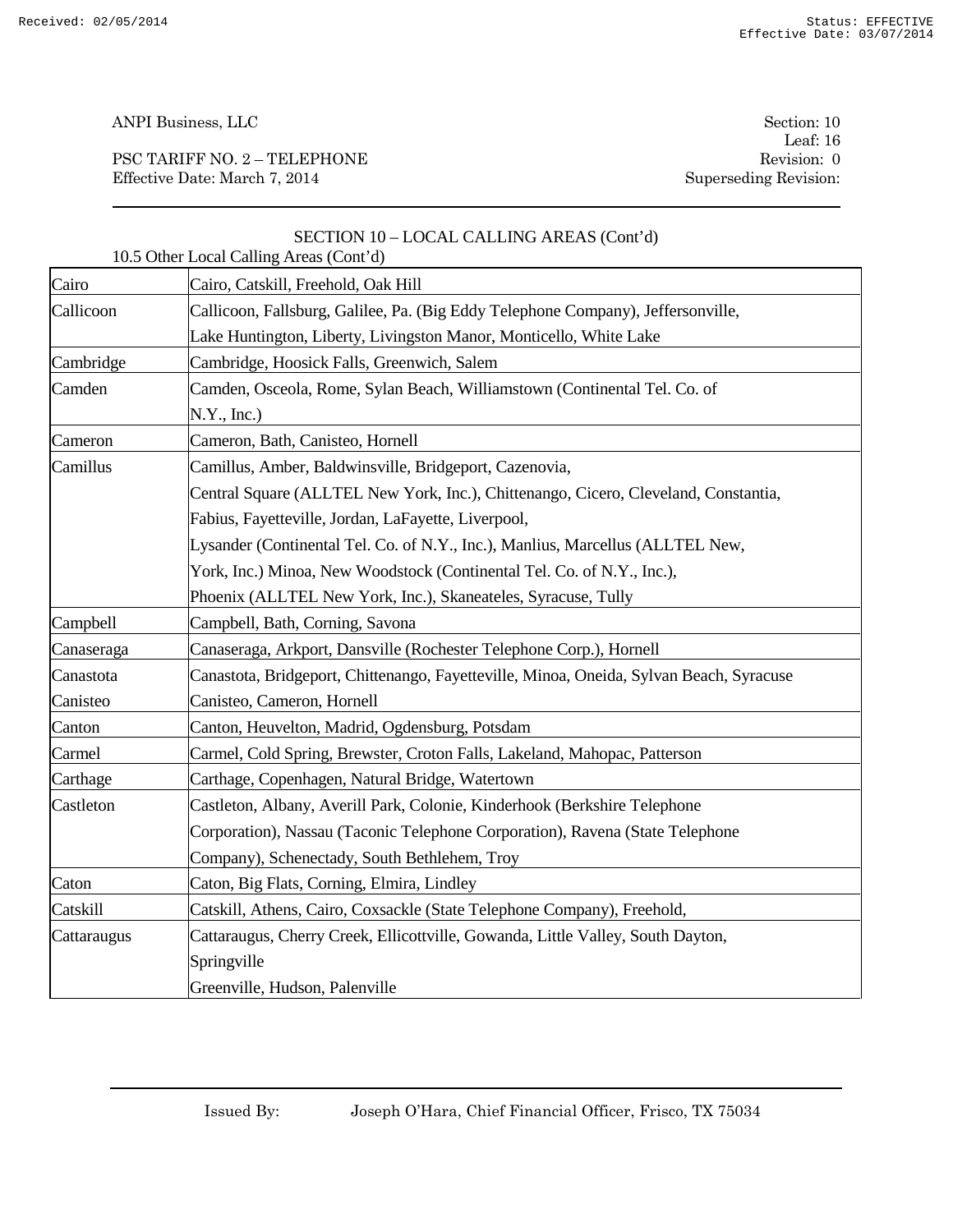PSC TARIFF NO. 2 – TELEPHONE Revision: 0 Effective Date: March 7, 2014 Superseding Revision:

Leaf: 17

| 10.5                   | SECTION 10-LOCAL CALLING AREAS (Cont'd)<br>Other Local Calling Areas for LATA 134          |
|------------------------|--------------------------------------------------------------------------------------------|
| <b>Central Bridge</b>  | Central Bridge, Bramanville (Middleburgh Telephone Company), Cobleskill, Delanson,         |
|                        | Esperance, Mariaville, Middleburgh (one-way, Middleburgh Telephone Company),               |
|                        | Schenectady                                                                                |
| Central Islip          | Central Islip, Brentwood, Commack, Islip, Ronkonkoma, Sayville, Smithtown,                 |
|                        | <b>West Commack</b>                                                                        |
| <b>Center Moriches</b> | Center Moriches, Atlantic, Eastport, Riverhead, Yaphank                                    |
| Chaffee                | Chaffee, Akron, Alden, Angola, Arcade, Boston, Buffalo, Clarence, Clarence Center,         |
|                        | Derby, East Aurora, Eden, Grand Island, Hamburg, Holland, Java, Lancaster, North           |
|                        | Collins, Orchard Park, Springville, Tonawanda, Wanakah, West Seneca, Williamsville         |
| Chappaqua              | Chappaqua, Armonk Village, Mount Kisco, Ossining, Pleasantville                            |
| Chateaugay             | Chateaugay, Brainardsville, Ellensburg Depot, Malone                                       |
| <b>Cherry Creek</b>    | Cherry Creek, Cattaraugus, Gowanda, Jamestown (ALLTEL New York, Inc.), South               |
|                        | Dayton                                                                                     |
| <b>Cherry Valley</b>   | Cherry Valley, Cooperstown                                                                 |
| Chittenango            | Chittenango, Baldwinsville, Bridgeport, Camillus, Cazenovia (ALLTEL New York, Inc.),       |
|                        | Canastota, Cicero, Cleveland, Constantia, Fayetteville, LaFayette, Liverpool, Manlius,     |
|                        | Maecellus (ALLTEL New York, Inc.), Minoa, Sylvan Beach, Syracuse                           |
| Cicero                 | Cicero, Baldwinsville, Bridgeport, Camillus, Cazenovia (ALLTEL New York, Inc.),            |
|                        | Central Square (ALLTEL New York, Inc.), Chittenango, Cleveland, Constantia, Fabius,        |
|                        | Fayetteville, Jordan, LaFayette, Liverpool, Lysander (Continental Tel. Co. of N.Y., Inc.), |
|                        | Manlius, Marcellus (ALLTEL New York, Inc.), Mexico, Minoa,                                 |
|                        | New Woodstock (Continental Tel. Co. of N.Y., Inc.), Parish,                                |
|                        | Phoenix (ALLTEL New York, Inc.), Skaneateles, Syracuse, Tully                              |
| Clarence               | Clarence, Akron, Alden, Angola, Boston, Buffalo, Chaffee, Clarence Center, Derby,          |
|                        | East Aurora, Eden, Grand Island, Hamburg, Holland, Java, Lancaster, North Collins,         |
|                        | Orchard Park, Pendleton, Springville, Tonawanda, Wanakah, West Seneca,                     |
|                        | Williamsville                                                                              |
|                        |                                                                                            |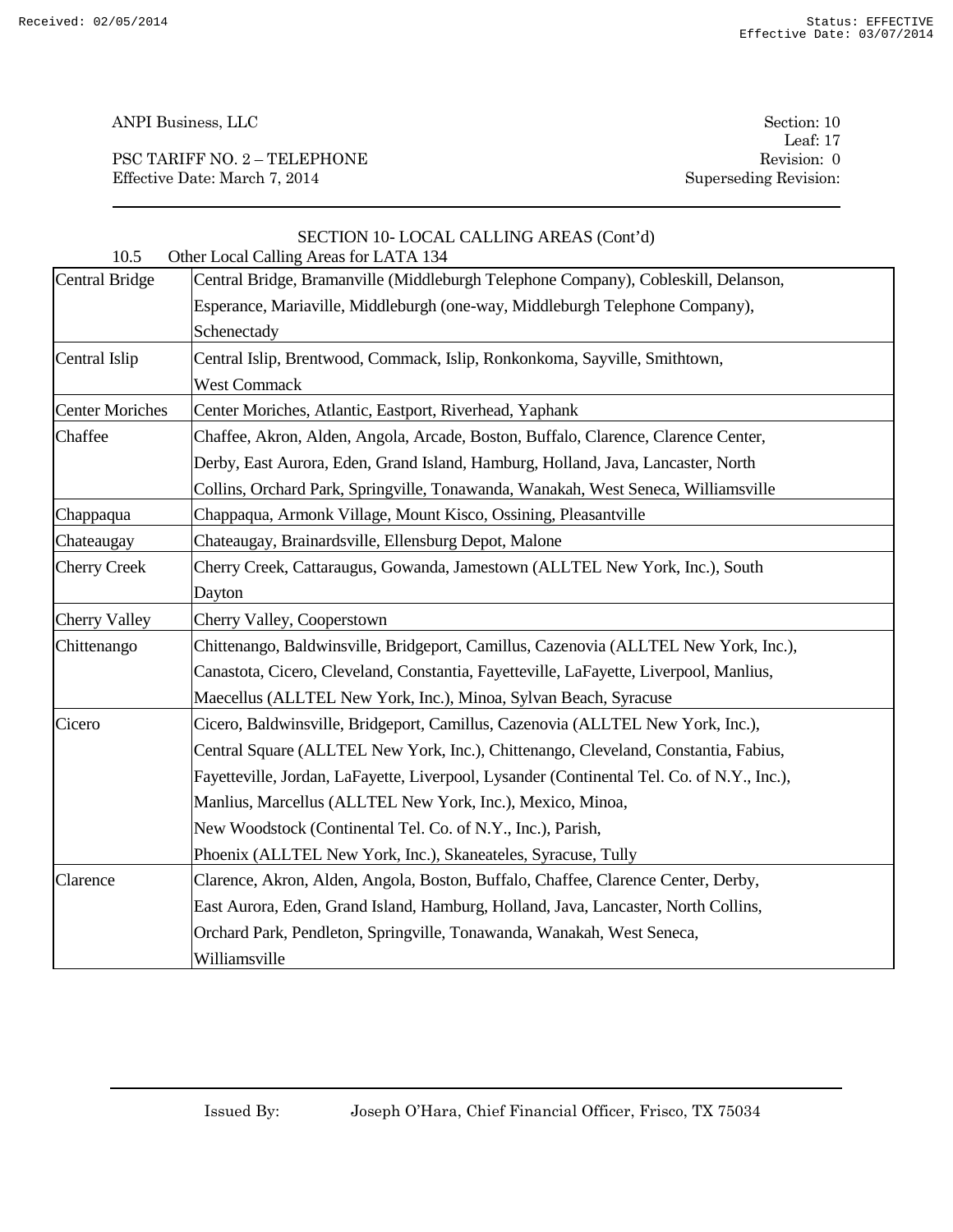PSC TARIFF NO. 2 – TELEPHONE Revision: 0 Effective Date: March 7, 2014 Superseding Revision:

Leaf: 18

SECTION 10 – LOCAL CALLING AREAS (Cont'd) 10.5 Other Local Calling Areas (Cont'd)

| <b>Clarence Center</b> | Clarence Center, Akron, Alden, Angola, Boston, Buffalo, Chaffee, Clarence, Derby,   |
|------------------------|-------------------------------------------------------------------------------------|
|                        | East Aurora, Eden, Grand Island, Hamburg, Holland, Java, Lancaster, North Collins,  |
|                        | Orchard Park, Pendleton, Springville, Tonawanda, Wanakah, West Seneca,              |
|                        | Williamsville                                                                       |
| Clarksville            | Clarksville, Albany, Altamont, Berne, Colonie, Greenville, Ravena (State Telephone  |
|                        | Company), Schenectady, South Bethlehem, Troy, Voorheesville, Westerlo               |
| Claverack              | Claverack, Athens, Copake (Taconic Telephone Co.), Germantown (Germantown           |
|                        | Telephone Co.), Hudson, Philmont, Pine Plains (Taconic Telephone)                   |
| Clayton                | Clayton, Alexandria Bay, La Fargeville, Watertown                                   |
| Cleveland              | Cleveland, Baldwinsville, Bridgeport, Camillus, Central Square (Midstate Telephone, |
|                        | Company Inc.) Chittenango, Cicero, Constantia, Fayetteville, LaFayette, Liverpool,  |
|                        | Manlius, Marcellus (Midstate Telephone Company, Inc.), Minoa, Syracuse              |
|                        |                                                                                     |
|                        |                                                                                     |
| Clinton                | Clinton, Utica, Rome, Vernon (Vernon Telephone Company, Inc.), Waterville (Chenango |
|                        | and Unadilla Telephone Corporation)                                                 |
| <b>Clinton Corners</b> | Clinton Corners, Clintondale, Dover Plains, Esopus, High Falls, Highland, Hopewell  |
|                        | Junction (Sylvan Lake Telephone Company, Inc.), Hyde Park, Kingston, Marlboro,      |
|                        | Millbrook, Milton, New Paltz, North Clove, Pleasant Valley, Poughkeepsie,           |
|                        | Rhinebeck (Red Hook Telephone Company), Rosendale, Staatsburg (Red Hook             |
|                        | Telephone Company), Stanfordville, Wappingers Falls, Wingdale                       |
| Clintondale            | Clintondale, Beacon, Clinton Corners, Conwall, Esopus, High Falls, Highland,        |
|                        | Hopewell Junction (Sylvan Lake Telephone Company, Inc.), Hyde Park, Kerhonkson,     |
|                        | Kingston, Marlboro, Millbrook, Milton, Newburgh, New Paltz, North Clove, Pleasant   |
|                        | Valley, Poughkeepsie Rhinebeck (Red Hook Telephone Company), Rosendale,             |
|                        | Staatsburg (Red Hook Telephone Company), Wappingers Falls                           |
| Clyde                  | Clyde, Lyons, Savannah (Port Byron Telephone Company)                               |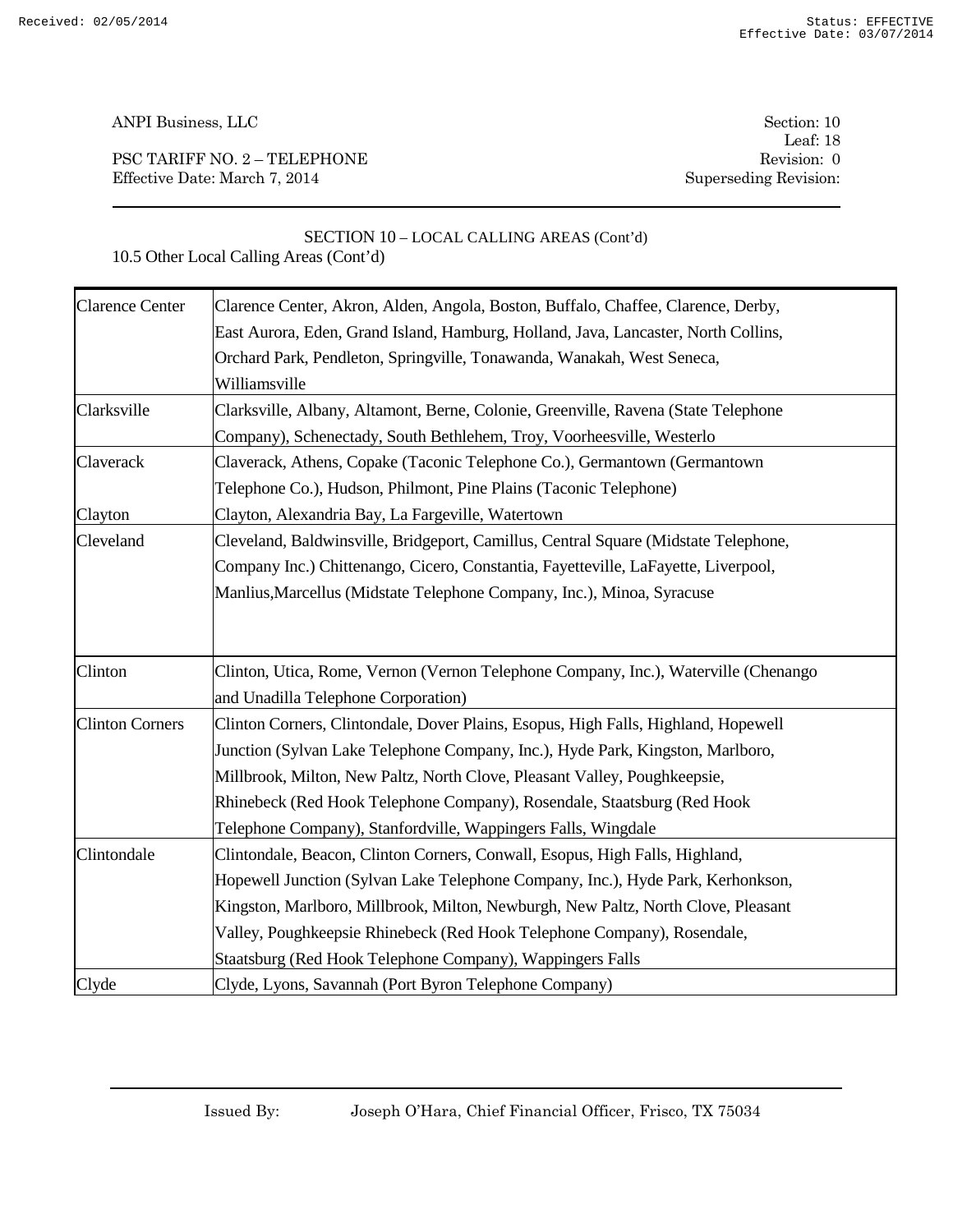PSC TARIFF NO. 2 – TELEPHONE Revision: 0 Effective Date: March 7, 2014 Superseding Revision:

Leaf: 19

|                     | $\sum$<br>10.5 Other Local Calling Areas (Cont'd)                                                |
|---------------------|--------------------------------------------------------------------------------------------------|
| Cobleskill          | Cobleskill, Bramanville (Middleburgh Telephone Company), Central Bridge,                         |
|                     | Richmondville, Sharon Springs                                                                    |
| Cold Spring         | Carmel, Cold Spring, Beacon, Garrison, Lakeland                                                  |
|                     | Cold Spring Harbor Cold Spring Harbor, Farmingdale, Huntington, Zones N7 and N8                  |
| Colonie             | Colonie, Albany, Altamont, Averill Park, Ballston Spa, Berne, Castleton, Clarksville,            |
|                     | Delanson, Galway, Greenfield Center, Jonesville, Mariaville, Mechanicville,                      |
|                     | Nassau (Taconic Telephone Corporation), Pittstown, Ravena (State Telephone                       |
|                     | Company), Rotterdam Junction (Pattersonville Telephone Company), Round Lake,                     |
|                     | Saratoga Springs, Schenectady, Schuylverville, South Bethlehem, Troy, Valley Falls,              |
|                     | Voorheesville, Westerlo                                                                          |
| Commack             | Commack, Brentwood, Central Islip, Deer Park, Huntington, Kings Park, Northport,                 |
|                     | Smithtown, West Commack                                                                          |
| Congers             | Congers, Haverstraw, Nanuet, New City, Nyack                                                     |
| Constantia          | Constantia, Baldwinsville, Bridgeport, Camillus, Central Square (ALLTEL New York, Inc.),         |
|                     | Chittenango, Cicero, Cleveland, Fayetteville, LaFayette, Liverpool, Manlius,                     |
|                     | Marcellus (ALLTEL New York, Inc.), Minoa, Syracuse                                               |
| Cooperstown         | Cooperstown, Cherry Valley, Hartwick, Milford, Schenevus                                         |
| Copenhagen          | Copenhagen, Carthage, Lowville (Continental Telephone Co. of N.Y., Inc.), Watertown              |
| Corning             | Corning, Big Flats, Campbell, Caton, Elmira, Lindley, Savona                                     |
| Cornwall            | Cornwall, Beacon, Clintondale, Hopewell Junction (Sylvan Lake Telephone Company,                 |
|                     | Inc.), Marlboro, Milton, Newburgh, Poughkeepsie, Wappingers Falls                                |
| Cortland            | Cortland, Cincinnatus, De Ruyter, Dryden (Continental Tel. Co. of N.Y., Inc.), Groton,           |
|                     | Marathon (Continental Tel. Co. of N.Y., Inc.), McGraw, McLean, Sempronius,                       |
|                     | Truxton (Continental Tel. Co. of N.Y., Inc.), Tully, Virgil (Continental Tel. Co. of N.Y., Inc.) |
| <b>Croton Falls</b> | Croton Falls, Birchwood, Brewster, Carmel, Katonah, Mahopac, North Salem                         |
|                     | Croton-on-Hudson   Croton-on-Hudson, Ossinig, Peekskill, Yorktown Heights                        |
| Cuba                | Cuba, Friendship, Olean                                                                          |
| Dannemora           | Dannemora, Lyon Mountain, Plattsburgh, Saranac                                                   |
| Davenport           | Davenport, Delhi (Delhi Telephone Co.), Oneonta, Stamford                                        |

# SECTION 10 – LOCAL CALLING AREAS (Cont'd)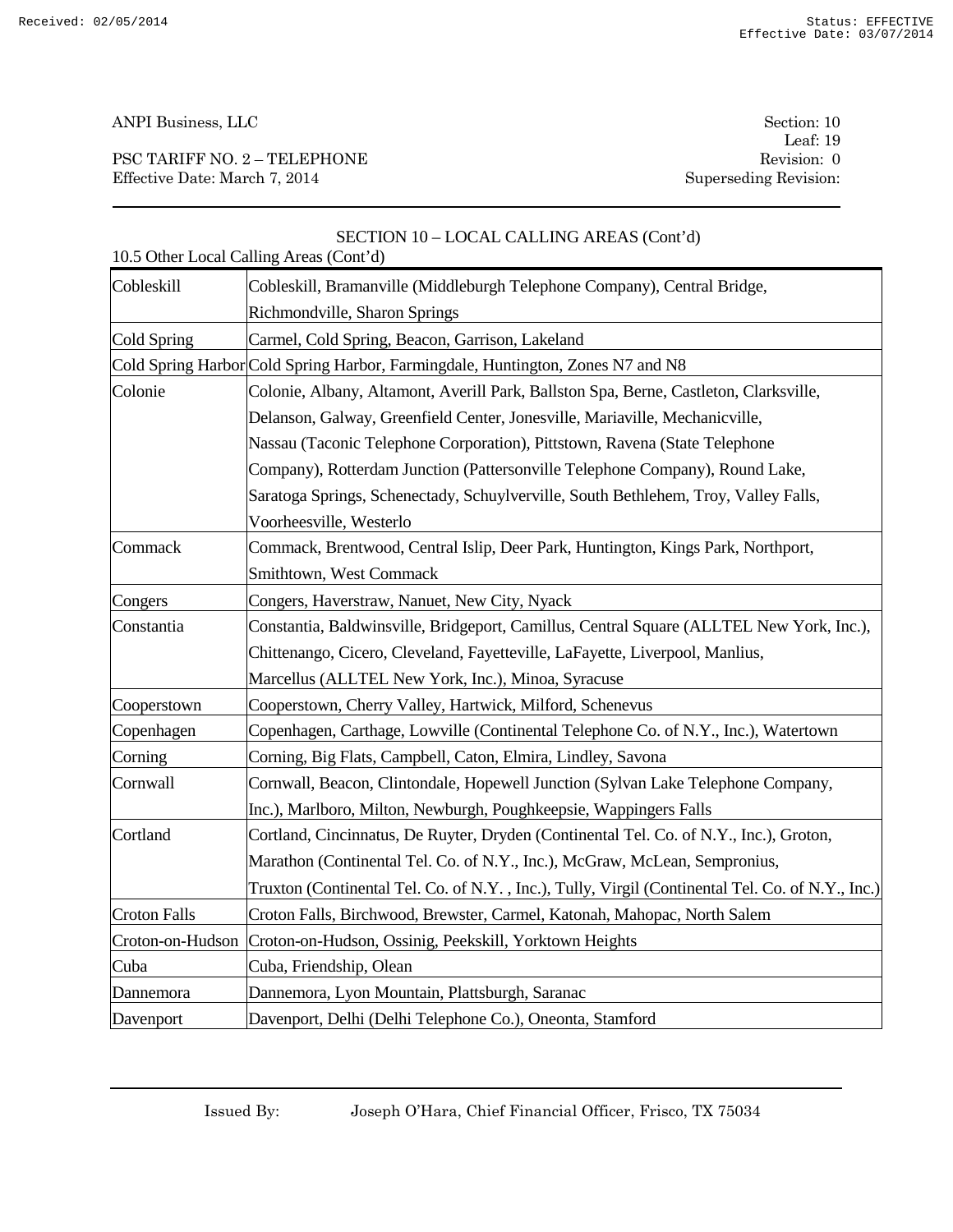PSC TARIFF NO. 2 – TELEPHONE Revision: 0 Effective Date: March 7, 2014 Superseding Revision:

Leaf: 20

|                        | SECTION 10 - LOCAL CALLING AREAS (Cont'd)<br>10.5 Other Local Calling Areas (Cont'd)    |
|------------------------|-----------------------------------------------------------------------------------------|
| Deer Park              | Deer Park, Babylon, Bay Shore, Brentwood, Commack, Huntington, Midland, West            |
|                        | Commack                                                                                 |
| Delanson               | Delanson, Albany, Altamont, Berne, Central Bridge, Colonie, Esperance, Mariaville,      |
|                        | Schenectady, Troy, Voorheesville                                                        |
| Derby                  | Derby, Akron, Alden, Angola, Boston, Buffalo, Chaffee, Clarence, Clarence Center,       |
|                        | East Aurora, Eden, Grand Island, Hamburg, Holland, Java, Lancaster, North Collins,      |
|                        | Orchard Park, Springville, Tonawanda, Wanakah, West Seneca, Williamsville               |
| Dolgeville             | Dolgeville, Little Falls                                                                |
| Dover                  | Dover Plains, Amenia, Clinton Corners, Hopewell Junction (Sylvan Lake Telephone)        |
|                        | Company, Inc.), Hyde Park, Millbrook, North Clove, Pawling, Pleasant Valley,            |
|                        | Poughkeepsie, Staatsburg (Red Hook Telephone Company), Stanfordville, Wingdale          |
| Dunkirk                | Dunkirk, Brocton (Chautauqua & Erie Telephone), Forestville, Fredonia (Dunkirk and      |
|                        | Fredonia Telephone Co.), Silver Creek                                                   |
| <b>East Aurora</b>     | East Aurora, Akron, Alden, Angola, Attica, Boston, Buffalo, Chaffee, Clarence, Clarence |
|                        | Center, Derby, Eden, Grand Island, Hamburg, Holland, Java, Lancaster, North Collins,    |
|                        | Orchard Park, Springville, Tonawanda, Varysburg, Wanakah, West Seneca,                  |
|                        | Williamsville                                                                           |
| East Fire Island       | East Fire Island, Atlantic, Fire Island, Patchogue, Sayville                            |
| <b>East Hampton</b>    | East Hampton, Amagansett, Bridgehampton, Sag Harbor                                     |
| Eastport               | Eastport, Center Moriches, Riverhead, Westhampton                                       |
| Eden                   | Eden, Akron, Alden, Angola, Boston, Buffalo, Chafee, Clarence, Clarence Center, Derby,  |
|                        | East Aurora Gowanda, Grand Island, Hamburg, Holland, Java, Lancaster, North Collins,    |
|                        | Orchard Park, Springville, Tonawanda, Wanakah, West Seneca, Williamsville               |
| Edmeston               | Edmeston, New Berlin (Chenango and Unadilla Telephone Corporation)                      |
| Elba                   | Elba, Batavia, Byron, Oakfield                                                          |
| Elizabethtown          | Elizabethtown, Westport (Chazy and Westport)                                            |
| <b>Ellenburg Depot</b> | Ellenburg Depot, Chateaugay, Mooers (Champlain Telephone Company), Plattsburg           |
| Ellenville             | Ellenville, Fallsburg, Grahamsville, Kerhonkson, Kingston, Liberty, Monticello          |
| Ellicotville           | Ellicotville, Cattaraugus, Little Valley, Salamanca                                     |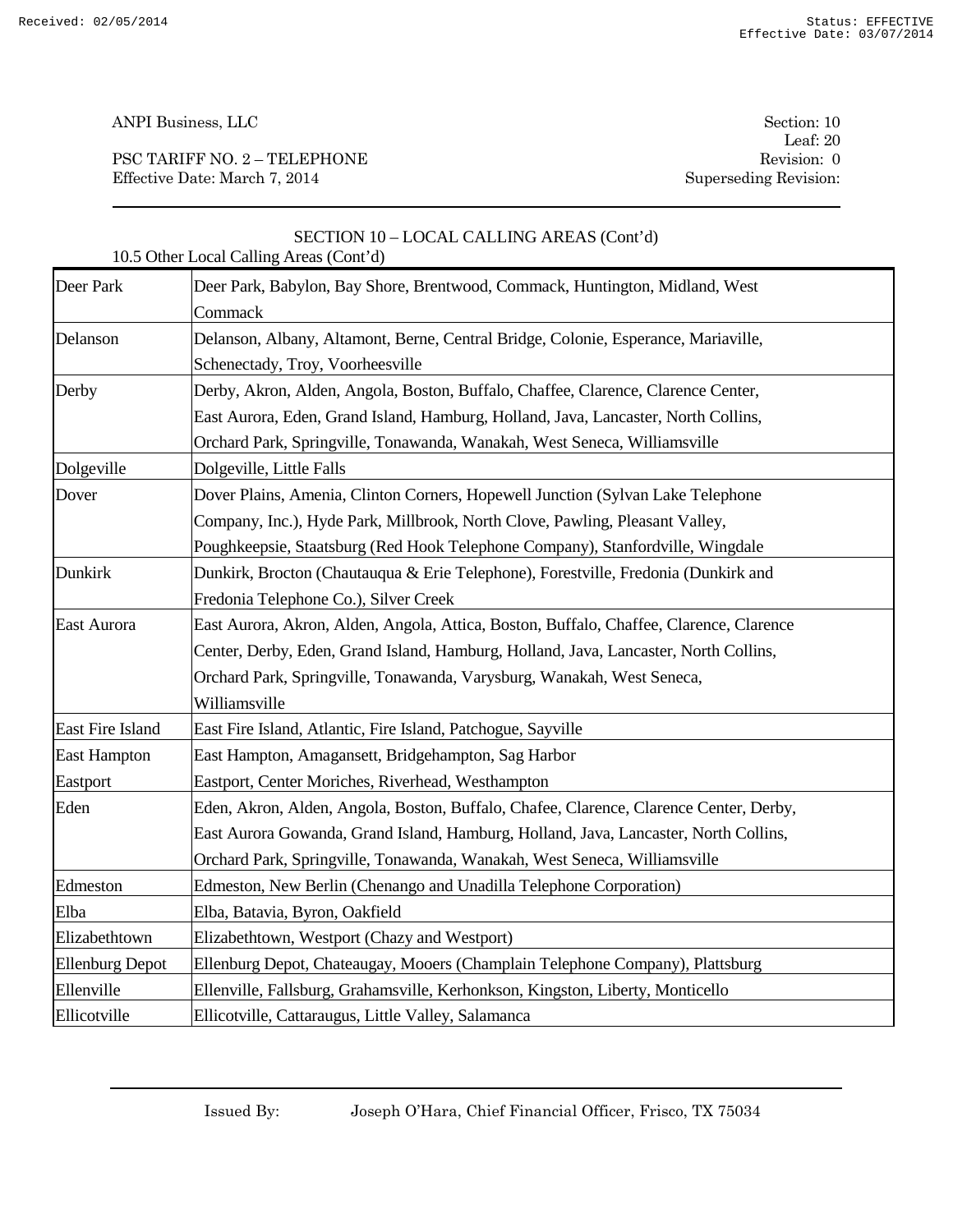PSC TARIFF NO. 2 – TELEPHONE Revision: 0 Effective Date: March 7, 2014 Superseding Revision:

Leaf: 21

# SECTION 10 – LOCAL CALLING AREAS (Cont'd)

| Elmira             | Elmira, Big Flats, Caton, Chemung, Corning, Lockwood (Continental Tel. Co. of N.Y.,       |
|--------------------|-------------------------------------------------------------------------------------------|
|                    | Inc), Odessa (Empire Telephone Corporation), Spencer (GTE of New York)                    |
| Endicott           | Endicott, Appalachian (Continental Tel. Co. of N.Y., Inc.), Binghamton, Hawleyton,        |
|                    | Little Meadows, Pa. (Continental Tel. Co. of N.Y., Inc.),                                 |
|                    | Newark Valley (Continental Tel. Co. of N.Y., Inc.), Maine, Owego                          |
| <b>Esopus</b>      | Esopus, Clinton Corners, Clintondale, High Falls, Highland, Hopewell Juntion (Sylvan)     |
|                    | Lake Telephone Company, Inc.), Hyde Park, Kerhonkson, Kingston, Marlboro,                 |
|                    | Millbrook, Milton, New Paltz, North Clove, Pleasant Valley, Poughkeepsie,                 |
|                    | Rhinebeck (Red Hook Telephone Company), Rosendale, Staatsburg (Red Hook                   |
|                    | Company), Stanfordville, Wappingers Falls                                                 |
| Esperance          | Esperance, Albany, Altamont, Central Bridge, Delanson, Mariaville, Schenectady,           |
|                    | Voorheesville                                                                             |
| <b>Evans Mills</b> | Evans Mills, Philadelphia, Theresa, Watertown                                             |
| Fabius             | Fabius, Baldwinsville, Camillus, Cazenovia (ALLTEL New York, Inc.), Cicero,               |
|                    | Fayetteville, Lafayette, Liverpool, Manlius (ALLTEL New York, Inc.),                      |
|                    | Marcellus (ALLTEL New York, Inc.), Minoa,                                                 |
|                    | New Woodstock (Continental Telephone Company of New York, Inc.), Syracuse,                |
|                    | Truxton (GTE), Tully                                                                      |
| Fallsburg          | Fallsburg, Callicoon, Ellenville, Grahamsville, Jeffersonville, Lake Huntington, Liberty, |
|                    | Livingston Manor, Monticello, White Lake                                                  |
| Farmingdale        | Farmingdale, Amityville, Cold Spring Harbor, Huntington, Lindenhurst, Midland,            |
|                    | Zones N8 and N9                                                                           |
| Fayette            | Fayette, Seneca Falls, Waterloo                                                           |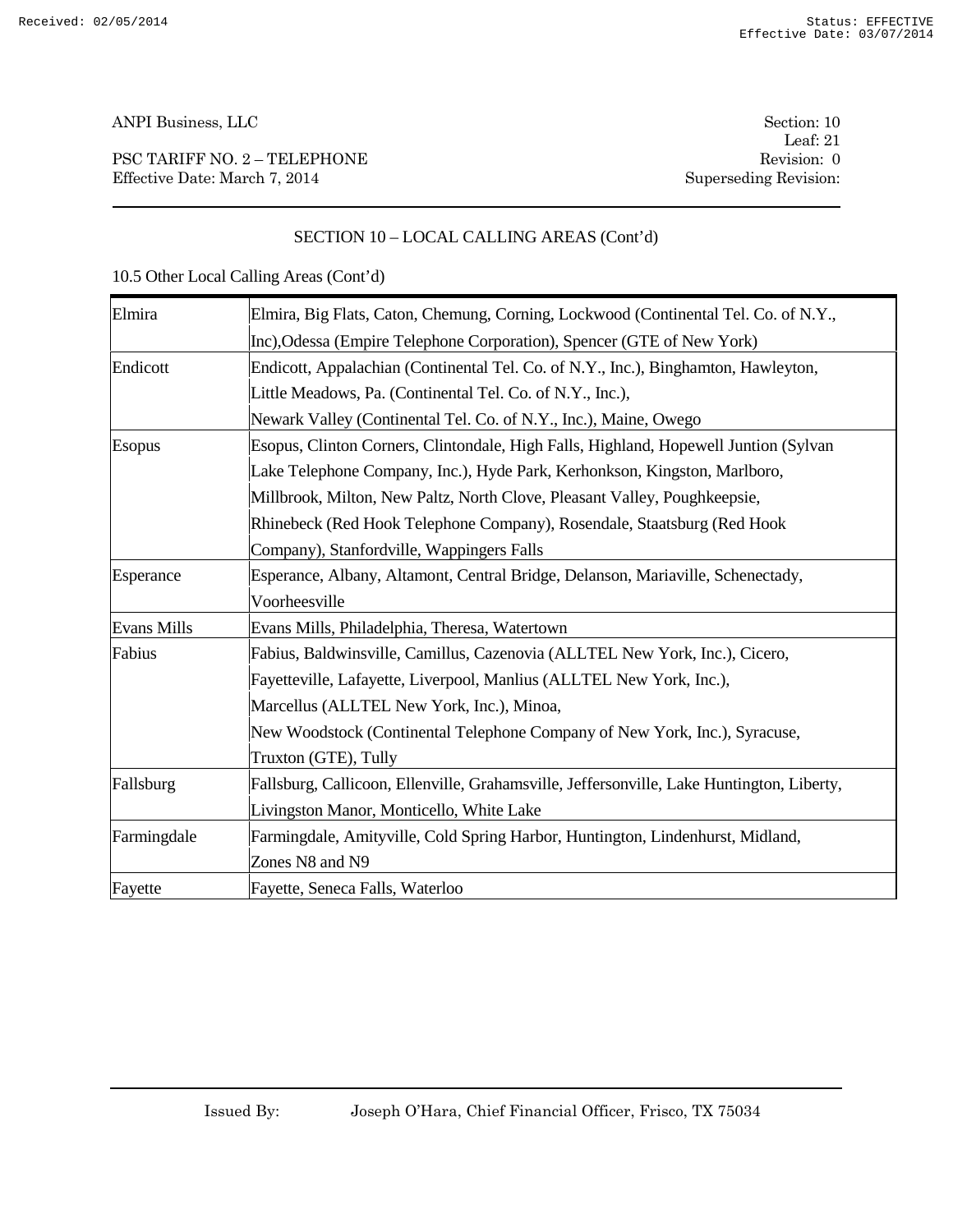PSC TARIFF NO. 2 – TELEPHONE Revision: 0 Effective Date: March 7, 2014 Superseding Revision:

Leaf: 22

|                    | SECTION 10 - LOCAL CALLING AREAS (Cont'd)<br>10.5 Other Local Calling Areas (Cont'd)   |
|--------------------|----------------------------------------------------------------------------------------|
| Fayetteville       | Fayetteville, Amber, Baldwinsville, Bridgeport, Camillus, Canastota,                   |
|                    | Cazenovia (ALLTEL New York, Inc.), Central Square (ALLTEL New York, Inc.),             |
|                    | Chttenango, Cicero, Cleveland, Constantia, Fabius, Jordan, LaFayette, Liverpool,       |
|                    | Lysander (Continental Tel. Co. of N.Y., Inc.), Manlius (ALLTEL New York, Inc.),        |
|                    | Marcellus (ALLTEL New York, Inc.), Minoa,                                              |
|                    | New Woodstock (Continental Tel. Co. of N.Y., Inc.), Phoenix (ALLTEL New York, Inc.),   |
|                    | Skaneateles, Sylvan Beach, Syracuse, Tully                                             |
| Fire Island        | Fire Island, Bay Shore, East Fire Island                                               |
| Fleischmanns       | Fleischmanns, Phoenicia, Margaretville (Margaretville Telephone Co., Inc.)             |
| Forestville        | Forestville, Dunkirk, Fredonia (Dunkirk & Fredonia Telephone Co.), Silver Creek, South |
|                    | Dayton                                                                                 |
| Fort Ann           | Fort Ann, Glens Falls, Whitehall                                                       |
| Fort Covington     | Fort Covington, Malone, Massena, St. Regis, Quebec                                     |
| Franklinville      | Franklinville, Machias                                                                 |
| Freehold           | Freehold, Cairo, Catskill, Greenville, Oak Hill                                        |
| Friendship         | Friendship, Belmont, Cuba, Wellsville                                                  |
| Galway             | Galway, Albany, Amsterdam, Ballston Spa, Colonie, Jonesville, Mechanicville,           |
|                    | Round Lake, Saratoga Springs, Schenectady, Troy                                        |
| Garrison           | Garrison, Cold Spring, Lakeland, Peekskill                                             |
| Gasport            | Gasport, Barker, Lockport, Middleport, Newfane, Pendleton, Ransomville, Tonawanda,     |
|                    | Wilson                                                                                 |
| Geneva             | Geneva, MacDougall, Phelps (Ontario Telephone Company, Inc.),                          |
|                    | Stanley (Seneca-Gorham Telephone Corp.), Waterloo                                      |
| <b>Glens Falls</b> | Glens Falls, Argyle, Corinth (Continental Telephone Co., Inc.), Fort Ann, Hartford,    |
|                    | Kattskill Bay, Lake George, Lake Luzerne (Continental Telephone Co., Inc.),            |
|                    | Saratoga Springs, Schuylerville                                                        |
| Gouverneur         | Gouverneur, Antwerp, Macomb (Citizen's Telephone Company of Hammond, NY, Inc.)         |
| Gowanda            | Gowanda, Angola, Buffalo, Cattaraugus, Cherry Creek, Eden, Hamburg, North Collins,     |
|                    | South Daytona, Springville                                                             |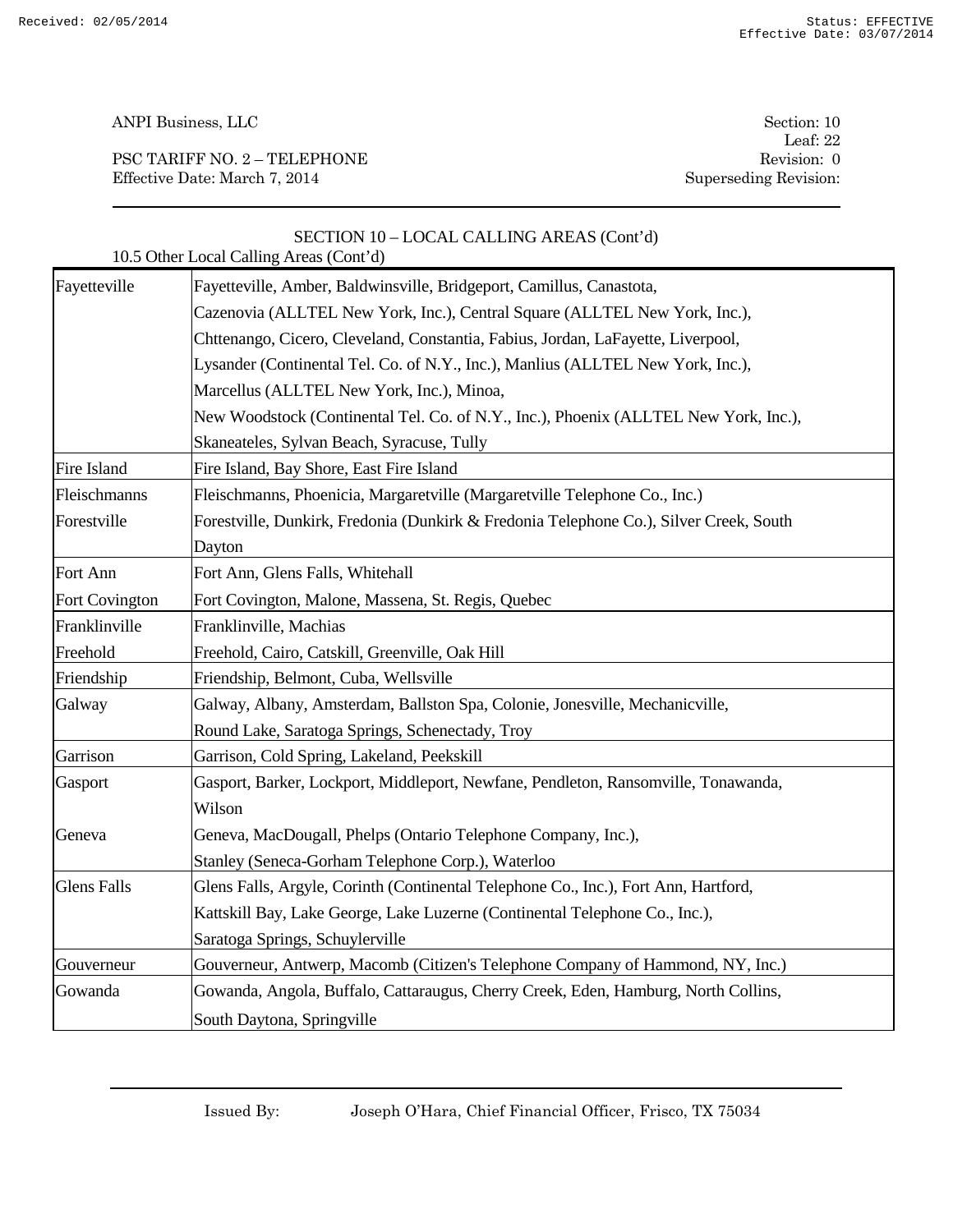PSC TARIFF NO. 2 – TELEPHONE Revision: 0 Effective Date: March 7, 2014 Superseding Revision:

Leaf: 23

# SECTION 10 – LOCAL CALLING AREAS (Cont'd)

| Grahamsville             | Grahamsville, Ellenville, Fallsburg, Kerhonkson, Liberty, Livingston Manor, Monticello      |
|--------------------------|---------------------------------------------------------------------------------------------|
| <b>Grand Gorge</b>       | Grand Gorge, Prattsville, Roxbury, Stamford                                                 |
| <b>Grand Island</b>      | Grand Island, Akron, Alden, Angola, Boston, Buffalo, Chaffee, Clarence, Clarence            |
|                          | Center, Derby, East Aurora, Eden, Hamburg, Holland, Java, Lancaster, Lewiston,              |
|                          | Lockport, Niagara Falls, North Collins, Orchard Park, Pendleton, Ransomville,               |
|                          | Springville, Tonawanda, Wanakah, West Seneca, Williamsville                                 |
| Granville                | Granville, Glens Falls, Hampton, Hartford Salem, Wells, Vt.                                 |
| <b>Greenfield Center</b> | Greenfield Center, Albany, Ballston Spa, Colonie, Corinth (Continental Telephone            |
|                          | Company), Saratoga Springs, Schenectady                                                     |
| Greenport                | Greenport, Orient, Shelter Island, Southold                                                 |
| Greenville               | Greenville, Albany, Catskill, Clarksville, Freehold, Oak Hill, South Bethlehem, Westerlo    |
| Greenwich                | Greenwich, Cambridge, Salem, Schuylerville                                                  |
| Greenwood Lake           | Greenwood Lake, Tuxedo, Warwick (Warwick Valley Telephone Corp.)                            |
| Groton                   | Groton, Ithaca, Cortland, McLean                                                            |
| Hague                    | Hague, Ticondengora                                                                         |
| Hamburg                  | Hamburg, Akron, Alden, Angola, Boston, Buffalo, Chaffee, Clarence, Clarence Center,         |
|                          | Derby, East Aurora, Eden, Gowanda, Grand Island, Holland, Java, Lancaster, North            |
|                          | Collins, Orchard Park, Springville, Tonawanda, Wanakah, West Seneca, Williamsville          |
| Hamilton                 | Hamilton, Morrisville (Continental Tel. Co. of N.Y., Inc.), Earlyille, Madison (Continental |
|                          | Tel. Co. of N.Y., Inc), North Brookfield (GTE New York)                                     |
| Hampton                  | Hampton, Fair Haven, Vt., Granville, Poultney, Vt., Whitehall                               |
| <b>Hampton Bays</b>      | Hampton Bays, Quoque, Riverhead, Southampton                                                |
| Harrisville              | Harrisville, Natural Bridge                                                                 |
| Hartford                 | Hartford, Argyle, Glens Falls, Granville                                                    |
| Hartwick                 | Hartwick, Cooperstown, Oneonta                                                              |
| Haverstraw               | Haverstraw, Congers, New City, Spring Valley                                                |
| Herkimer                 | Herkimer, Ilion, Little Falls, Middleville (Newport Telephone Company),                     |
|                          | Newport (Newport Telephone Company), Poland (Newport Telephone Company),                    |
|                          | Richfield Springs, Utica                                                                    |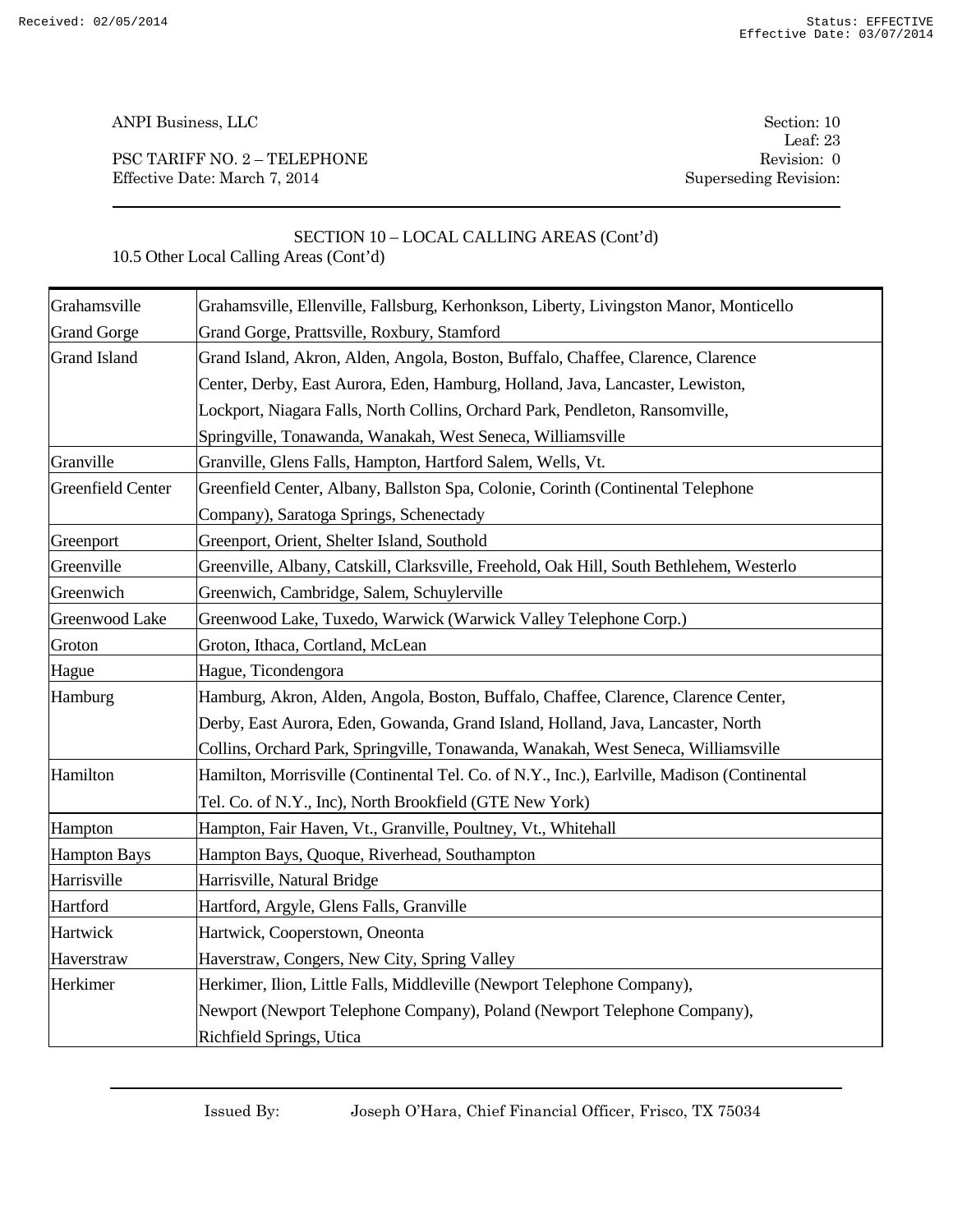PSC TARIFF NO. 2 – TELEPHONE Revision: 0 Effective Date: March 7, 2014 Superseding Revision:

Leaf: 24

### SECTION 10 – LOCAL CALLING AREAS (Cont'd) 10.5 Other Local Calling Areas (Cont'd)

| Heuvelton             | Heuvelton, Canton, Ogdensburg                                                        |
|-----------------------|--------------------------------------------------------------------------------------|
| <b>High Falls</b>     | High Falls, Clinton Corners, Clintondale, Esopus, Highland, Hyde Park, Kerhonkson,   |
|                       | Kingston, Marlboro, Milton, New Paltz, Pleasant Valley, Poughkeepsie, Rhinebeck (Red |
|                       | Hook Telephone Company), Rosendale, Staatsburg (Red Hook Telephone Company),         |
|                       | <b>Wappingers Falls</b>                                                              |
| Highland              | Highland, Beacon, Clinton Corners, Clintondale, Esopus, High Falls, Hopewell         |
|                       | Junction (Sylvan Lake Telephone Company, Inc.), Hyde Park, Kerhonkson, Kingston,     |
|                       | Marlboro, Millbrook, Milton, Newburgh, New Paltz, North Clove, Pleasant Valley,      |
|                       | Poughkeepsie, Rhinebeck (Red Hook Telephone Company), Rosendale,                     |
|                       | Staatsburg (Red Hook Telephone Company), Stanfordville, Wappingers Falls             |
| <b>Highland Falls</b> |                                                                                      |
| Hinsdale              | Hinsdale, Olean                                                                      |
| Hobart                | Hobart, Stamford                                                                     |
| Holland               | Holland, Akron, Alden, Angola, Boston, Buffalo, Chaffee, Clarence, Clarence Center,  |
|                       | Derby, East Aurora, Eden Grand Island, Hamburg, Java, Lancaster, North Collins,      |
|                       | Orchard Park, Springville, Tonawanda, Wanakah, West Seneca, Williamsville            |
| Holley                | Holley, Albion, Brockport (Rochester Telephone Corp.), Kendall, Rochester (Rochester |
|                       | Telephone Corporation), Waterport                                                    |
| <b>Hoosick Falls</b>  | Hoosick Falls, Albany, Cambridge, Pittstown, Troy                                    |
| Hornell               | Hornell, Alfred (GTE New York, Inc.), Almond (GTE New York, Inc.), Andover,          |
|                       | Arkport, Avoca, Cameron, Canseraga, Canisteo                                         |
| Hudson                | Hudson, Athens, Catskill, Chatham (Taconic Telephone Corporation), Claverack,        |
|                       | Germantown (Germantown Telephone Company, Inc.), Kinderhook (Berkshire               |
|                       | Telephone Corporation), Philmont                                                     |
| Hunter                | Hunter, Lexington, Tannersville, Windham                                             |
| Huntington            | Huntington, Cold Spring Harbor, Commack, Deer Park, Farmingdale, Midland,            |
|                       | Northport, West Commack                                                              |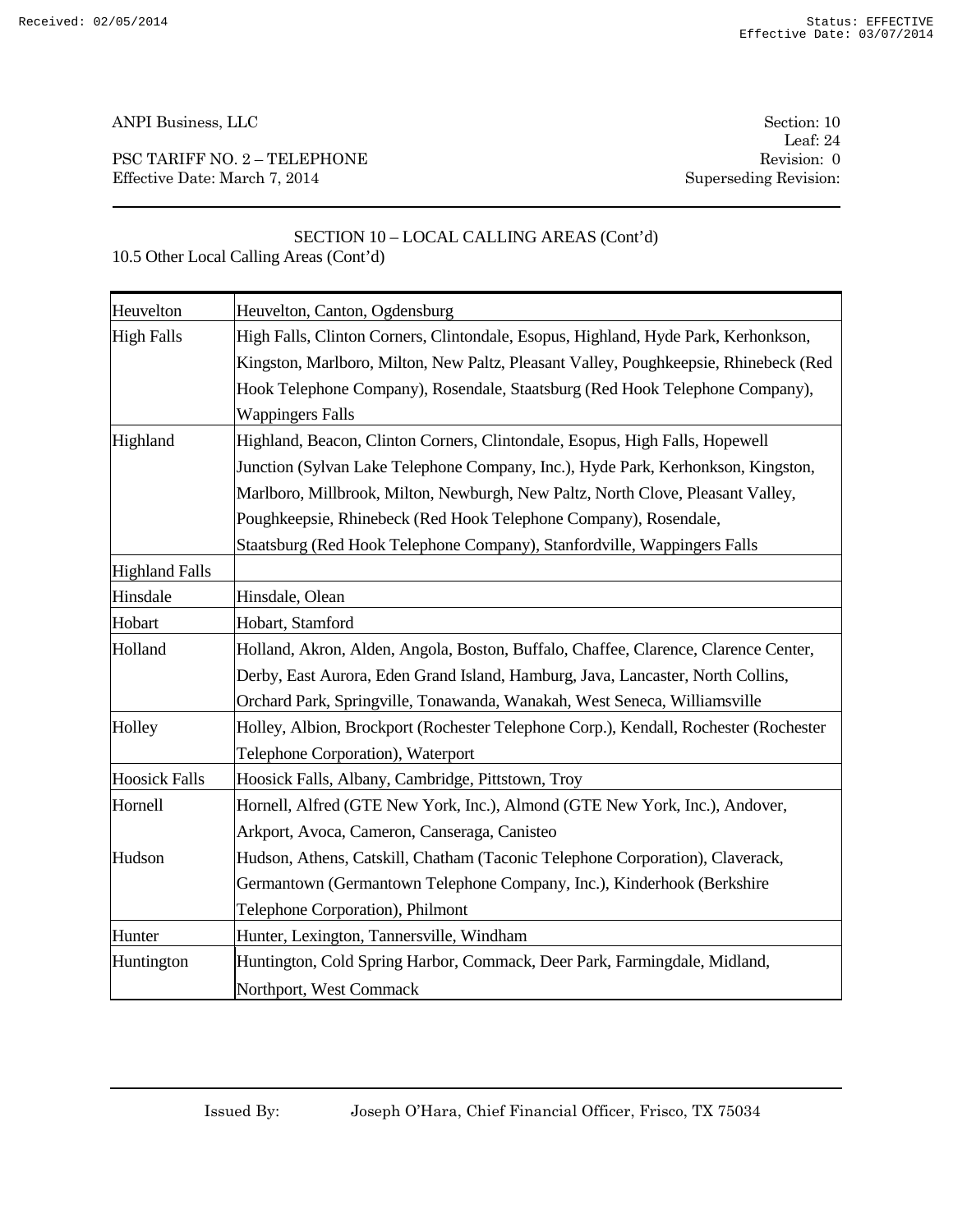PSC TARIFF NO. 2 – TELEPHONE Revision: 0 Effective Date: March 7, 2014 Superseding Revision:

Leaf: 25

| 10.5 Other Local Calling Areas (Cont'd) |                                                                                      |  |
|-----------------------------------------|--------------------------------------------------------------------------------------|--|
| <b>Hyde Park</b>                        | Hyde Park, Clinton Corners, Clintondale, Dover Plains, Esopus, High Falls, Highland, |  |
|                                         | Hopewell Junction (Sylvan Lake Telephone Company, Inc.), Kerhonkson, Kingston,       |  |
|                                         | Marlboro, Millbrook, Milton, New Paltz, North Clove, Pleasant Valley, Poughkeepsie,  |  |
|                                         | Rhinebeck (Red Hook Telephone Company), Rosendale, Staatsburg (Red Hook              |  |
|                                         | Telephone Company), Stanfordville, Wappingers Falls                                  |  |
| Ilion                                   | Ilion, Herkimer, Utica, West Winfield (ALLTEL N.Y., Inc.)                            |  |
| Islip                                   | Islip, Bay Shore, Brentwood, Central Islilp, Sayville                                |  |
| Ithaca                                  | Ithaca, Burdett (Empire Telephone Corporation), Dryen (GTE of N.Y.), Etna            |  |
|                                         | (GTE of N.Y.), Groton, Interlaken (Trumansburg Home Telephone), Lansing, Mc Lean,    |  |
|                                         | Slaterville Springs (GTE of N.Y.), Spencer (GTE of New York),                        |  |
|                                         | Trumansburg (Trumansburg Home Telephone Company), Virgil (GTE of N.Y.)               |  |
| Jamesport                               | Jamesport, Mattituck, Riverhead                                                      |  |
| Java                                    | Java, Akron, Alden, Angola, Arcade, Boston, Buffalo, Chaffee, Clarence, Clarence     |  |
|                                         | Center, Derby, East Aurora, Eden, Grand Island, Hamburg, Holland, Lancaster, North   |  |
|                                         | Collins, Orchard Park, Springville, Tonawanda, Varysburg, Wanakah, West Seneca,      |  |
|                                         | Williamsville                                                                        |  |
| Jeffersonville                          | Jeffersonville, Callicoon, Fallsburg, Lake Huntingtton, Liberty, Livingston Manor,   |  |
|                                         | Monticello, White Lake                                                               |  |
| Jonesville                              | Jonesville, Albany, Averill Park, Ballston Spa, Colonie, Galway, Mechanicville,      |  |
|                                         | Pittstown, Round Lake, Saratoga Springs, Schenectady, Troy, Valley Falls             |  |
| Jordan                                  | Jordan, Auburn, Baldwinsville, Camillus, Cicero, Fayetteville, LaFayette, Liverpool, |  |
|                                         | Lysander (Iroquois Telephone Corp.), Manlius (Midstate Telephone Company, Inc.),     |  |
|                                         | Marcellus (Midstate Telephone Company, Inc.), Minoa, Skaneateles, Syracuse,          |  |
|                                         | Weedsport                                                                            |  |
| Katonah                                 | Katonah, Bedford Village, Birchwood, Croton Falls, Mount Kisco, North Salem, South   |  |
|                                         | Salem, Yorktown Heights                                                              |  |
| Kattskill Bay                           | Kattskill Bay, Glens Falls, Lake George                                              |  |
| Keene                                   | Keene                                                                                |  |
| Kendall                                 | Kendall, Albion, Brockport, Hamlin (Rochester Telephone Corporation), Holley,        |  |
|                                         | Rochester (Rochester Telephone Corporation), Waterport                               |  |

# SECTION 10 – LOCAL CALLING AREAS (Cont'd)

Issued By: Joseph O'Hara, Chief Financial Officer, Frisco, TX 75034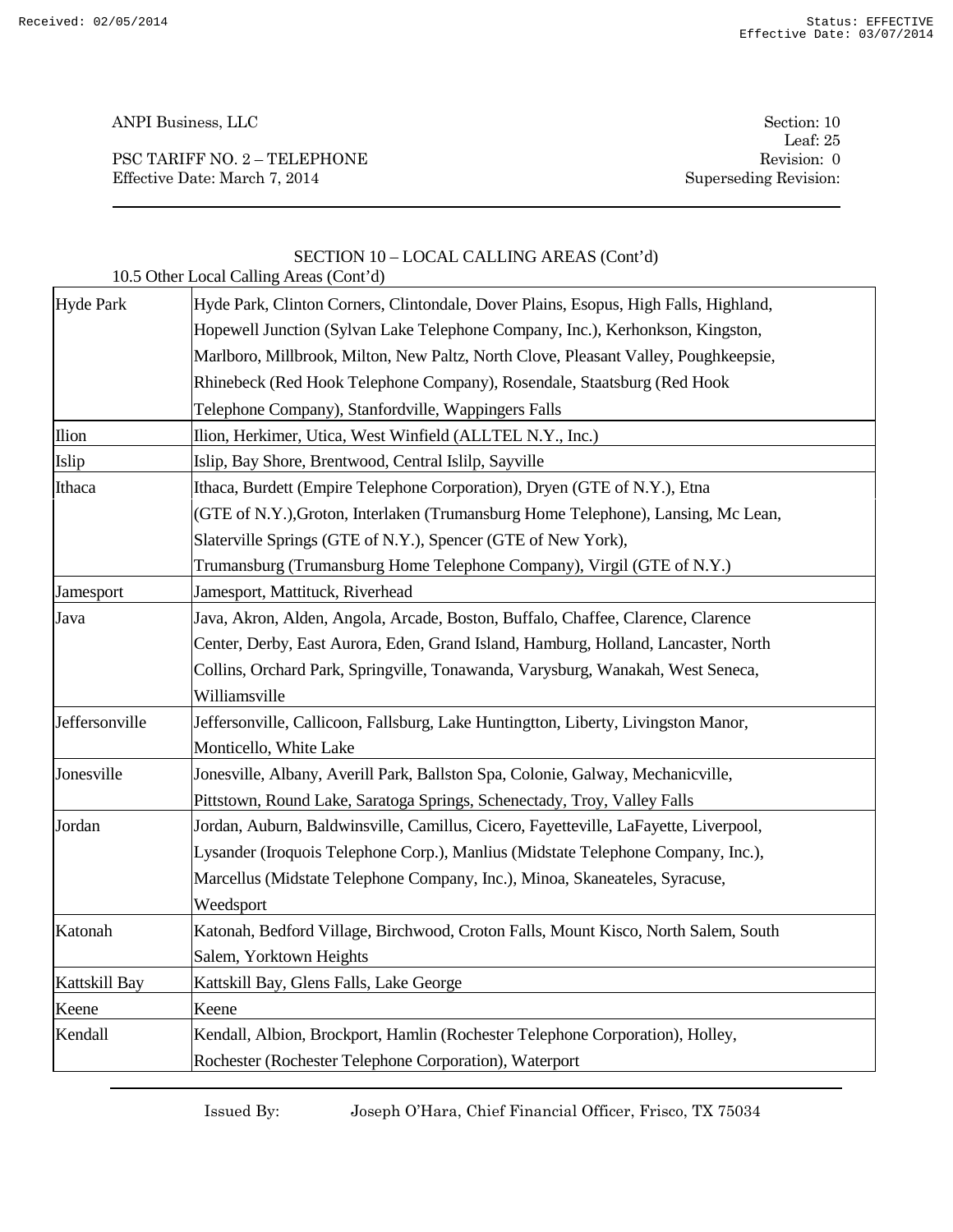PSC TARIFF NO. 2 – TELEPHONE Revision: 0 Effective Date: March 7, 2014 Superseding Revision:

Leaf: 26

# SECTION 10 – LOCAL CALLING AREAS (Cont'd)

10.5 Other Local Calling Areas (Cont'd)

| Kerhonkson        | Kerhonkson, Clintondale, Ellenville, Esopus, Grahamsville, High Falls, Highland,           |
|-------------------|--------------------------------------------------------------------------------------------|
|                   | Hyde Park, Kingston, Marlboro, Milton, New Paltz, Poughkeepsie, Rosendale, Shokan,         |
|                   | Staatsburg (Red Hook Telephone Company)                                                    |
| <b>Kings Park</b> | Kings Park, Commack, Northport, Smithtown, West Commack                                    |
| Kingston          | Kingston, Clinton Corners, Clintondale, Elizaville (Continental Telephone Company),        |
|                   | Ellenville, Esopus, High Falls, Highland, Hyde Park, Kerhonkson, Millbrook, Milton,        |
|                   | New Paltz, Palenville, Pleasant Valley, Phoenicia, Poughkeepsie,                           |
|                   | Red Hook (Continental Telephone Company), Rhinebeck (Continental Telephone                 |
|                   | Company), Rosendale, Saugerties, Shokan, Staatsburg (Continental Telephone                 |
|                   | Company), Stanfordville, Tivoli (Continental Telephone Company), Woodstock                 |
| Lafargeville      | Lafargeville, Alexandria Bay, Clayton, Watertown                                           |
| Lafayette         | LaFayette, Amber, Baldwinsville, Bridgeport, Camillus,                                     |
|                   | Cazenovia (ALLTEL New York, Inc.), Central Square (ALLTEL New York, Inc.),                 |
|                   | Chittenango, Cicero, Cleveland, Constantia, Fabia, Fayetteville, Jordan, Liverpool,        |
|                   | Lysander (Continental Tel. Co. of N.Y., Inc.), Manlius, Marcellus (ALLTEL New York, Inc.), |
|                   | Minoa, New Woodstock (Continental Tel. Co. of N.Y., Inc.),                                 |
|                   | Phoenix (ALLTEL New York, Inc.), Skaneateles, Syracuse, Truxton (GTE of New York),         |
|                   | Tully                                                                                      |
| Lake George       | Lake George, Bolton Landing, Glens Falls, Kattskill Bay, Warrensburg                       |
| Lake Huntington   | Lake Huntington, Callicoon, Fallsburg, Jeffersonville, Liberty, Monticello,                |
|                   | Narrowsburg (Continental Telephone Co. of N.Y., Inc.), White Lake                          |
| Lake Placid       | Lake Placid, Saranac Lake                                                                  |
| Lakeland          | Lakeland, Birchwood, Carmel, Cold Spring, Garrison, Mahopac, Peekskill, Yorktown           |
|                   | Heights                                                                                    |
| Lancaster         | Lancaster, Akron, Alden, Angola, Boston, Buffalo, Chaffee, Clarence, Clarence Center,      |
|                   | Corfu, Darien (GTE New York), Derby, East Aurora, Eden, Grand Island, Hamburg,             |
|                   | Holland, Java, North Collins, Orchard Park, Pendleton, Springville, Tonawanda,             |
|                   | Varysburg, Wanakah, West Seneca, Williamsville                                             |

Issued By: Joseph O'Hara, Chief Financial Officer, Frisco, TX 75034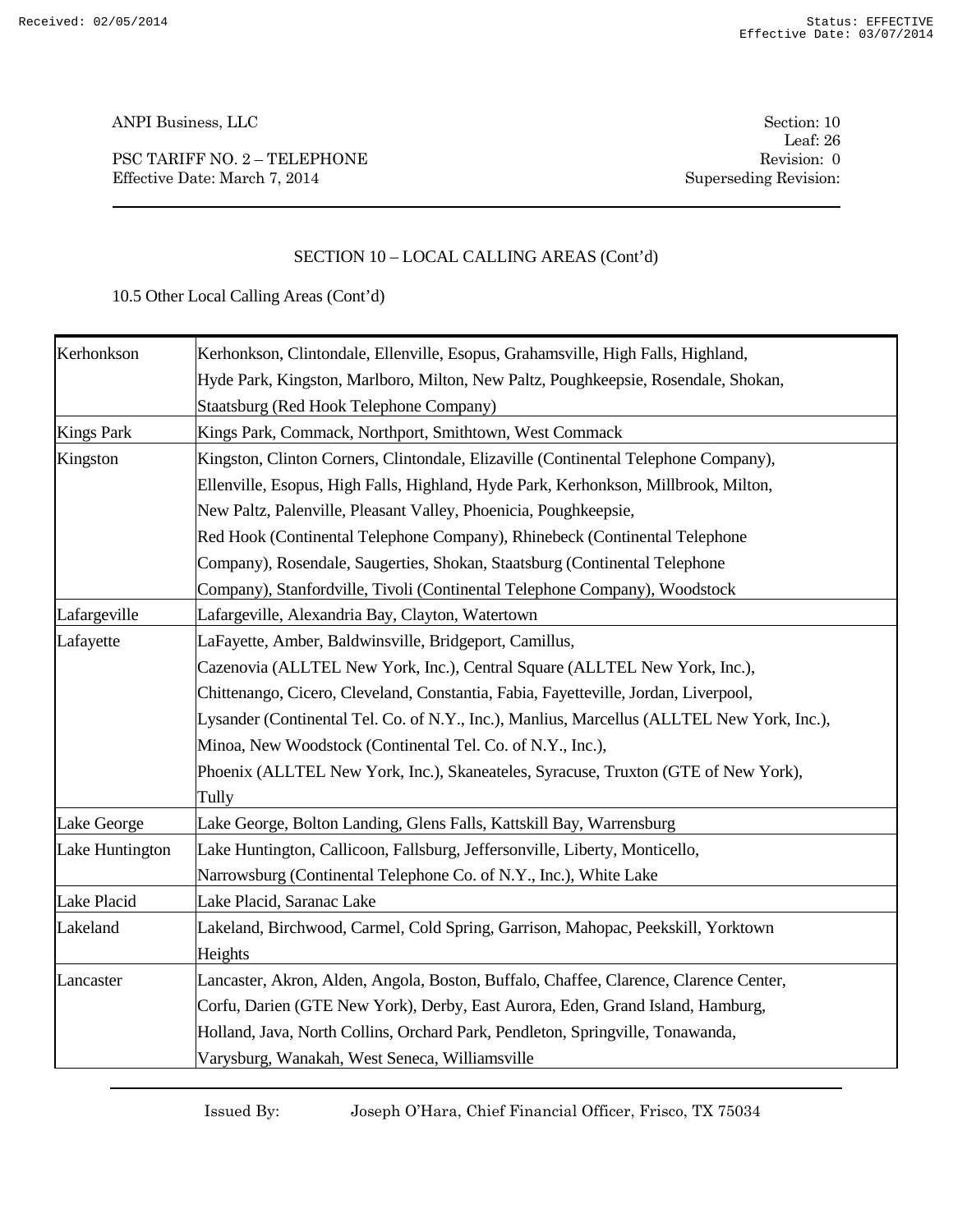PSC TARIFF NO. 2 – TELEPHONE Revision: 0 Effective Date: March 7, 2014 Superseding Revision:

Leaf: 27

# SECTION 10 – LOCAL CALLING AREAS (Cont'd)

| Lansing              | Lansing, Ithaca, Poplar Ridge                                                                              |
|----------------------|------------------------------------------------------------------------------------------------------------|
| Lewisboro            | Lewisboro, Bedford Village, New Canaan, Conn., Pound Ridge, Ridgefield, Conn.,                             |
|                      | South Salem                                                                                                |
| Lewiston             | Lewiston, Grand Island, Lockport, Newfane, Niagara Falls, Pendleton, Ransomville,                          |
|                      | Tonawanda, Wilson, Youngstown                                                                              |
| Lexington            | Lexington, Hunter, Prattsville, Tannersville, Windham                                                      |
| Liberty              | Liberty, Callicoon, Ellenville, Fallsburg, Grahamsville, Jeffersonville, Lake                              |
|                      | Huntington, Livingston Manor, Monticello, White Lake                                                       |
| Limestone            | Limestone, Bradford, Pa., Olean, Salamanca, Rew, Pa.                                                       |
| Lindenhurst          | Lindenhurst, Amityville, Babylon, Farmingdale, Midland                                                     |
| Lindley              | Lindley, Caton, Corning                                                                                    |
| <b>Little Falls</b>  | Little Falls, Dolgeville, Herkimer, Middleville (Newport Telephone Company), St.                           |
|                      | Johnsville (Continental Telephone Company of New York, Inc.)                                               |
| <b>Little Valley</b> | Little Valley, Cattaraugus, Ellicottville, Salamanca                                                       |
|                      | Central Square (Midstate Telephone Company, Inc.), Chittenango, Cicero, Cleveland,                         |
|                      | Constantia, Fabius, Fayetteville, Fulton (Midstate Telephone Corp.), Jordan, LaFayette,                    |
|                      | Lysander (Iroquois Telephone Corp.), Manlius, Marcellus (Midstate Telephone Corp.),                        |
|                      | Mexico, Minoa, New Woodstock (Chenango and Unadilla Telephone Corp.), Parish,                              |
|                      | Phoenix (Midstate Telephone Corp.), Skaneateles, Syracuse, Tully                                           |
| Liverpool            | Liverpool, Amber, Baldwinsville, Bridgeport, Camillus, Cazenovia,                                          |
|                      | Livingston Manor Livingston Manor, Callicoon, Fallsburg, Grahamsville, Jeffersonville, Liberty, Monticello |
| Lockport             | Lockport, Barker, Gasport, Grand Island, Lewiston, Middleport, Newfane, Niagara Falls,                     |
|                      | Pendleton, Ransomville, Sanborn (Iroquois Telephone Corp.), Tonawanda, Wilson,                             |
|                      | Youngstown                                                                                                 |
| Lyndonville          | Lyndonville, Alvion, Barker, Medina, Middleport, Waterport                                                 |
| Lyon Mountain        | Lyon Mountain, Dannemora, Plattsburgh                                                                      |
| Lyons                | Lyons, Clyde, Newark                                                                                       |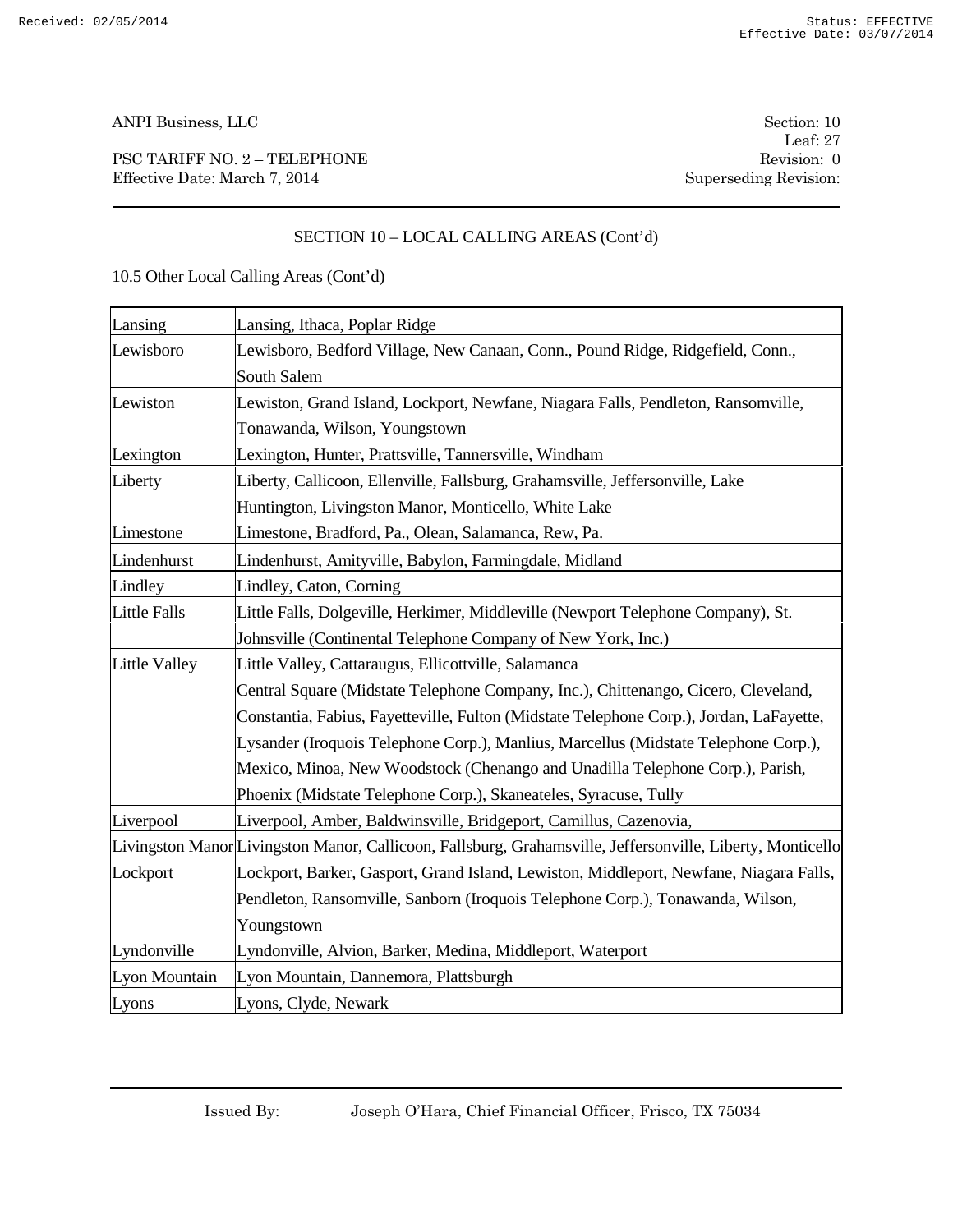PSC TARIFF NO. 2 – TELEPHONE Revision: 0 Effective Date: March 7, 2014 Superseding Revision:

Leaf: 28

# SECTION 10 – LOCAL CALLING AREAS (Cont'd)

| Macedon       | Macedon, Marion, Ontario, East Rochester and Fairport (Rochester Telephone                                                                                    |
|---------------|---------------------------------------------------------------------------------------------------------------------------------------------------------------|
|               | Corporation), Palmyra, Rochester, Victor (Rochester Telephone Corporation),                                                                                   |
|               | Webster (Rochester Telephone Corporation)                                                                                                                     |
| Machias       | Machias, Arcade, Franklinville                                                                                                                                |
| Madrid        | Madrid, Canton, Massena, Ogdensburg, Potsdam, Waddington                                                                                                      |
| Mahopac       | Mahopac, Birchwood, Brewster, Carmel, Croton Falls, Lakeland, Yorktown Heights                                                                                |
| Maine         | Miane, Binghamton, Endicott, Whitney Point (Continental Telephone Company of New                                                                              |
|               | York, Inc.)                                                                                                                                                   |
| Malone        | Malone, Brainardsville, Chateaugay, Fort Covington, Moira, St. Regis Falls                                                                                    |
| Mariaville    | Mariaville, Albany, Altamont, Amsterdam, Central Bridge, Colonie, Delanson,                                                                                   |
|               | Esperance, Schenectady, Troy, Voorheesville                                                                                                                   |
| Marion        | Marion, Fairport (Rochester Telephone Corporation), Macedon, Newark, Ontario,,                                                                                |
|               | Palmyra Rochester (Rochester Telephone Corporation), Webster (Rochester Telephone                                                                             |
|               | Corporation), Williamson                                                                                                                                      |
| Marlboro      | Marlboro, Beacon, Clinton Corners, Clintondale, Cornwall, Esopus, High Falls, Highland,<br>Hopewell Juntion (Sylvan Lake Telephone Company, Inc.), Hyde Park, |
|               | Kerhonkson, Millbrook, Milton, Newburgh, New Paltz, North Clove, Pawling,                                                                                     |
|               | Pleasant Valley, Poughkeepsie, Rosendale, Staatsburg (Continental Telephone Company                                                                           |
|               | of New York, Inc.), Wappingers Falls                                                                                                                          |
| Massena       | Massena, Fort Covington, Madrid, Norfolk, Waddington, Winthrop (Nicholville Tel. Co.,                                                                         |
|               | Inc.)                                                                                                                                                         |
| Mattituck     | Mattituck, Jamesport, Peconic                                                                                                                                 |
| McDougal      | McDougal, Geneva, Waterloo                                                                                                                                    |
| <b>McGraw</b> | McGraw, Cincinnatus (Continental Tel. Co. of N.Y., Inc.), Cortland, DeRuyter                                                                                  |
|               | (Continental Tel. Co. of N.Y., Inc.), Marathon (Continental Tel. Co. of N.Y., Inc.),                                                                          |
|               | Truxton (Iroquois Telephone Corp.)                                                                                                                            |
| McLean        | McLean, Cortland, Dryden (Continental Telephone Company of New York Inc.),                                                                                    |
|               | Groton, Ithaca                                                                                                                                                |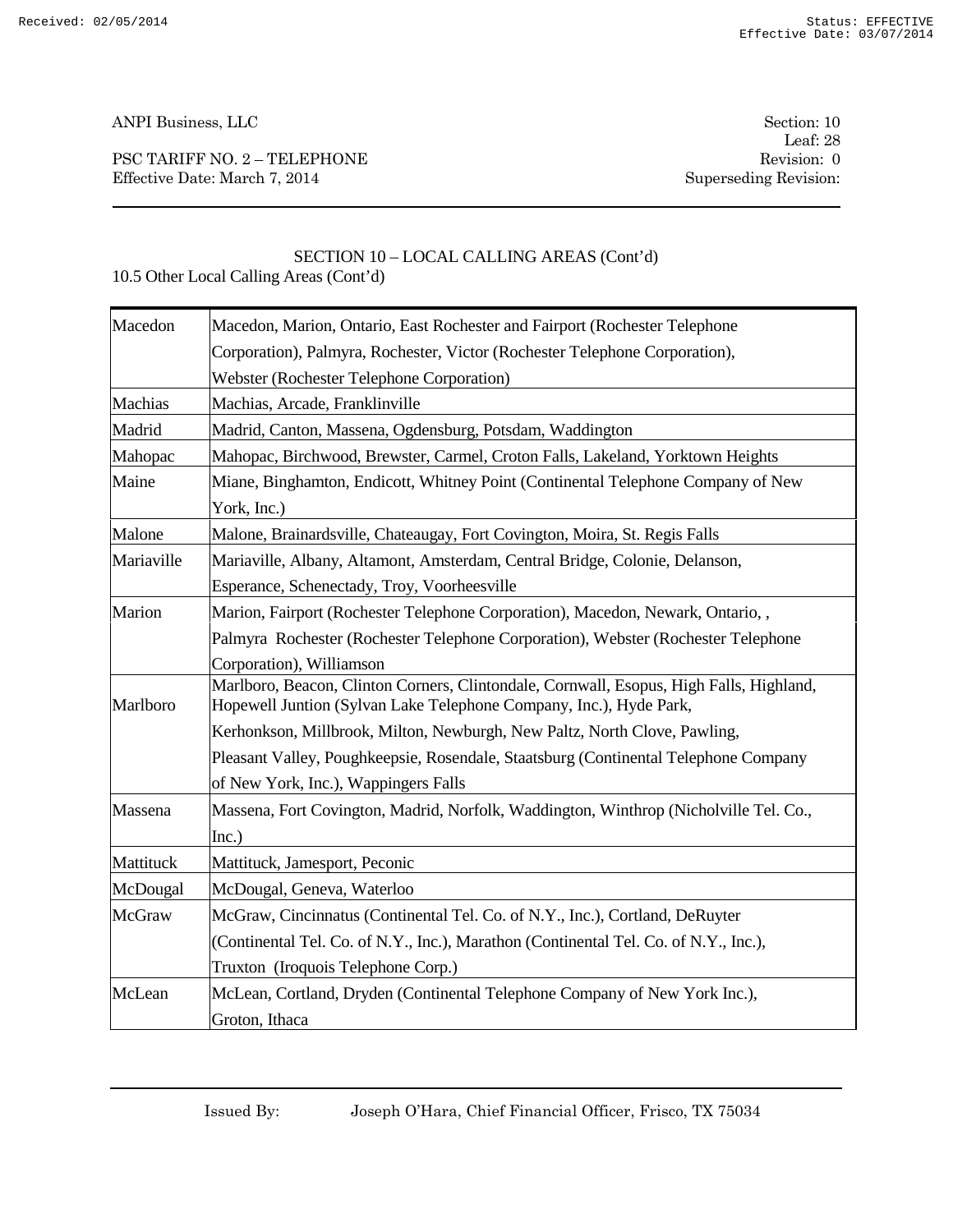PSC TARIFF NO. 2 – TELEPHONE Revision: 0 Effective Date: March 7, 2014 Superseding Revision:

Leaf: 29

# SECTION 10 – LOCAL CALLING AREAS (Cont'd) 10.5 Other Local Calling Areas (Cont'd)

| Mechanicville | Mechanicville, Albany, Ballston Spa, Colonie, Galway, Jonesville, Pittstown, Round        |
|---------------|-------------------------------------------------------------------------------------------|
|               | Lake, Saratoga Springs, Schenectady, Troy, Valley Falls                                   |
| Medina        | Medina, Albion, Lyndonville, Middleport                                                   |
| Mexico        | Mexico, Central Square (Midstate Telephone Corp.), Cicero, Fulton (Midstate Telephone     |
|               | Corp.), Liverpool, Oswego, Parish, Phoenix (Midstate Telephone Corp.), Syracuse           |
| Middleport    | Middleport, Barker, Gasport, Lockport, Lyndonville, Medina, Newfane, Pendleton,           |
|               | Wilson                                                                                    |
| Midland       | Midland, Babylon, Deer Park, Farmingdale, Huntington, Lindenhurst                         |
| Milford       | Milford, Cooperstown, Oneonta                                                             |
| Millbrook     | Millbrook, Amenia, Clinton Corners, Clintondale, Dover Plains, Esopus, Highland,          |
|               | Hopewell Junction (Sylvan Lake Telephone Company, Inc.), Hyde Park, Kingston,             |
|               | Marlboro, Milton, North Clove, Pawling, Pleasant Valley, Poughkeepsie,                    |
|               | Rhinebeck (Red Hook Telephone Company), Rosendale, Staatsburg (Red Hook                   |
|               | Telephone Company), Stanfordville, Wappingers Falls, Wingdale                             |
| Milton        | Milton, Beacon, Clinton Corners, Clintondale, Cornwall, Esopus, High Falls, Highland,     |
|               | Hopewell Junction (Sylvan Lake Telephone Company, Inc.), Hyde Park, Kerhonkson,           |
|               | Kingston, Marlboro, Millbrook, Newburgh, New Paltz, North Clove, Pawling, Pleasant        |
|               | Valley, Poughkeepsie, Rhinebeck (Continental Telephone Company of New York,               |
|               | Inc.), Rosendale, Staatsburg (Continental Telephone Company of New York, Inc.),           |
|               | Stanfordville, Wappingers Falls, Wingdale                                                 |
| Mineville     | Mineville, Port Henry                                                                     |
| Minoa         | Minoa, Amber, Baldwinsville, Bridgeport, Camillus, Canastota, Cazenovia, Central          |
|               | Square (ALLTEL New York, Inc.), Chittenango, Cicero, Cleveland, Constantia, Fabius,       |
|               | Fayetteville, Joran, LaFayette, Liverpool, Lysander (Continental Tel. Co. of N.Y., Inc.), |
|               | Manlius and Marcellus (ALLTEL New York, Inc.), New Woodstock (Continental Tel.            |
|               | Co. of N.Y., Inc.), Phoenix (ALLTEL New York, Inc.), Skaneateles, Sylvan Beach,           |
|               | Syracuse, Tully                                                                           |
| Moira         | Moira, Malone, St. Regis Falls                                                            |
| Montauk       | Montauk Point, Amagansett                                                                 |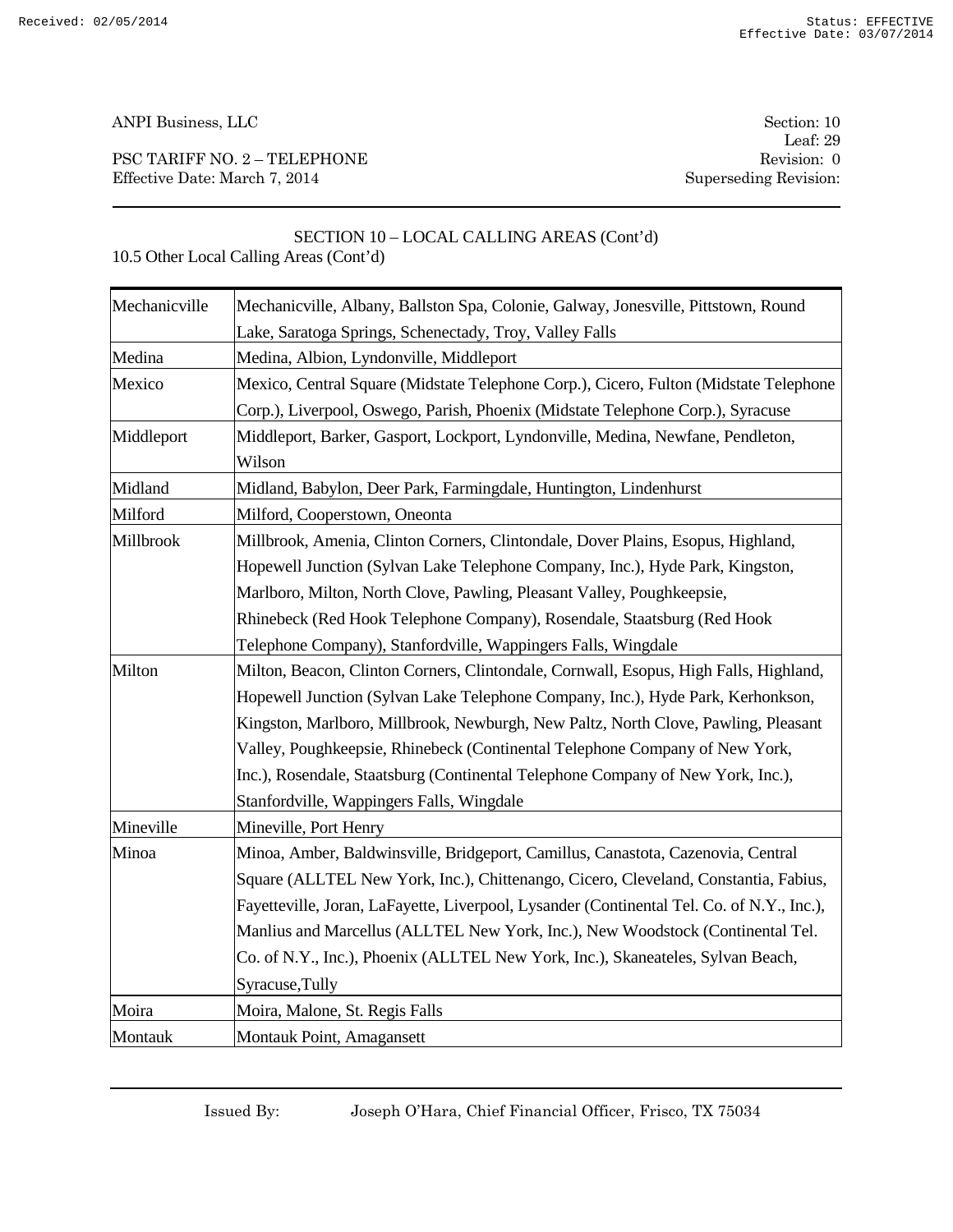PSC TARIFF NO. 2 – TELEPHONE Revision: 0 Effective Date: March 7, 2014 Superseding Revision:

Leaf: 30

|                  | 10.5 Other Local Calling Areas (Cont'd)                                           |
|------------------|-----------------------------------------------------------------------------------|
| Monticello       | Monticello, Barryville (GTE of New York), Callicoon, Ellenville, Fallsburg,       |
|                  | Grahamsville, Jeffersonville, Lake Huntington, Liberty, Livingston Manor, White   |
|                  | Lake, Wurtsboro (Continental Telephone Company of Upstate New York, Inc.)         |
| Moravia          | Moravia, Aurburn, Owasco, Poplar Ridge, Sempronius, Union Springs                 |
| Morristown       | Morristown, Hammond (Citizens Telephone of Hammond), Ogdensburg                   |
| Mount Kisco      | Mount Kisco, Armonk Village, Bedford Village, Chappaqua, Katonah, Ossining,       |
|                  | Pleasantville, Pound Ridge, Yorktown Heights                                      |
| Nanuet           | Nanuet, Congers, New City, Nyack, Pearl River, Piermont, Spring Valley            |
| Natural Bridge   | Natural Bridge, Carthage, Harrisville, Watertown                                  |
| New City         | New City, Congers, Haverstraw, Nanuet, Nyack, Spring Valley                       |
| <b>New Paltz</b> | New Paltz, Beacon, Clinton Corners, Clintondale, Esopus, High Falls, Highland,    |
|                  | Hopewell Junction (Sylvan Lake Telephone Company, Inc.), Hyde Park, Kerhonkson,   |
|                  | Kingston, Marlboro, Milton, Newburgh, Pleasant Valley, Poughkeepsie,              |
|                  | Rhinebeck (Red Hook Telephone Company), Rosendale, Staatsburg (Continental        |
|                  | Telephone Company of N.Y., Inc.), Wallkill (Highland Telephone Company),          |
|                  | <b>Wappingers Falls</b>                                                           |
| Newark           | Newark, Lyons, Marion, Palmyra                                                    |
| Newburgh         | Newburgh, Beacon, Clintondale, Cornwall, Highland, Hopewell Junction (Sylvan Lake |
|                  | Telephone Company, Inc.), Marlboro, Milton, Montgomery (Highland Telephone        |
|                  | Company), New Paltz, Pleasant Valley, Poughkeepsie, Walden, Wallkill (Highland    |
|                  | Telephone Company), Wappingers Falls                                              |
| Newfane          | Newfane, Barker, Gasport, Lewiston, Lockport, Middleport, Pendleton, Ransomville, |
|                  | Wilson, Youngstown                                                                |
| Newfield         | Newfield, Ithaca                                                                  |
| Niagara Falls    | Niagara Falls, Grand Island, Lewiston, Lockport, Pendleton, Ransomville,          |
|                  | Sanborn (Continental Tel. Co. of N.Y., Inc.), Tonawanda, Wilson, Youngstown       |
| Nichols          | Nichols, Owego, Rome, Pa. (Commonwealth Tel. Co.), Warren Center, Pa. (Common-    |
|                  | wealth Tel. Co.)                                                                  |

SECTION 10 – LOCAL CALLING AREAS (Cont'd)

Issued By: Joseph O'Hara, Chief Financial Officer, Frisco, TX 75034

Norfolk Norfolk, Massena, Norwood, Potsdam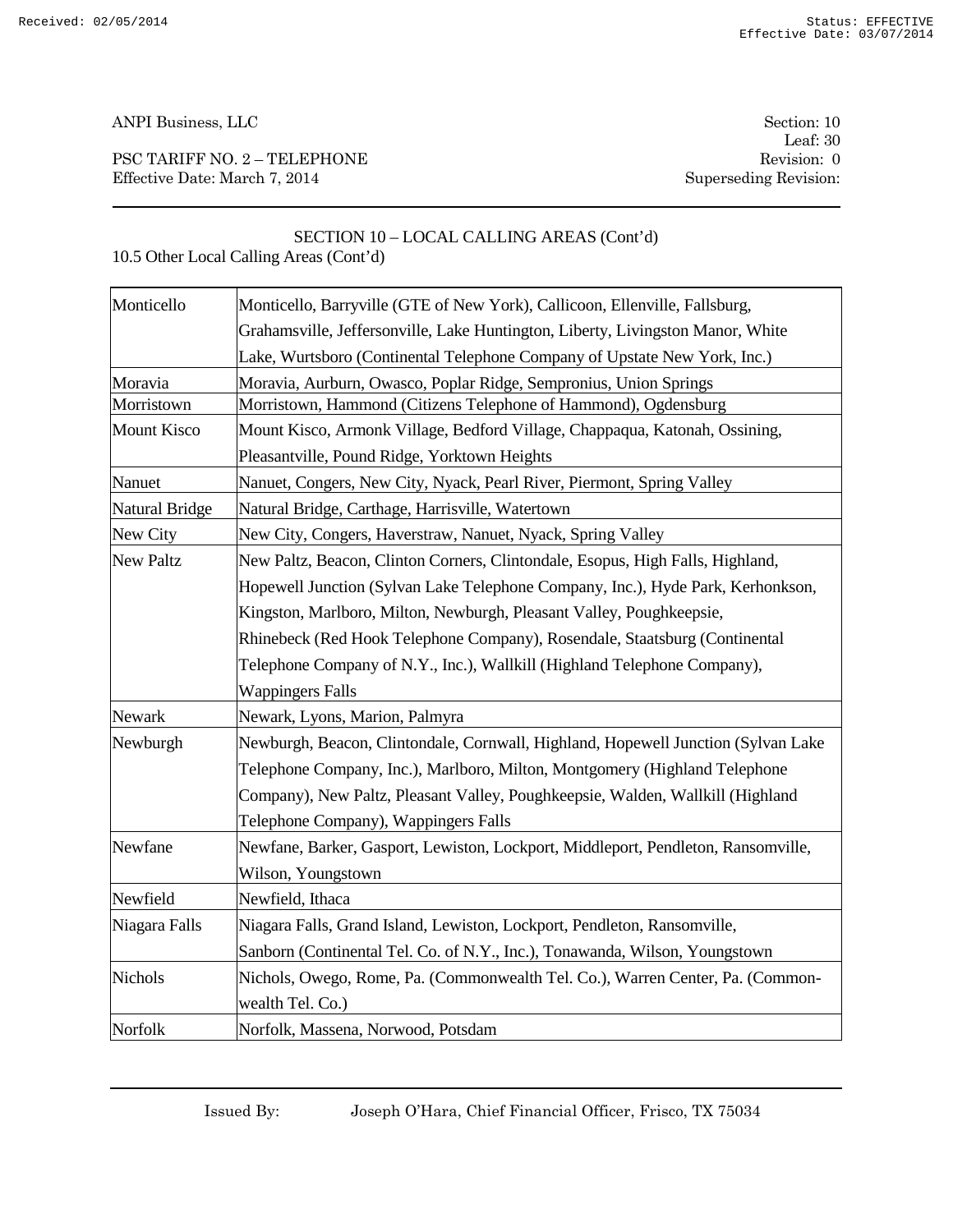PSC TARIFF NO. 2 – TELEPHONE Revision: 0 Effective Date: March 7, 2014 Superseding Revision:

Leaf: 31

# SECTION 10 – LOCAL CALLING AREAS (Cont'd)

| North Clove          | North Clove, Beacon, Clinton Corners, Clintondale, Dover Plains, Esopus, Highland, |
|----------------------|------------------------------------------------------------------------------------|
|                      | Hopewell Junction (Sylvan Lake Telephone Company, Inc.), Hyde Park, Marlboro,      |
|                      | Millbrook, Milton, Pawling, Pleasant Valley, Poughkeepsie, Staatsburg (Red Hook    |
|                      | Telephone Company), Stanfordville, Wappingers Falls, Wingdale                      |
| <b>North Collins</b> | North Collins, Akron, Alden, Angola, Boston, Buffalo, Chaffee, Clarence, Clarence  |
|                      | Center, Derby, East Aurora, Eden, Gowanda, Grand Island, Hamburg, Holland, Java,   |
|                      | Lancaster, Orchard Park, Springville, Tonawanda, Wanakah, West Seneca,             |
|                      | Williamsville                                                                      |
| North Rose           | North Rose, Sodus, Wolcott                                                         |
| North Salem          | North Salem, Brewster, Croton Falls, Katonah, South Salem                          |
| Northport            | Northport, Commack, Huntington, Kings Park, West Commack                           |
| Norwood              | Norwood, Norfolk, Potsdam                                                          |
| <b>Nyack</b>         | Nyack, Congers, Nanuet, New City, Pearl River, Piermont                            |
| Oak Hill             | Oak Hill, Cairo, Freehold, Greenville                                              |
| Oakfield             | Oakfield, Akron, Batavia, Elba                                                     |
| Ogdensburg           | Ogdensburg, Canton, Heuvelton, Madrid, Morristown, Waddington                      |
| Olean                | Olean, Bolivar, Cuba, Hinsdale, Limestone, Salamanca                               |
| Oneida               | Oneida, Canastota, Knoxboro (Vernon Telephone Co.), Munnsville (Midstate Telephone |
|                      | Corporation), Sylvan Beach, Vernon (Vernon Telephone Company, Inc.)                |
| Oneonta              | Oneonta, Davenport, Hartwick, Milford, Morris (Chenango and Unadilla Telephone     |
|                      | Corporation), Otego, Schenevus                                                     |
| Ontario              | Ontario, Fairport (Rochester Telephone Corporation), Macedon, Marion,              |
|                      | Rochester (Rochester Telephone Corporation), Sodus, Webster (Rochester Telephone   |
|                      | Corporation), Williamson                                                           |
| <b>Orchard Park</b>  | Orchard Park, Akron, Alden, Angola, Boston, Buffalo, Chaffee, Clarence, Clarence   |
|                      | Center, Derby, East Aurora, Eden, Grand Island, Hamburg, Holland, Java, Lancaster, |
|                      | North Collins, Springville, Tonawanda, Wanakah, West Seneca, Williamsville         |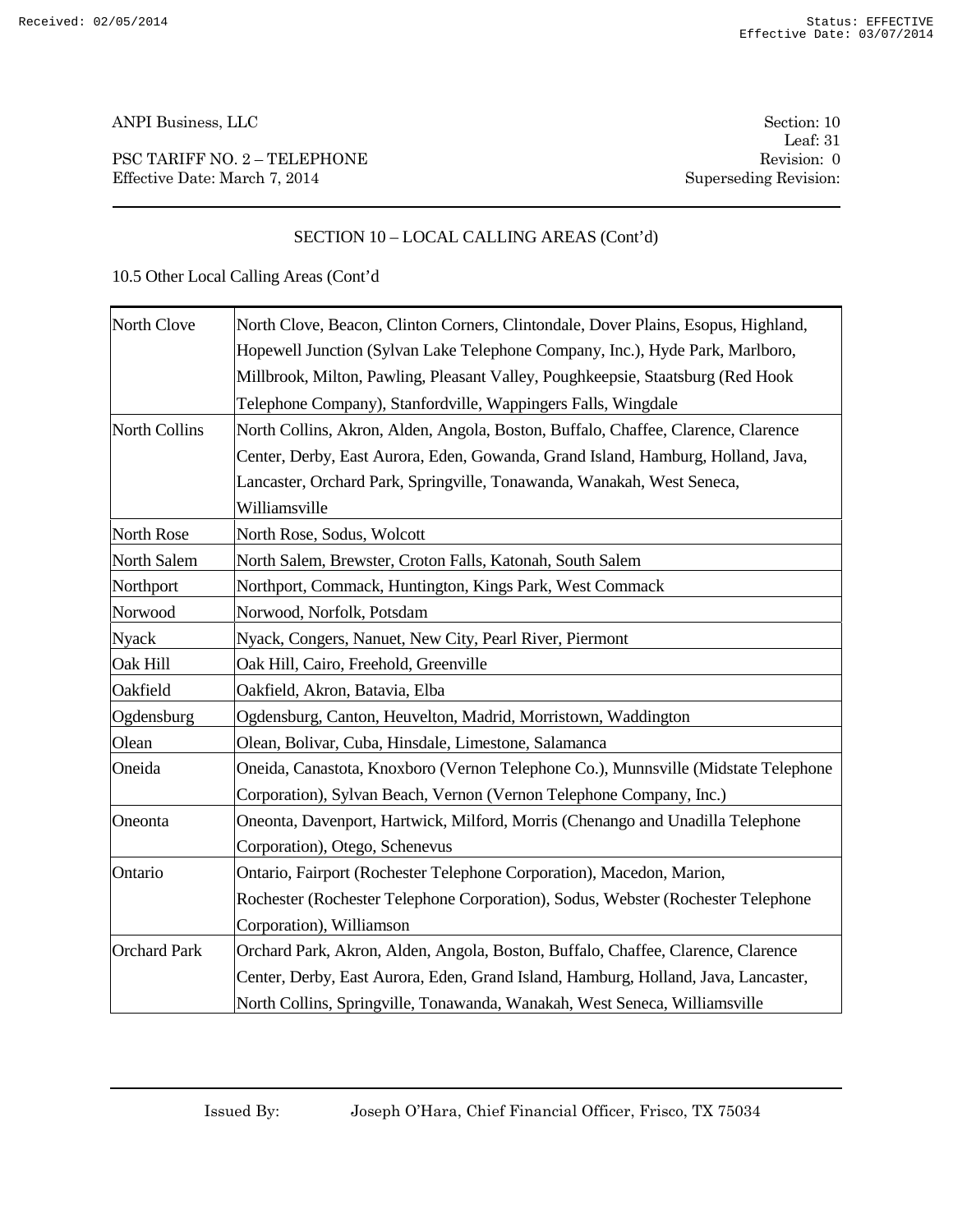PSC TARIFF NO. 2 – TELEPHONE Revision: 0 Effective Date: March 7, 2014 Superseding Revision:

Leaf: 32

# SECTION 10 – LOCAL CALLING AREAS (Cont'd)

| Orient      | Orient, Greenport                                                                                                                                                                                                                                                           |
|-------------|-----------------------------------------------------------------------------------------------------------------------------------------------------------------------------------------------------------------------------------------------------------------------------|
| Osceola     | Osceola, Camden, Pulaski (Continental Tel. Co. of N.Y., Inc.)                                                                                                                                                                                                               |
| Ossining    | Ossining, Chappaqua, Croton-on-Hudson, Mount Kisco, Pleasantville, Yorktown Heights,<br>Zone W7                                                                                                                                                                             |
| Oswego      | Oswego, Fulton (Midstate Telephone Corp.), Hannibal (Iroquois Telephone Corp.), Mexico                                                                                                                                                                                      |
| Otego       | Otego, Oneonta                                                                                                                                                                                                                                                              |
| Owasso      | Owasso, Auburn, Moravia, Poplar Ridge, Skaneateles                                                                                                                                                                                                                          |
| Owego       | Owego, Appalachian, Candor (Continental Tel. Co. of N.Y., Inc.), Endicott, Little<br>Meadows, Pa., Newark Valley (Continental Tel. Co. of N.Y., Inc.), Nichols                                                                                                              |
| Palenville  | Palenville, Catskill, Kingston, Saugerties                                                                                                                                                                                                                                  |
| Palmyra     | Palmyra, Macedon, Marion, Newark                                                                                                                                                                                                                                            |
| Parish      | Parish, Central Square (ALLTEL New York, Inc.), Cicero, Liverpool, Mexico,                                                                                                                                                                                                  |
|             | Pulaski (GTE of New York), Syracuse, Williamstown (GTE of New York)                                                                                                                                                                                                         |
| Patchogue   | Patchogue, Bayport, Bellport, East Fire Island, Ronkonkoma, Selden, Yaphank                                                                                                                                                                                                 |
| Patterson   | Patterson, Brewster, Carmel, Pawling                                                                                                                                                                                                                                        |
| Pawling     | Pawling, Beacon, Dover Plains, Hopewell Junction (Sylvan Lake Telephone Company,<br>Inc.), Marlboro, Millbrook, Milton, North Clove, Patterson, Pleasant Valley,<br>Poughkeepsie, Wappingers Falls, Wingdale                                                                |
| Pearl River | Pearl River, Nanuet, Nyack, Piermont, Spring Valley                                                                                                                                                                                                                         |
| Peconic     | Peconic, Mattituck, Southold                                                                                                                                                                                                                                                |
| Peekskill   | Peekskill, Croton-on-Hudson, Garrison, Lakeland, Yorktown Heights                                                                                                                                                                                                           |
| Pendleton   | Pendleton, Akron, Barker, Buffalo, Clarence, Clarence Center, Gasport, Grand Island,<br>Lancaster, Lewiston, Lockport, Middleport, Newfane, Niagara Falls, Ransomville,<br>Sanborn (Iroquois Telephone Corp.), Tonawanda, West Seneca, Williamsville, Wilson,<br>Youngstown |
| Penn Yan    | Penn Yan, Branchport, Dundee (Continental Tel. Co. of N.Y., Inc.)                                                                                                                                                                                                           |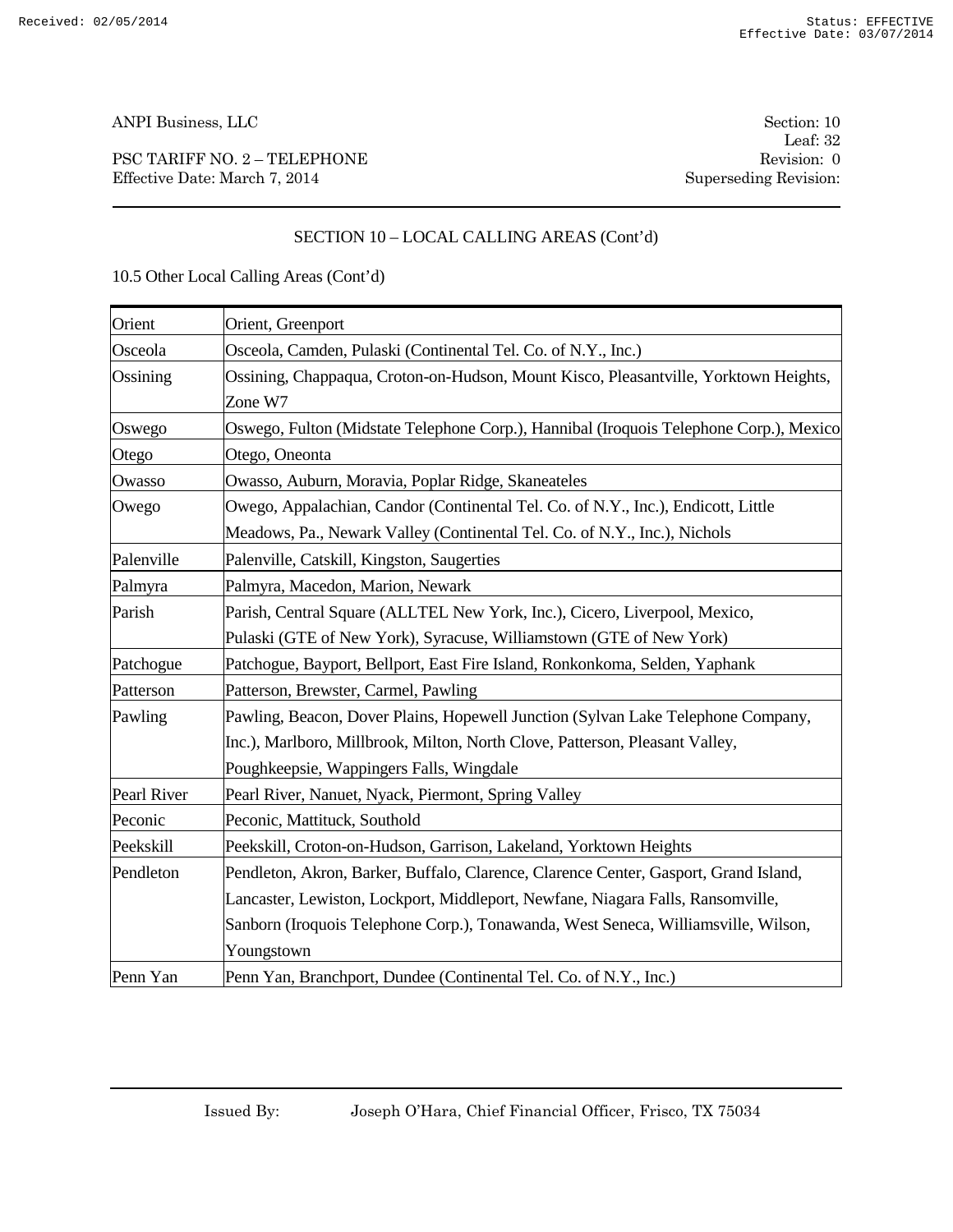PSC TARIFF NO. 2 – TELEPHONE Revision: 0 Effective Date: March 7, 2014 Superseding Revision:

Leaf: 33

# SECTION 10 – LOCAL CALLING AREAS (Cont'd)

| Peru           | Peru, Keeseville (Ausable Valley Telephone Company, Inc.), Plattsburgh                                                                       |
|----------------|----------------------------------------------------------------------------------------------------------------------------------------------|
| Philadelphia   | Philadelphia, Antwerp, Evans Mills, Theresa, Watertown                                                                                       |
| Philmont       | Philmont, Chatham (Taconic Telephone Corporation), Claverack, Hudson                                                                         |
| Phoenicia      | Phoenicia, Fleischmanns, Kingston, Shokan, Woodstock                                                                                         |
| Piermont       | Piermont, Nanuet, Nyack, Pearl River                                                                                                         |
| Pittstown      | Pittstown, Albany, Colonie, Hoosick Falls, Jonesville, Mechanicville, Round Lake,                                                            |
|                | Schenectady, Troy, Valley Falls                                                                                                              |
| Plattsburg     | Plattsburg, Chazy (Chazy and Westport Tel. Corp.), Dannemora, Ellensburg Depot, Peru,<br>Saranac, West Chazy (Chazy and Westport Tel. Corp.) |
|                | Pleasant Valley Pleasant Valley, Beacon, Clinton Corners, Clintondale, Dover Plains, Esopus, High                                            |
|                | Falls, Highland, Hopewell Junction (Sylvan Lake Telephone Company, Inc.), Hyde                                                               |
|                | Park, Kingston, Marlboro, Millbrook, Milton, Newburgh, New Paltz, North Clove,,                                                              |
|                | Pawling , Poughkeepsie, Rhinebeck (Red Hook Telephone Company), Rosendale,                                                                   |
|                | Staatsburg (Red Hook Telephone Company), Stanfordville, Wappingers Falls, Wingdale                                                           |
| Pleasantville  | Pleasantville, Armonk Village, Chappaqua, Mount Kisco, Ossining, Zones W7 and W8,                                                            |
| Poplar Ridge   | Poplar Ridge, Aurburn, Lansing, Moravia, Owasco, Union Springs                                                                               |
| Port Henry     | Port Henry, Crown Point (Crown Point Telephone Corp.), Mineville                                                                             |
| Port Jefferson | Port Jefferson, Selden, Shoreham, Stony Brook, Yaphank                                                                                       |
| Potsdam        | Potsdam, Canton, Madrid, Nicholville (Nicholville Tel. Co., Inc.), Norwood                                                                   |
| Poughkeepsie   | Poughkeepsie, Beacon, Clinton Corners, Clintondale, Cornwall, Dover Plains, Esopus,                                                          |
|                | High Falls, Highland, Hopewell Junction (Sylvan Lake Telephone Company, Inc.),                                                               |
|                | Hyde Park, Kerhonkson, Kingston, Marlboro, Millbrook, Milton, Newburgh, New Paltz,                                                           |
|                | North Clove, Pawling, Pleasant Valley, Rhinebeck (Red Hook Telephone Company),                                                               |
|                | Rosendale, Staatsburg (Red Hook Telephone Company), Stanfordville, Wappingers                                                                |
|                | Falls, Wingdale                                                                                                                              |
| Pound Ridge    | Pound Ridge, Bedford Village, Lewisboro, Mount Kisco, New Canaan, Conn., South                                                               |
|                | Salem, Stamford, Conn.                                                                                                                       |
| Prattsville    | Prattsville, Grand Gorge, Lexington, Windham                                                                                                 |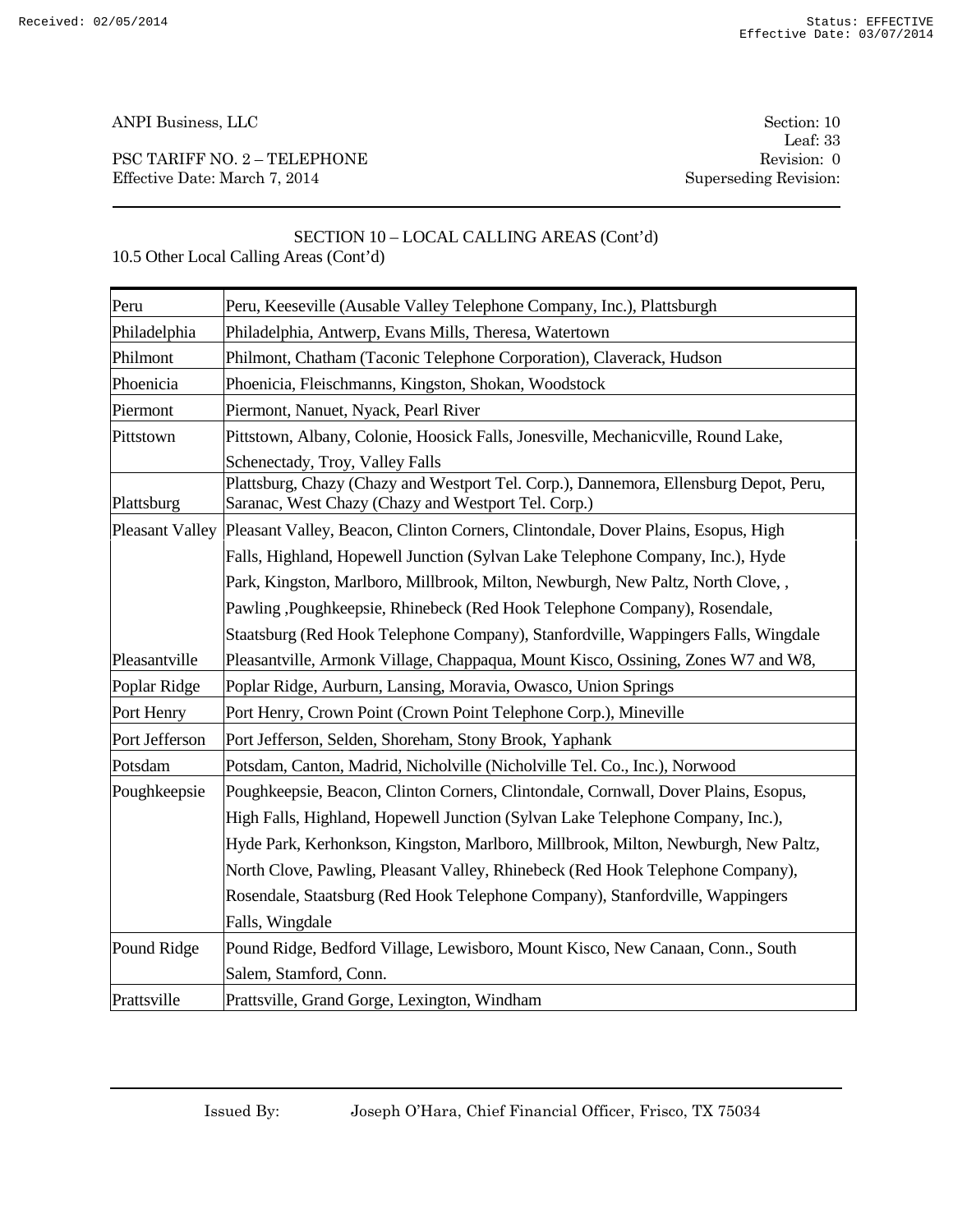PSC TARIFF NO. 2 – TELEPHONE Revision: 0 Effective Date: March 7, 2014 Superseding Revision:

Leaf: 34

# SECTION 10 – LOCAL CALLING AREAS (Cont'd) 10.5 Other Local Calling Areas (Cont'd)

| Putnam                   | Putnam, Ticonderoga                                                                |
|--------------------------|------------------------------------------------------------------------------------|
| Quoque                   | Quoque, Hampton Bays, Riverhead, Westhampton                                       |
| Ransomville              | Ransomville, Barker, Gasport, Grand Island, Lewiston, Lockport, Newfane, Niagara   |
|                          | Falls, Pendleton, Tonawanda, Wilson, Youngstown                                    |
| <b>Red Creek</b>         | Red Creek, Fair Haven (GTE of New York), Wolcott                                   |
|                          | Richfield Springs   Richfield Springs, Herkimer                                    |
| Richmondville            | Richmondville, Cobleskill                                                          |
| Riverhead                | Riverhead, Center Moriches, Eastport, Hampton Bays, Jamesport, Quoque, Wading      |
|                          | River, Westhampton, Yaphank                                                        |
| Rome                     | Rome, Boonville (Continental Telephone of New York Inc.), Camden, Clinton, Holland |
|                          | Patent (Oneida County Rural Telephone Company), Utica, Vernon (Vernon              |
|                          | Telephone Co.), Westernville (Oneida County Rural Telephone Company)               |
| Ronkonkoma               | Ronkonkoma, Bayport, Central Islip, Patchogue, Saing James, Sayville, Selden,      |
|                          | Smithtown, Stony Brook                                                             |
| Rosendale                | Rosendale, Clinton Corners, Clintondale, Esopus, High Falls, Highland, Hyde Park,  |
|                          | Kerhonkson, Marlboro, Millbrook, Milton, New Paltz, Pleasant Valley, Poughkeepsie, |
|                          | Rhinebeck, Staatsburg (Red Hook Telephone Company), Stanfordville, Wappingers      |
|                          | Falls                                                                              |
| <b>Round Lake</b>        | Round Lake, Albany, Ballston Spa, Colonie, Galway, Jonesville, Mechanicville,      |
|                          | Pittstown, Saratoga Springs, Schenectady, Troy, Valley Falls                       |
| Roxbury                  | Roxbury, Grand Gorge, Margaretville (Margaretville Telephone Co., Inc.), Stamford  |
| Rushford                 | Rushford                                                                           |
| <b>Sackets Harbor</b>    | Sackets Harbor, Watertown                                                          |
| Sag Harbor               | Sag Harbor, Bridgehampton, Shelter Island, Southampton, Water Mill                 |
| <b>Saint James</b>       | Saint James, Ronkonkoma, Smithtown, Stony Brook                                    |
| <b>Saint Regis Falls</b> | Saint Regis Falls, Malone, Moira                                                   |
| Salamanca                | Salamanca, Ellicotville, Limestone, Little Valley, Olean, Steamburg                |
| Salem                    | Salem, Cambridge, Glens Falls, Granville, Greenwich, Rupert, Vt.                   |
| Saranac                  | Saranac, Dannemora, Plattsburg                                                     |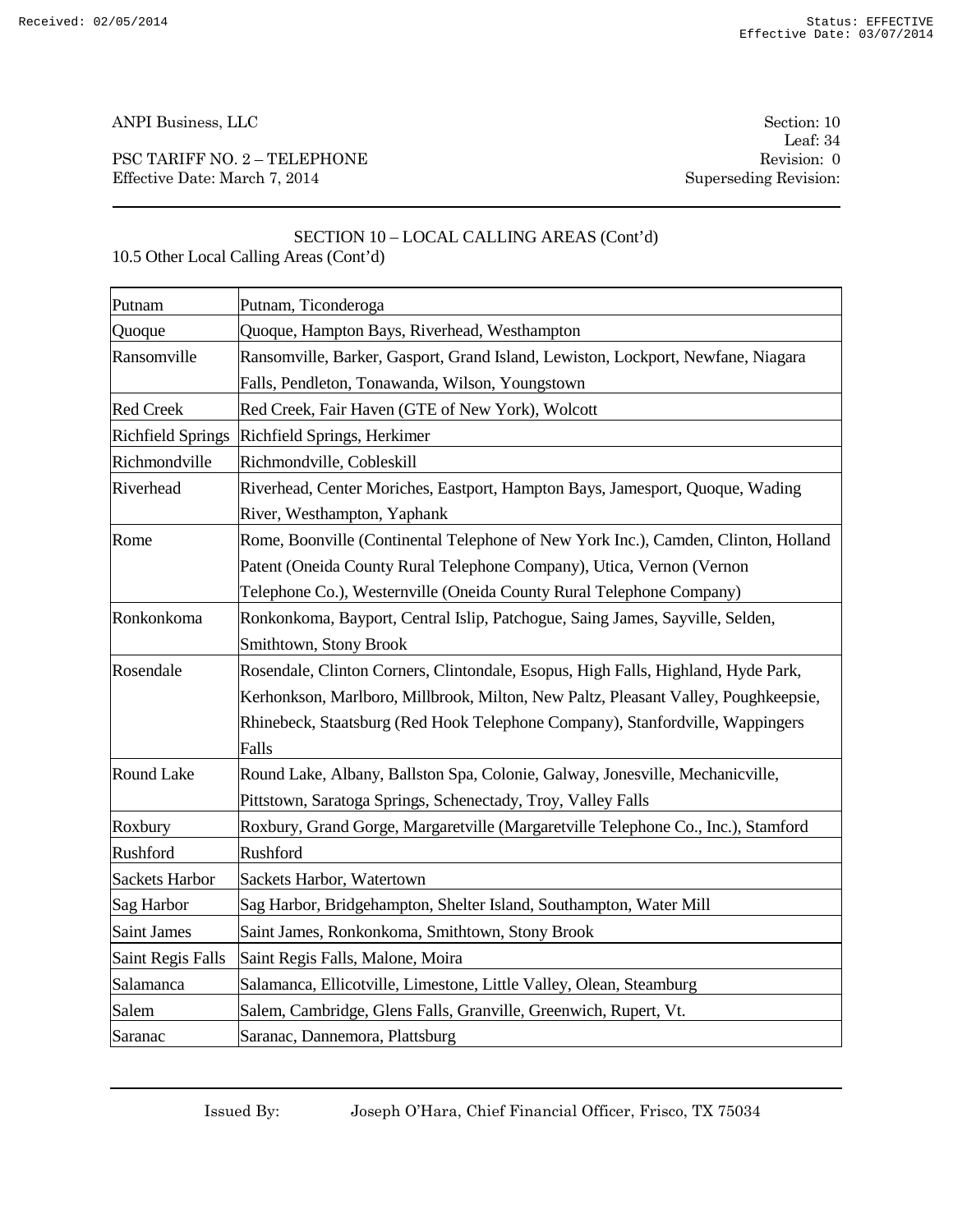PSC TARIFF NO. 2 – TELEPHONE Revision: 0 Effective Date: March 7, 2014 Superseding Revision:

Leaf: 35

# SECTION 10 – LOCAL CALLING AREAS (Cont'd)

| Saranac Lake          | Saranac Lake, Lake Placid, Paul Smiths (Ausable Valley Telephone Company, Inc.),     |  |
|-----------------------|--------------------------------------------------------------------------------------|--|
|                       | <b>Tupper Lake</b>                                                                   |  |
| Saratoga Springs      | Saratoga Springs, Albany, Altamont, Ballston Spa, Colonie, Corinth (Continental      |  |
|                       | Telephone Co., Inc.), Galway, Glens Falls, Greenfield Center, Jonesville, Lake       |  |
|                       | Luzerne j(Continental Telephone Co., Inc.), Mechanicville, Round Lake, Schenectady,  |  |
|                       | Schuylerville, Troy                                                                  |  |
| Saugerties            | Saugerties, Kingston, Palenville, Woodstock                                          |  |
| Savona                | Savona, Bath, Campbell, Corning                                                      |  |
| Sayville              | Sayville, Bayport, Central Islip, East Fire Island, Islip, Ronkonkoma                |  |
| Schenectady           | Schenectady, Albany, Altamont, Averill Park, Ballston Spa, Berne, Castleton, Central |  |
|                       | Bridge, Clarksville, Colonie, Delanson, Esperance, Galway, Greenfield Center,        |  |
|                       | Jonesville, Mariaville, Mechanicville, Nassau (Taconic Telephone Corporation),       |  |
|                       | Pittstown, Ravena (State Telephone Company), Rotterdam Junction (Pattersonville      |  |
|                       | Telephone Company), Round Lake, Saratoga Springs, South Bethlehem, Troy,,            |  |
|                       | Valley Falls Voorheesville, Westerlo                                                 |  |
| Schenevus             | Schenevus, Cooperstown, Oneonta                                                      |  |
| <b>Schroon Lake</b>   | <b>Schroon Lake</b>                                                                  |  |
| Schuylerville         | Schuylerville, Glens Falls, Greenwich, Saratoga Springs                              |  |
| Selden                | Selden, Patchogue, Port Jefferson, Ronkonkoma, Stony Brook, Yaphank                  |  |
| Sempronius            | Sempronius, Cortland, Moravia                                                        |  |
| Seneca Falls          | Seneca Falls, Fayette, Waterloo                                                      |  |
| <b>Sharon Springs</b> | Sharon Springs, Cobleskill                                                           |  |
| Shelter Island        | Shelter Island, Greenport, Sag Harbor                                                |  |
| Shokan                | Shokan, High Falls, Kerhonkson, Kingston, Phoenicia, Woodstock                       |  |
| Shoreham              | Shoreham, Port Jefferson, Wading River, Yaphank                                      |  |
| <b>Silver Creek</b>   | Silver Creek, Angola, Dunkirk, Forestville, Fredonia (Dunkirk and Fredonia Telephone |  |
|                       | Co.                                                                                  |  |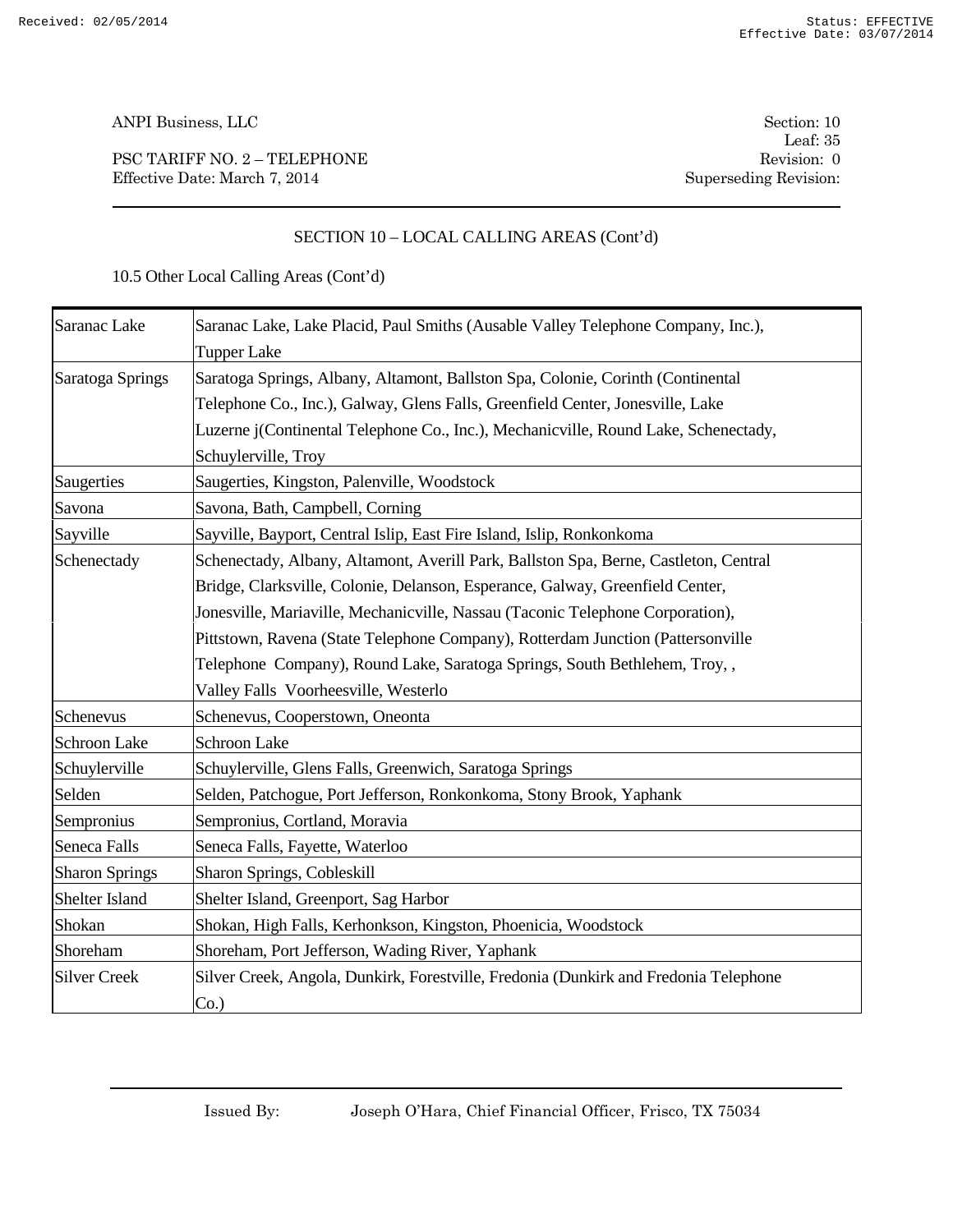PSC TARIFF NO. 2 – TELEPHONE Revision: 0 Effective Date: March 7, 2014 Superseding Revision:

Leaf: 36

# SECTION 10 – LOCAL CALLING AREAS (Cont'd)

| Skaneateles          | Skaneateles, Amber, Auburn, Baldwinsville, Camillus, Cicero, Fayetteville, Jordan,                   |  |
|----------------------|------------------------------------------------------------------------------------------------------|--|
|                      | Lafayette, Liverpool, Manlius (Midstate Telephone Company, Inc.), Marcellus (Midstate                |  |
|                      | Telephone Company, Inc.), Minoa, Owasco, Syracuse                                                    |  |
| Sloatsburg           |                                                                                                      |  |
| Smithtown            | Smithtown, Brentwood, Central Islip, Commack, Kings Park, Ronkonkoma, Saint                          |  |
|                      | James, West Commack                                                                                  |  |
| Sodus                | Sodus, North Rose, Ontario, Rochester (Rochester Telephone Corporation), Williamson                  |  |
|                      | South Bethlehem South Bethlehem, Albany, Altamont, Castleton, Clarksville, Colonie, Coxsackie (State |  |
|                      | Telephone Company), Greenville, Ravena (State Telephone Company), Schenectady,                       |  |
|                      | Troy, Voorheesville, Westerlo                                                                        |  |
| South Dayton         | South Dayton, Cattaraugus, Cherry Creek, Forestville, Gowanda                                        |  |
| South Salem          | South Salem, Bedford Village, Katonah, Lewisboro, North Salem, Pound Ridge,                          |  |
|                      | Ridgefield, Conn.                                                                                    |  |
| Southampton          | Southampton, Hampton Bays, Sag Harbor, Water Mill                                                    |  |
| Southhold            | Southold, Greenport, Peconic                                                                         |  |
| <b>Spring Valley</b> | Spring Valley, Haverstraw, Nanuet, New City, Pearl River, Suffern                                    |  |
| Springville          | Springville, Akron, Alden, Angola, Boston, Buffalo, Cattaraugus, Chaffee, Clarence,                  |  |
|                      | Clarence Center, Derby, East Aurora, Eden, Gowanda, Grand Island, Hamburg, Holland,                  |  |
|                      | Java, Lancaster, North Collins, Orchard Park, Tonawanda, Wanakah, West Seneca,                       |  |
|                      | West Valley (Iroquois Telephone Corp.), Williamsville                                                |  |
| Stamford             | Stamford, Davenport, Grand George, Hobart, Roxbury                                                   |  |
| Stanfordville        | Stanfordville, Amenia, Clinton Corners, Dover Plains, Esopus, Highland, Hyde Park,                   |  |
|                      | Kingston, Millbrook, Milton, North Clove, Pine Plains (Taconic Tel. Corp.), Pleasant                 |  |
|                      | Valley, Poughkeepsie, Rhinebeck (Continental Telephone Company of New York,                          |  |
|                      | Inc.), Rosendale, Staatsburg (Continental Telephone Company of New York, Inc.),                      |  |
|                      | Wingdale                                                                                             |  |
| <b>Star Lake</b>     | <b>Star Lake</b>                                                                                     |  |
| Suffern              | Suffern, Cragmere, N.J., Sloatsburg, Spring Valley, Tuxedo                                           |  |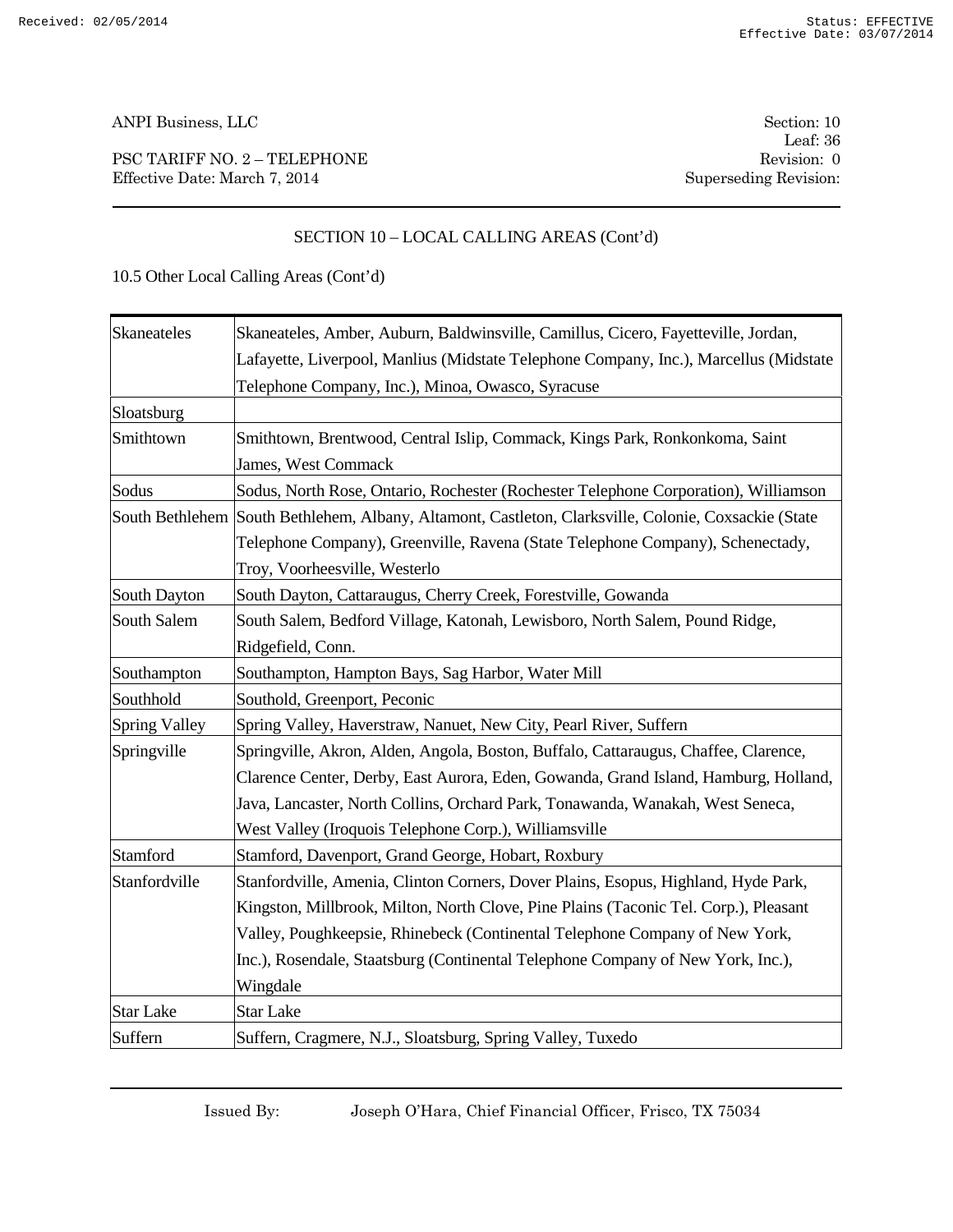PSC TARIFF NO. 2 – TELEPHONE Revision: 0 Effective Date: March 7, 2014 Superseding Revision:

Leaf: 37

| Sylvan Beach       | Sylvan Beach, Camden, Canastota, Chittenango, Fayetteville, Minoa, Oneida,                |  |
|--------------------|-------------------------------------------------------------------------------------------|--|
|                    | Syracuse, Utica                                                                           |  |
| Syracuse           | Syracuse, Amber, Baldwinsville, Bridgeport, Camillus, Cato (GTE of New York),             |  |
|                    | Canastota, Cazenovia, Central Square (ALLTEL New York, Inc.), Chittenango, Cicero,        |  |
|                    | Cleveland, Constantia, DeRuyter (Citizens Telecom), Fabius, Fayetteville,                 |  |
|                    | Fulton (ALLTEL New York, Inc.), Hannibal (GTE of New York, Inc.), Jordan, Lafayette,      |  |
|                    | Liverpool, Lysander (GTE of New York), Manlius, Marcellus (ALLTEL New York, Inc.),        |  |
|                    | Mexico, Minoa, New Woodstock (GTE of New York), Parish, Phoenix (ALLTEL New,              |  |
|                    | York Inc.), Pulaski (Citizens Telecom), Skaneateles, Sylvan Beach, Truxton (GTE of        |  |
|                    | New York), Tully, Williamstown (GTE of New York)                                          |  |
| Tannersville       | Tannersville, Hunter, Lexington, Windham                                                  |  |
| Theresa            | Theresa, Alexandria Bay, Evans Mills, Philadelphia, Watertown                             |  |
| Ticonderoga        | Ticonderoga, Hague, Putnam                                                                |  |
| Tonawanda          | Tonawanda, Akron, Alden, Angola, Boston, Buffalo, Chaffee, Clarence, Clarence Center,     |  |
|                    | Derby, Eas Aurora, Eden, Gasport, Grand Island, Hamburg, Holland, Java, Lancaster,        |  |
|                    | Lewiston, Lockport, Niagara Falls, North Collins, Orchard Park, Pendleton, Ransomville,   |  |
|                    | Sanborn (Iroquois Telephone Corp.), Springville, Wanakah, West Seneca, Williamsville,     |  |
|                    | Youngstown                                                                                |  |
| Troy               | Troy, Albany, Altamonte, Averill Park, Ballston Spa, Berlin (Taconic Telephone            |  |
|                    | Corporation), Berne, Castleton, Clarksville, Colonie, Delanson, Galway, Hooksick Falls,   |  |
|                    | Jonesville, Mariaville, Mechanicville, Nassau (Taconic Telephone Corporation), Pittstown, |  |
|                    | Ravena (State Telephone Company), Round Lake, Saratoga Springs, Schenectady,              |  |
|                    | South Bethlehem, Stephentown (Taconic Telephone Corporation), Valley Falls,               |  |
|                    | Voorheesville, Westerlo                                                                   |  |
| Tully              | Tully, Amber, Baldwinsville, Camillus, Cicero, Cortland, Fabius, Fayetteville, LaFayette, |  |
|                    | Liverpool, Manlius, Marcellus (ALLTEL New York, Inc.), Minoa, Syracuse                    |  |
| <b>Tupper Lake</b> | Tupper Lake, Saranac Lake                                                                 |  |

# SECTION 10 – LOCAL CALLING AREAS (Cont'd)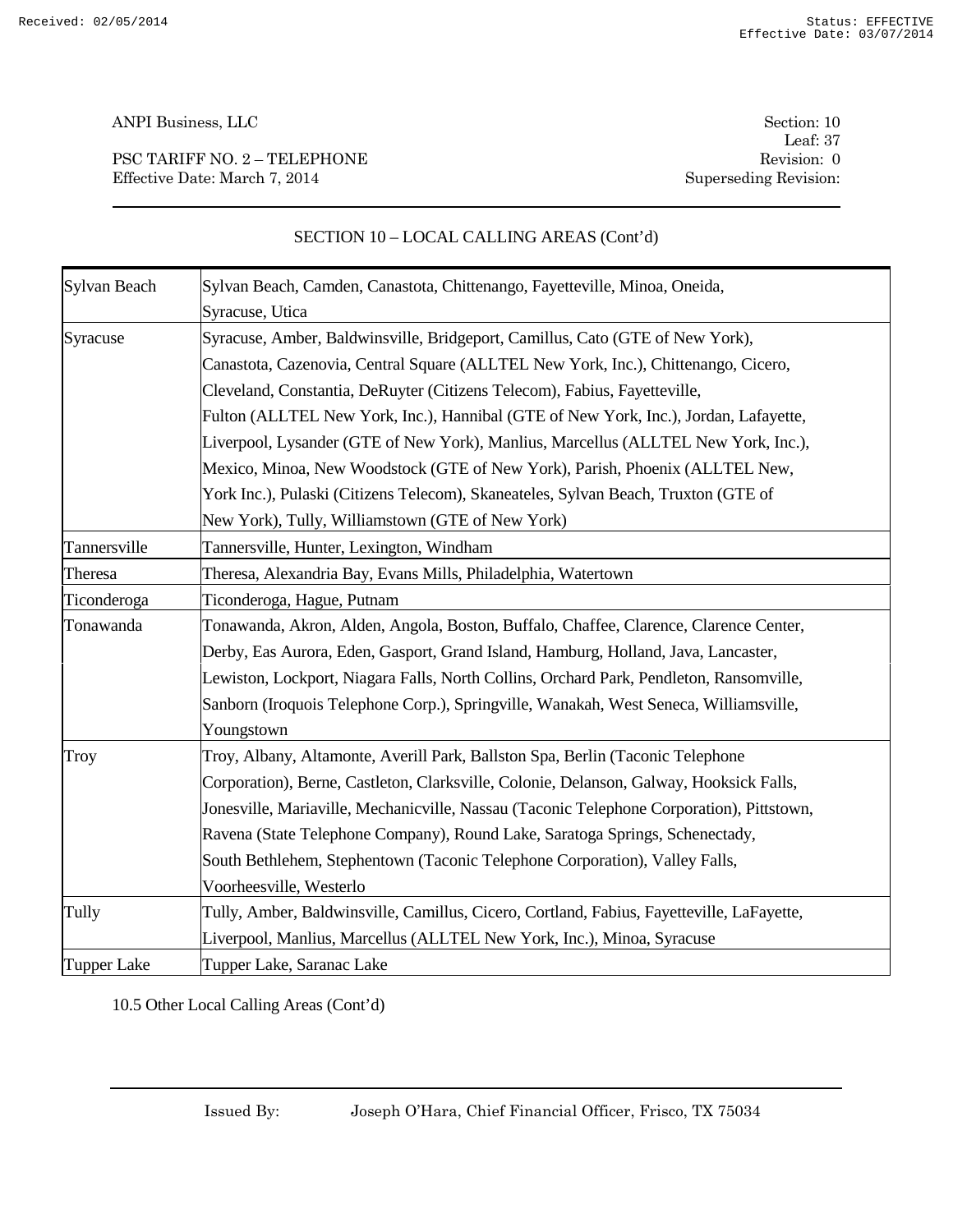PSC TARIFF NO. 2 – TELEPHONE Revision: 0 Effective Date: March 7, 2014 Superseding Revision:

Leaf: 38

# SECTION 10 – LOCAL CALLING AREAS (Cont'd)

| Tuxedo               | Tuxedo, Greenwood Lake, Monroe (Highland Telephone Company), Sloatsburg,            |  |  |
|----------------------|-------------------------------------------------------------------------------------|--|--|
|                      | Suffern                                                                             |  |  |
| <b>Union Springs</b> | Union Springs, Aurburn, Moravia, Poplar Ridge                                       |  |  |
| Utica                | Utica, Barneveld, Boonville (Continental Telephone of New York, Inc.),              |  |  |
|                      | Clayville (Continental Telephone Company of New York, Inc.), Clinton,               |  |  |
|                      | Forestport (Continental Telephone Company of New York, Inc.), Herkimer,             |  |  |
|                      | Holland Patent (Oneida County Rural Telephone Company, Illion, Knoxboro (Vernon     |  |  |
|                      | Telephone Company), Leonardsville (GTE), Middleville (Newport Telephone Company),   |  |  |
|                      | Newport (Newport Telephone Company), Oriskany Falls (Oriskany Falls Telephone       |  |  |
|                      | Corporation), Poland (Newport Telephone Company), Remsen (Continental Telephone     |  |  |
|                      | Company of New York, Inc.), Rome, Sylvan Beach, Vernon (ALLTEL New York, Inc.),     |  |  |
|                      | Waterville (Continental Telephone Company of New York, Inc.), West Winfield         |  |  |
|                      | (ALLTEL New York, Inc.), Westernville (Oneida County Rural Telephone Co.)           |  |  |
| <b>Valley Falls</b>  | Valley Falls, Albany, Colonie, Jonesville, Mechanicville, Pittstown, Round Lake,    |  |  |
|                      | Schenectady, Troy                                                                   |  |  |
| Varysburg            | Varysburg, Attica, Arcade (one-way), Batavia (one-way), Buffalo, East Aurora, Java, |  |  |
|                      | Lancaster, West Seneca                                                              |  |  |
| Voorheesville        | Voorheesville, Albany, Altamont, Berne, Clarksville, Colonie, Delanson, Esperance,  |  |  |
|                      | Mariaville, Schenectady, South Bethlehem, Troy, Westerlo                            |  |  |
| Waddington           | Waddington, Madrid, Massena, Ogdensburg                                             |  |  |
| <b>Wading River</b>  | Stony Brook, Port Jefferson, Ronkonkoma, Saint James, Selden                        |  |  |
| <b>Wading River</b>  | Wading River, Riverhead, Shoreham, Yaphank                                          |  |  |
| Wanakah              | Wanakah, Akron, Alden, Angola, Boston, Buffalo, Chaffee, Clarence, Clarence Center, |  |  |
|                      | Derby, East Aurora, Eden, Grand Island, Hamburg, Holland, Java, Lancaster, North    |  |  |
|                      | Collins, Orchard Park, Springville, Tonawanda, West Seneca, Williamsville           |  |  |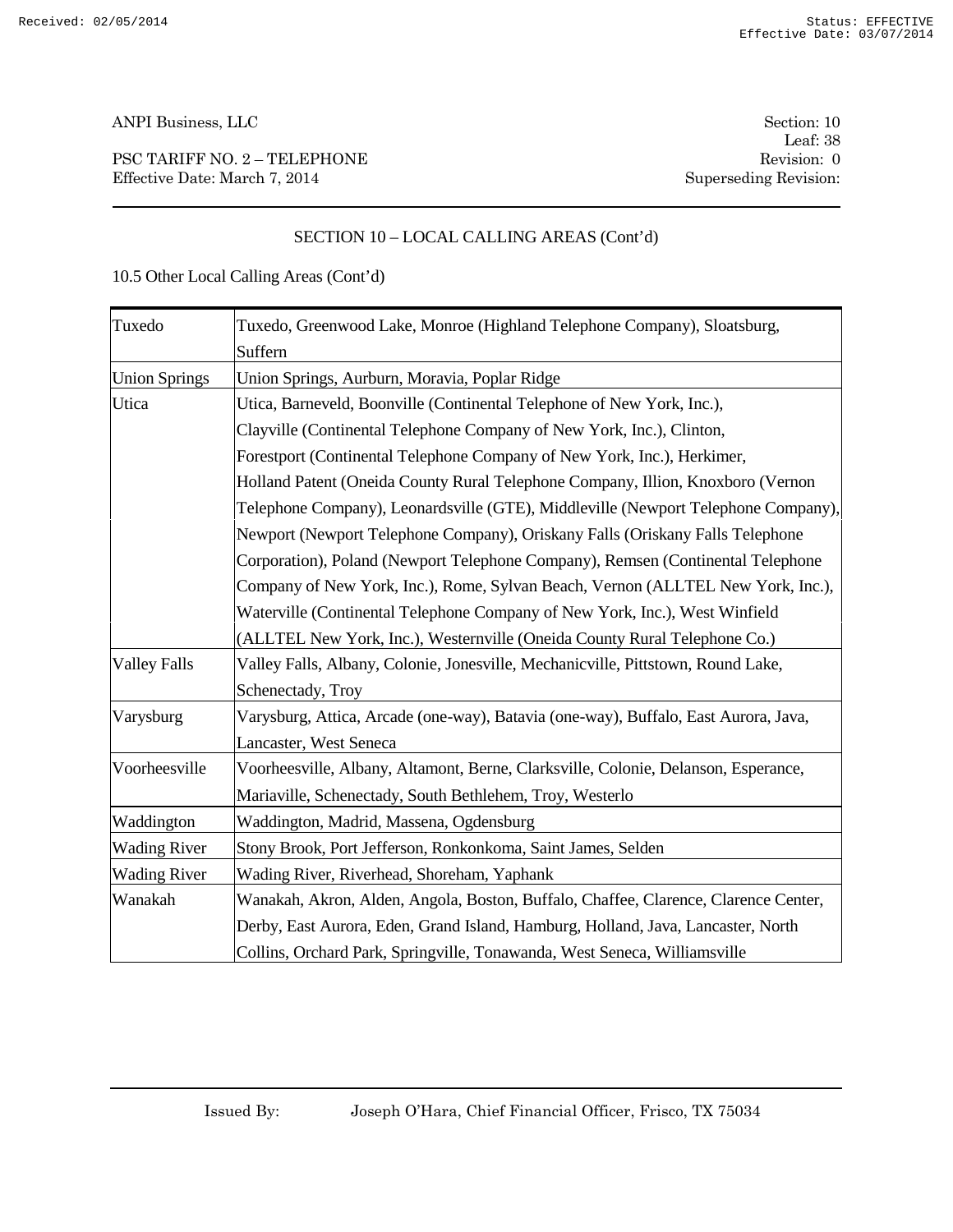PSC TARIFF NO. 2 – TELEPHONE Revision: 0 Effective Date: March 7, 2014 Superseding Revision:

Leaf: 39

# SECTION 10 – LOCAL CALLING AREAS (Cont'd)

|                     | Wappingers Falls, Beacon, Clinton Corners, Clintondale, Cornwall, Esopus, High Falls,              |  |  |
|---------------------|----------------------------------------------------------------------------------------------------|--|--|
|                     | Wappingers Falls Highland, Hopewell Junction (Sylvan Lake Telephone Company), Hyde Park, Marlboro, |  |  |
|                     | Millbrook, Milton, Newburgh, New Paltz, North Clove, Pawling, Pleasant Valley,                     |  |  |
|                     | Poughkeepsie, Rosendale, Staatsburg (Continental Telephone Company of New                          |  |  |
|                     | York, Inc.), Wingdale                                                                              |  |  |
| Warrensburg         | Warrensburg, Chestertown (GTE of New York), Glen Falls, Lake George                                |  |  |
| Water Mill          | Water Mill, Bridgehampton, Sag Harbor, Southampton                                                 |  |  |
| Waterloo            | Waterloo, Fayette, Geneva, MacDougall, Seneca Falls                                                |  |  |
| Waterport           | Waterport, Albion, Brockport, Hamlin, Holley, Kendall, Lyndonville, Rochester                      |  |  |
| Watertown           | Watertown, Adams, Adams Center (GTE of New York), Carthage, Chaumont (Township                     |  |  |
|                     | Telephone Co., Inc.), Copenhagen, Dexter (Township Telephone Co., Inc.), Evans Mills,              |  |  |
|                     | Henderson (GTE of New York), LaFargeville, Philadelphia, Sackets Harbor                            |  |  |
| <b>Watkins Glen</b> | Watkins Glen, Burdett, Elmira, Odessa                                                              |  |  |
| Waverly             | Waverly, Chemung (Western Counties Telephone Corporation), Lockwood (Western                       |  |  |
|                     | Counties Telephone Corporation), Sayre, Pa. (General Telephone Company of                          |  |  |
|                     | Pennsylvania, Inc.)                                                                                |  |  |
| Weedsport           | Weedsport, Auburn, Cato (Continental Telephone Company of New York, Inc.), Jordan,                 |  |  |
|                     | Port Byron (Port Byron Telephone Company)                                                          |  |  |
| Wellsville          | Wellsville, Andover (Iroquois Telephone Corporation), Belmont, Bolivar, Friendship                 |  |  |
| <b>West Commack</b> | West Commack, Brentwood, Central Islip, Commack, Deer Park, Huntington, Kings                      |  |  |
|                     | Park, Northport, Smithtown                                                                         |  |  |
| <b>West Seneca</b>  | West Seneca, Akron, Alden, Angola, Boston, Buffalo, Chaffee, Clarence, Clarence                    |  |  |
|                     | Center, Derby, East Aurora, Eden, Grand Island, Hamburg, Holland, Java, Lancaster,                 |  |  |
|                     | North Collins, Orchard Park, Pendleton, Springville, Tonawanda, Varysburg, Wanakah,                |  |  |
|                     | Williamsville                                                                                      |  |  |
| Westerlo            | Westerlo, Albany, Altamonte, Berne, Clarksville, Colonie, Greenville, Schenectady,                 |  |  |
|                     | South Bethlehem, Troy, Voorheesville                                                               |  |  |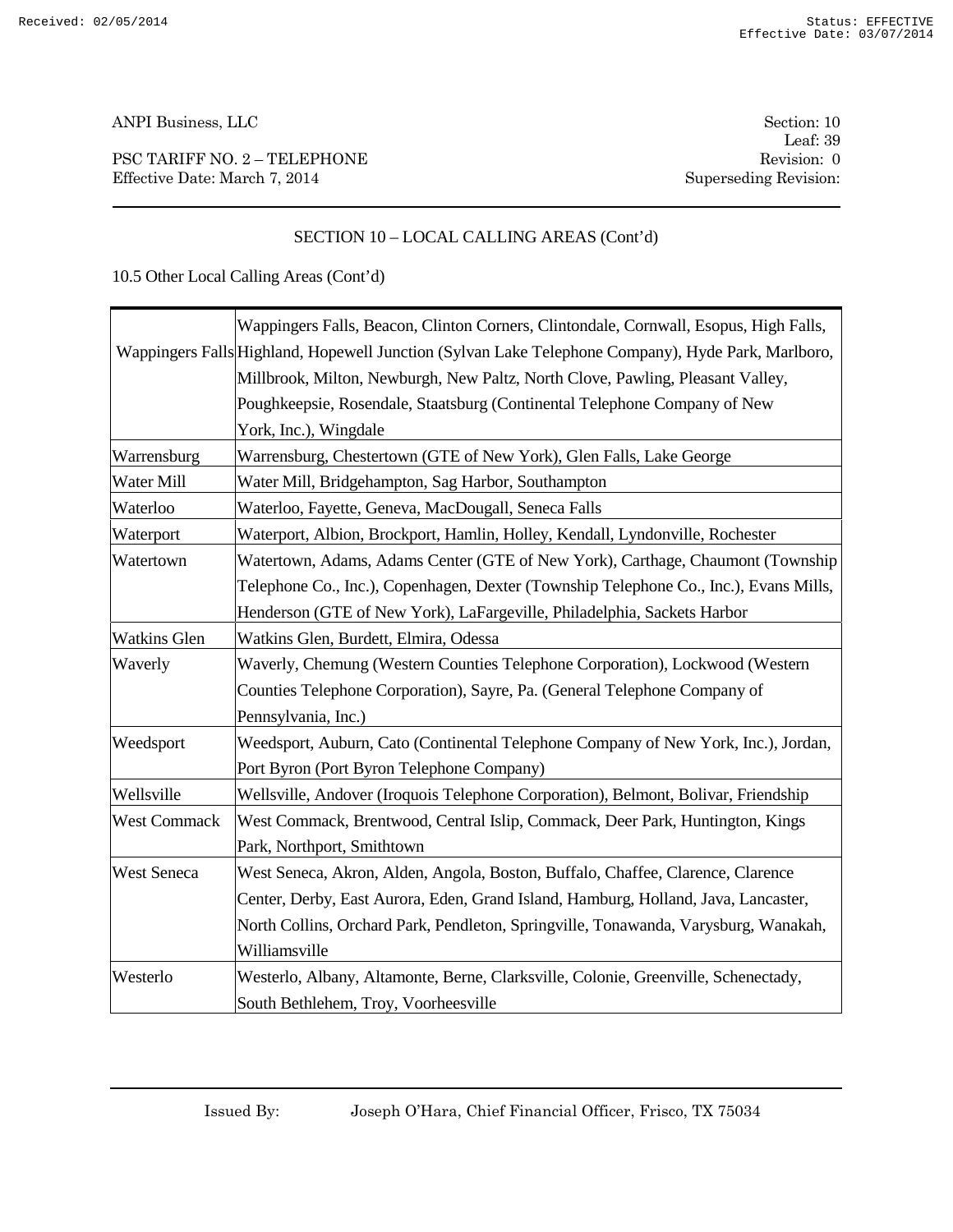PSC TARIFF NO. 2 – TELEPHONE Revision: 0 Effective Date: March 7, 2014 Superseding Revision:

Leaf: 40

| 10.5 Other Local Calling Areas (Cont'd) |                                                                                                                            |  |
|-----------------------------------------|----------------------------------------------------------------------------------------------------------------------------|--|
| Westhampton                             | Westhampton, Eastport, Quoque, Riverhead                                                                                   |  |
| White Lake                              | White Lake, Callicoon, Fallsburg, Jeffersonville, Lake Huntington, Liberty, Monticello                                     |  |
| Whitehall                               | Whitehall, Fort Ann, Glens Falls, Hampton                                                                                  |  |
| Williamson                              | Williamson, Marion, Ontario, Rochester (Rochester Telephone Corporation), Sodus                                            |  |
| Williamsville                           | Williamsville, Akron, Alden, Angola, Boston, Buffalo, Chaffee, Clarence, Clarence                                          |  |
|                                         | Center, Corfu, Derby, East Aurora, Eden, Grand Island, Hamburg, Holland, Java,                                             |  |
|                                         | Lancaster, North Collins, Orchard Park, Pendleton, Springville, Tonawanda, Wanakah,                                        |  |
|                                         | <b>West Seneca</b>                                                                                                         |  |
| Willsboro                               | Willsboro                                                                                                                  |  |
| Wilson                                  | Wilson, Barker, Gasport, Lewiston, Lockport, Middleport, Newfane, Niagara Falls,                                           |  |
|                                         | Pendleton, Ransomville, Youngstown                                                                                         |  |
| Windham                                 | Windham, Huner, Lexington, Prattsville, Tannersville                                                                       |  |
| Wingdale                                | Wingdale, Clinton Corners, Dover Plains, Hopewell Junction (Sylvan Lake Telephone                                          |  |
|                                         | Company, Inc.), Millbrook, Milton, North Clove, Pawling, Pleasant Valley,<br>Poughkeepsie, Stanfordville, Wappingers Falls |  |
| Wolcott                                 | Wolcott, North Rose, Red Creek, Savannah (Port Byron Telephone Company)                                                    |  |
| Woodstock                               | Woodstock, Kingston, Phoenicia, Saugerties, Shokan                                                                         |  |
| Worcester                               | Worcester                                                                                                                  |  |
| Yaphank                                 | Yaphank, Atlantinc, Bellport, Center Moriches, Patchogue, Port Jefferson, Riverhead,                                       |  |
|                                         | Selden, Shoreham, Wading River                                                                                             |  |
| <b>Yorktown Heights</b>                 | Yorktown Heights, Birchwood, Croton-on-Hudson, Katonah, Lakeland, Mahopac,                                                 |  |
|                                         | Mount Kisco, Ossining, Peekskill                                                                                           |  |
| Youngstown                              | Youngstown, Lewiston, Lockport, Newfane, Niagara Falls, Pendleton, Ransomville,                                            |  |
|                                         | Tonawanda, Wilson                                                                                                          |  |

# SECTION 10 – LOCAL CALLING AREAS (Cont'd)